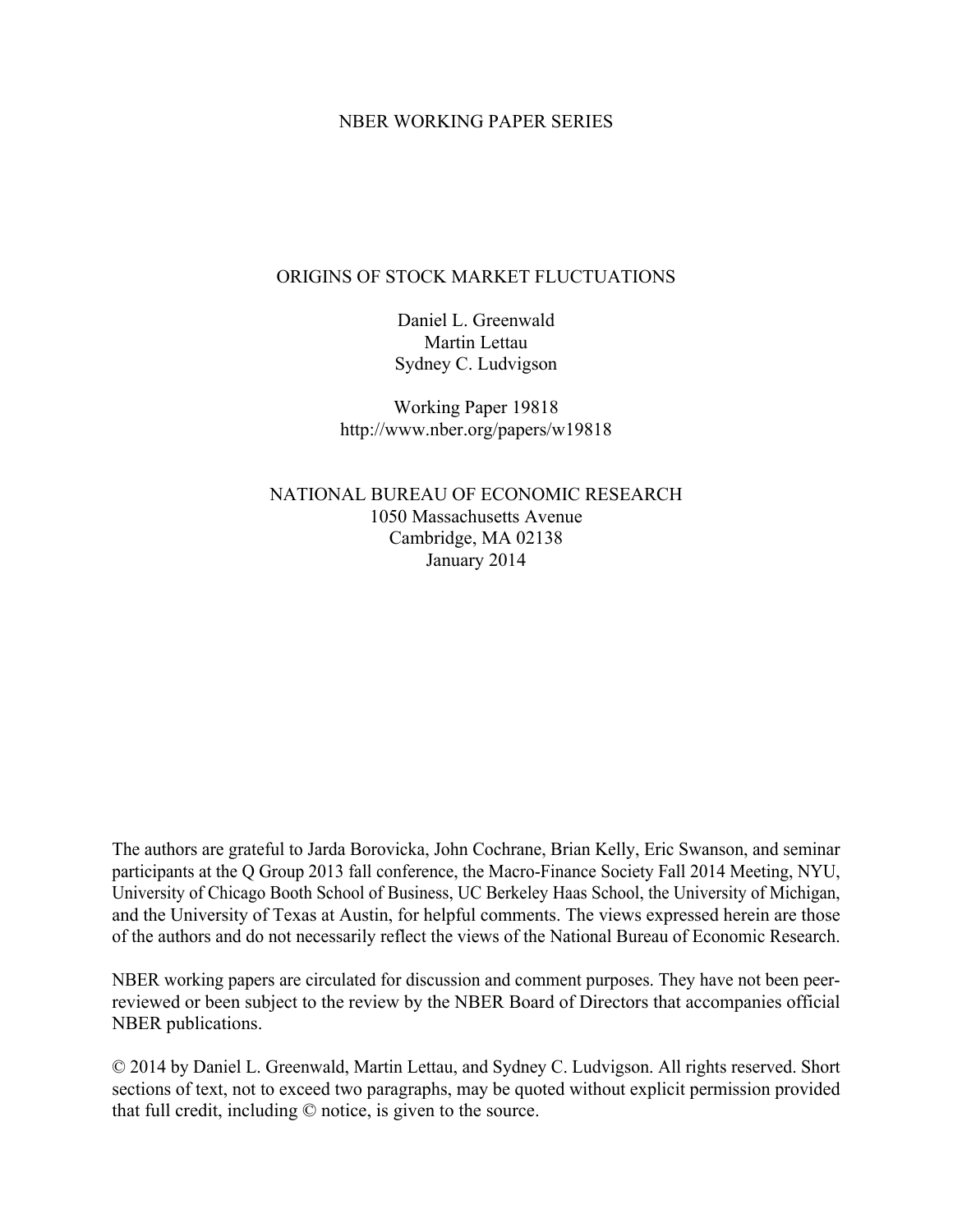Origins of Stock Market Fluctuations Daniel L. Greenwald, Martin Lettau, and Sydney C. Ludvigson NBER Working Paper No. 19818 January 2014, Revised December 2014 JEL No. G0,G12

## **ABSTRACT**

Three mutually uncorrelated economic disturbances that we measure empirically explain 85% of the quarterly variation in real stock market wealth since 1952. A model is employed to interpret these disturbances in terms of three latent primitive shocks. In the short run, shocks that affect the willingness to bear risk independently of macroeconomic fundamentals explain most of the variation in the market. In the long run, the market is profoundly affected by shocks that reallocate the rewards of a given level of production between workers and shareholders. Productivity shocks play a small role in historical stock market fluctuations at all horizons.

Daniel L. Greenwald Department of Economics New York University 19 West 4th Street, 6th floor New York, NY 10012 dlg340@nyu.edu

Martin Lettau Haas School of Business University of California, Berkeley 545 Student Services Bldg. #1900 Berkeley, CA 94720-1900 and NBER lettau@haas.berkeley.edu

Sydney C. Ludvigson Department of Economics New York University 19 W. 4th Street, 6th Floor New York, NY 10002 and NBER sydney.ludvigson@nyu.edu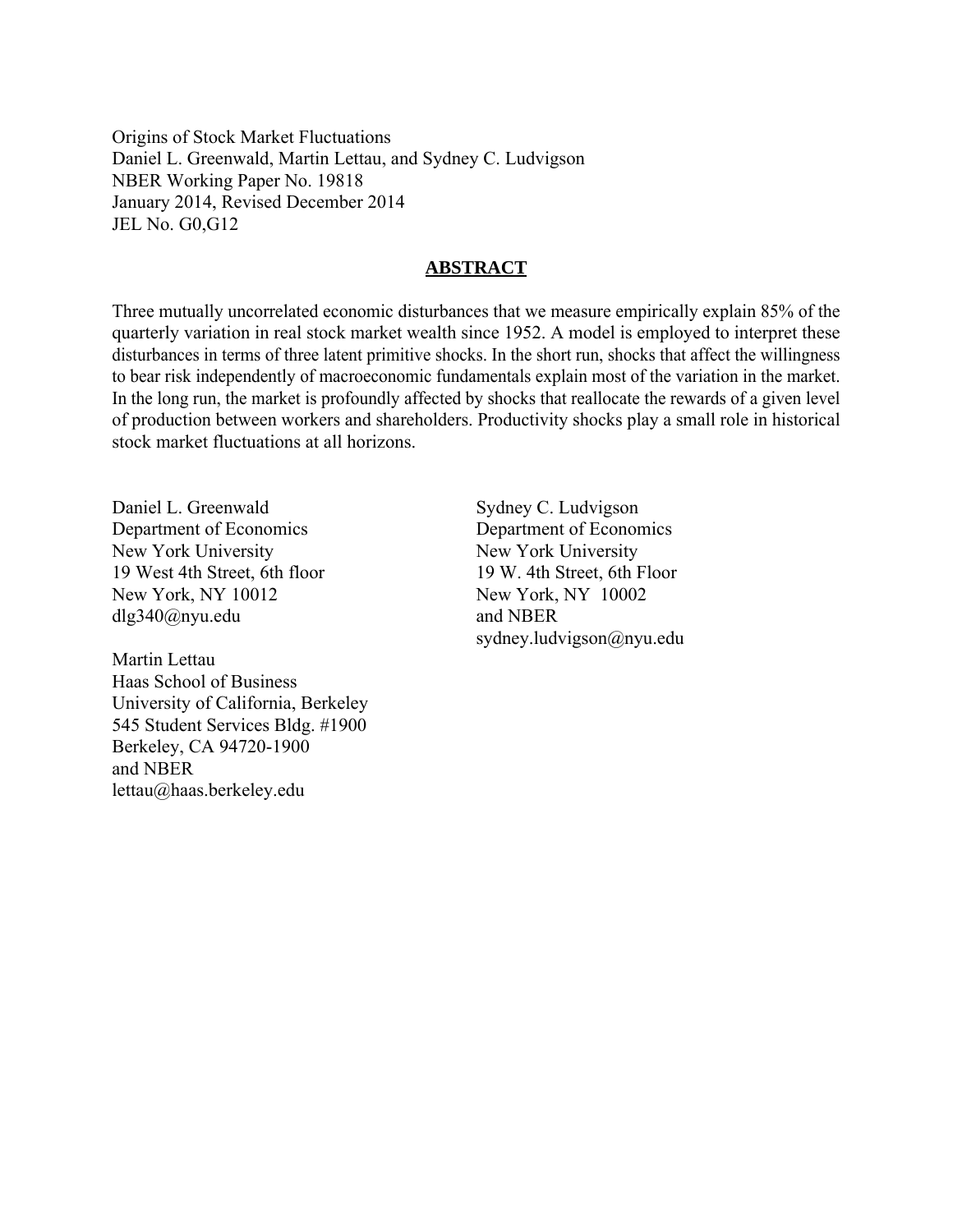# 1 Introduction

Asset pricing theorists have long been concerned with explaining stock market *expected re*turns, typically measured over monthly, quarterly or annual horizons. This is an important line of study because variation in the stock market price-dividend ratio is driven almost entirely by expected excess return fluctuation (i.e., forecastable movements in the equity premium).<sup>1</sup> Far less attention has been given to understanding the real (adjusted for inflation) level of the stock market, i.e., stock price variation, or the cumulation of ex-post returns. To understand the latter, it is necessary to probe beyond the role of stationary risk factors and short-run expected returns, to study the primitive economic shocks from which all stock market (*and* return premia) fluctuations originate.

To illustrate why, note that some economic shocks have tiny innovations but permanent or near-permanent effects on cash flows. Under rational expectations, permanent cash flow shocks have no influence on expected returns or the price-dividend ratio, but they can have a dramatic influence on real stock market wealth as the decades accumulate. On the other hand, fluctuations in expected returns may be associated with movements in risk premia and can persistently shift the real value of the stock market around its long-term trend. But because these áuctuations are transitory, their impact eventually dies out. Stock market wealth evolves over time in response to the cumulation of transitory expected return shocks and both permanent and transitory cash flow shocks. The crucial unanswered questions are, what are the economic sources of these shocks? And what have been their relative roles in evolution of the stock market over time?

The objective of this paper is to address these questions. We begin by identifying three mutually orthogonal observable economic disturbances that are associated with the vast majority (over 85%) of fluctuations in real quarterly stock market wealth since the early 1950s. Econometrically, these shocks are measured as specific orthogonal movements in consumption, labor income, and asset wealth (net worth), identified from a cointegrated vector autoregression (VAR) and extracted using a recursive orthogonalization procedure.

<sup>1</sup>Expected dividend growth and expected short-term interest rates play little role empirically in pricedividend ratio variation (Campbell (1991); Cochrane (1991); Cochrane (2005); Cochrane (2008)).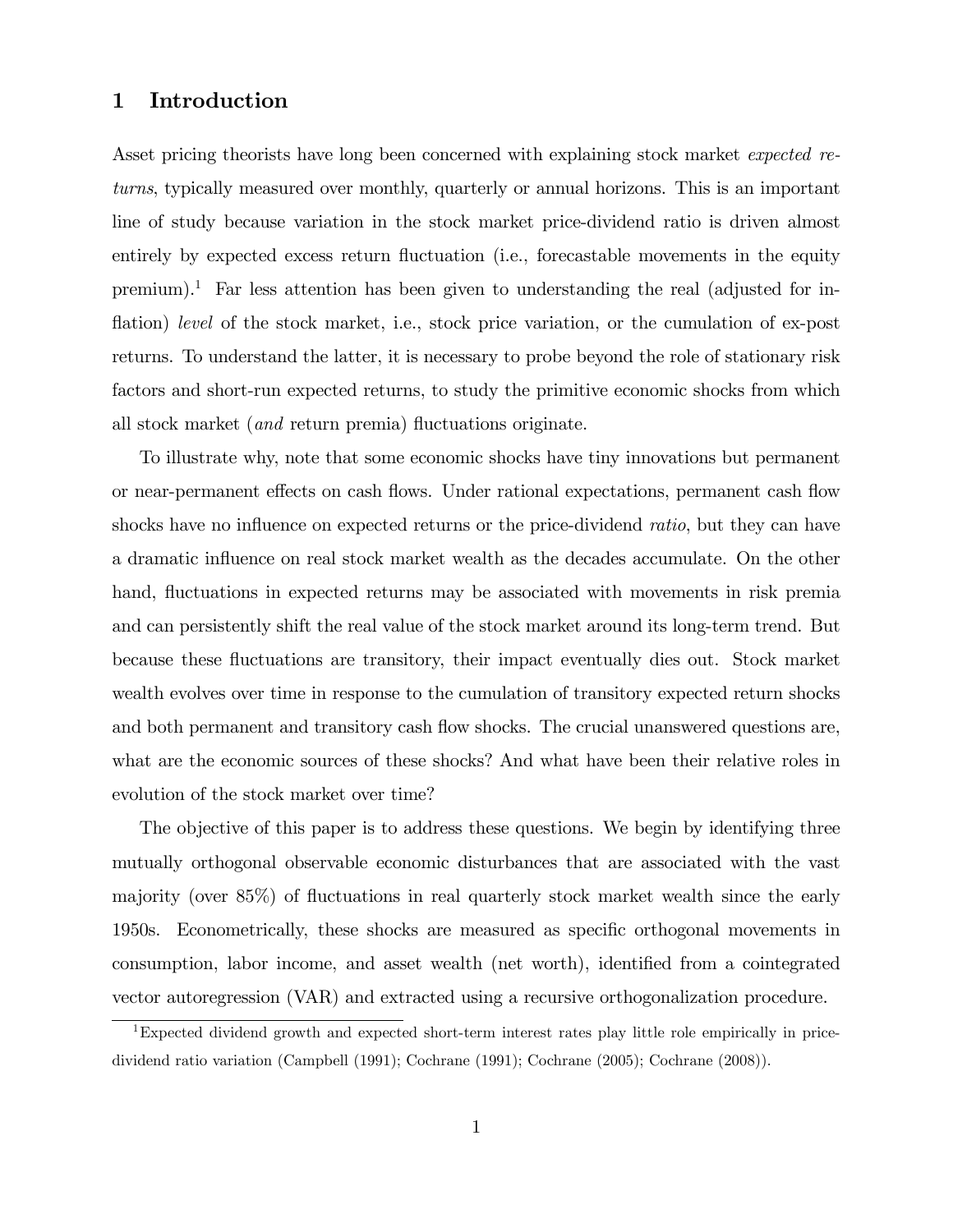We then address the question of what these observable VAR disturbances represent economically. To do so, we provide a theoretical framework with two types of agents, shareholders and workers, and three primitive shocks. We show that, if the model generated the data, the observable VAR innovations under a specific recursive ordering would effectively recover three latent primitive shocks. Specifically, the *consumption* innovation in the empirical VAR would recover a total factor productivity (TFP) shock, the labor income innovation would recover a *factors share* shock that reallocates the rewards of production without affecting the size of rewards, and the wealth innovation would recover a shock to shareholder risk aversion that moves the stochastic discount factor pricing assets independently of stock market fundamentals or real activity such as consumption and labor earnings. We show that the dynamic responses to these mutually orthogonal VAR innovations produced from model generated data are remarkably similar to those obtained from historical data.

With this theoretical interpretation of the observable disturbances in hand, we turn to the question of how these distinct shocks have affected stock market wealth over time. We find that the vast majority of short- and medium-term stock market fluctuations in historical data are driven by risk aversion shocks, revealed as movements in wealth that are orthogonal to consumption and labor income both contemporaneously (an identifying assumption), and at all subsequent horizons (a result). Although transitory, these shocks are quite persistent and explain 75% of variation in the log difference of stock market wealth on a quarterly basis. These facts are well explained by the model, in which the orthogonal wealth shocks originate from independent shifts in investors' willingness to bear risk. At longer horizons, the relative importance of the shocks changes. Although the factors share shock explains virtually none of the variation in the real level of the stock market over cycles of a quarter or two, it explains roughly 40% over cycles two to three decades long. These facts are well explained by the model economy, which is subject to small but highly persistent innovations that shift the allocation of rewards between shareholders and workers independently from the magnitude of those rewards. By contrast, consumption shocks, both in the model and in the data, play a small role in the stochastic fluctuations of the stock market at all horizons. The crucial aspect of the model that makes it consistent with this finding is its heterogeneous agent specification. This finding contradicts representative agent asset pricing models in which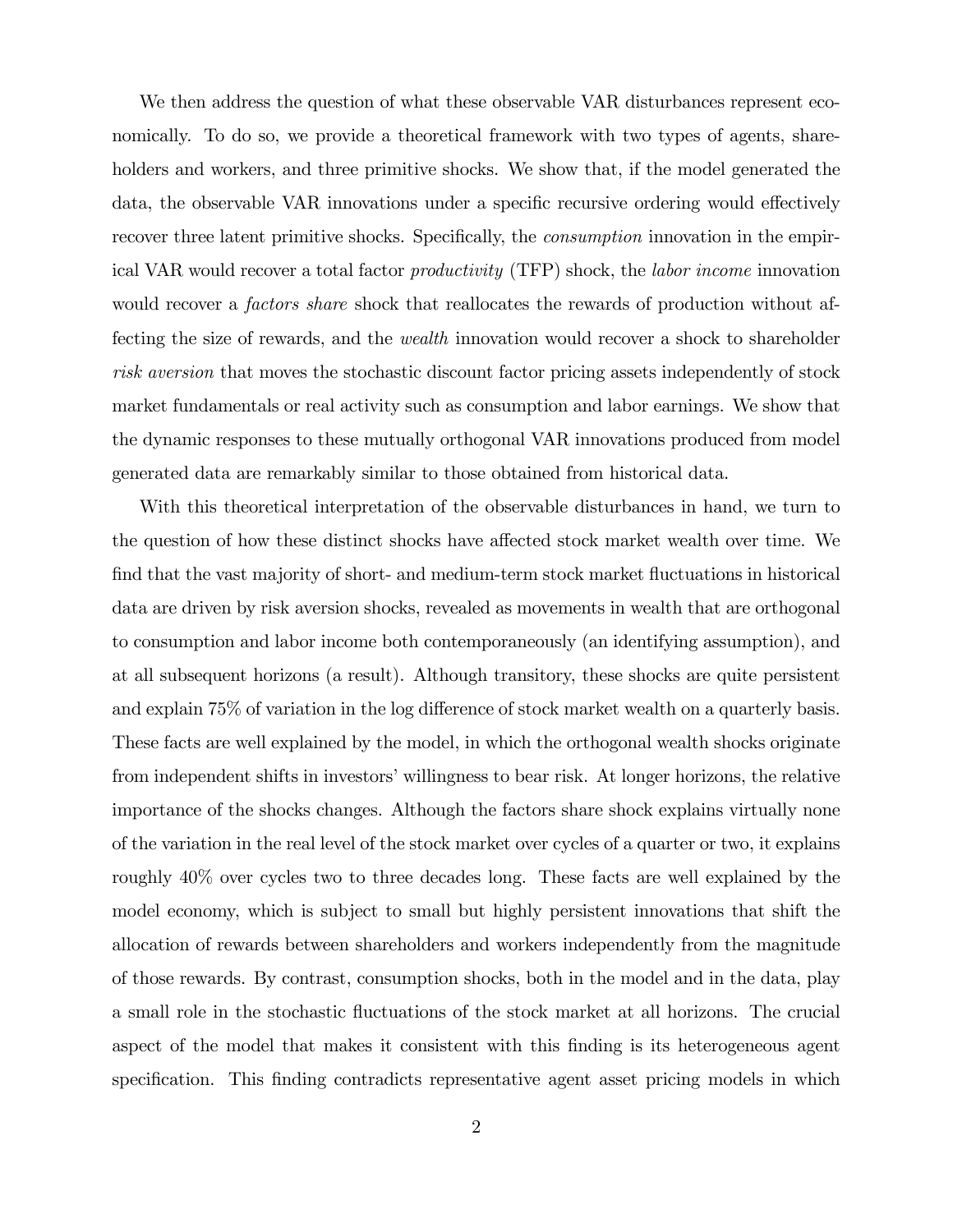shocks that drive aggregate consumption play a central role in stock market fluctuations.

As an example of the magnitude of these forces for the long-run evolution of the stock market, we decompose the percent change since 1980 in the deterministically detrended real value of stock market wealth that is attributable to each shock. The period since 1980 is an interesting one to consider, in which the cumulative effect of the factor shares shock persistently redistributed rewards away from workers and toward shareholders. (The opposite was true from the mid 1960s to mid 1980s.) After removing a deterministic trend, the cumulative effects of the factors share shocks have resulted in a  $65\%$  increase in real stock market wealth since 1980, an amount equal to 110% of the total increase in detrended stock market wealth over this period. Indeed, without these shocks, todayís stock market would be roughly 10% lower than it was in 1980. An additional 38% of the increase since 1980, or a rise of 22%, is attributable to the cumulative effects of risk aversion shocks, while the cumulative effects of TFP shocks have made a negative contribution, a direct consequence of the large negative draws for consumption in the Great Recession. Together, the three mutually orthogonal economic shocks we identify explain almost all of the increase in deterministically detrended real stock market wealth since 1980. (Specifically, they account for  $110\%$  of the increase, with the remaining -10% accounted for by a residual.)

Our findings are also informative about the origins of risk premia fluctuations. Shareholders in the model are close to risk-neutral most of the time but subject to rare "crises" in their willingness to bear risk, captured in the model by infrequent, large spikes in risk aversion that generate a "flight to safety." Even though these flights are rare and extreme, a time-varying expectation that risk tolerance could crash in the future generates plausible variation in the price-dividend ratio and empirically reasonable predictability in excess stock market returns. Time-variation in the risk premium, both in the model and the data, is revealed by the wealth shocks, which are orthogonal to movements in consumption and labor income. We find that these innovations also bear little relation to other traditional macroeconomic fundamentals such as dividends, earnings, consumption volatility, or broadbased macroeconomic uncertainty, and none of these other variables forecast equity premia. These findings are hard to reconcile with models in which time-varying risk premia arise from habits (which vary with innovations in consumption), stochastic consumption volatility, or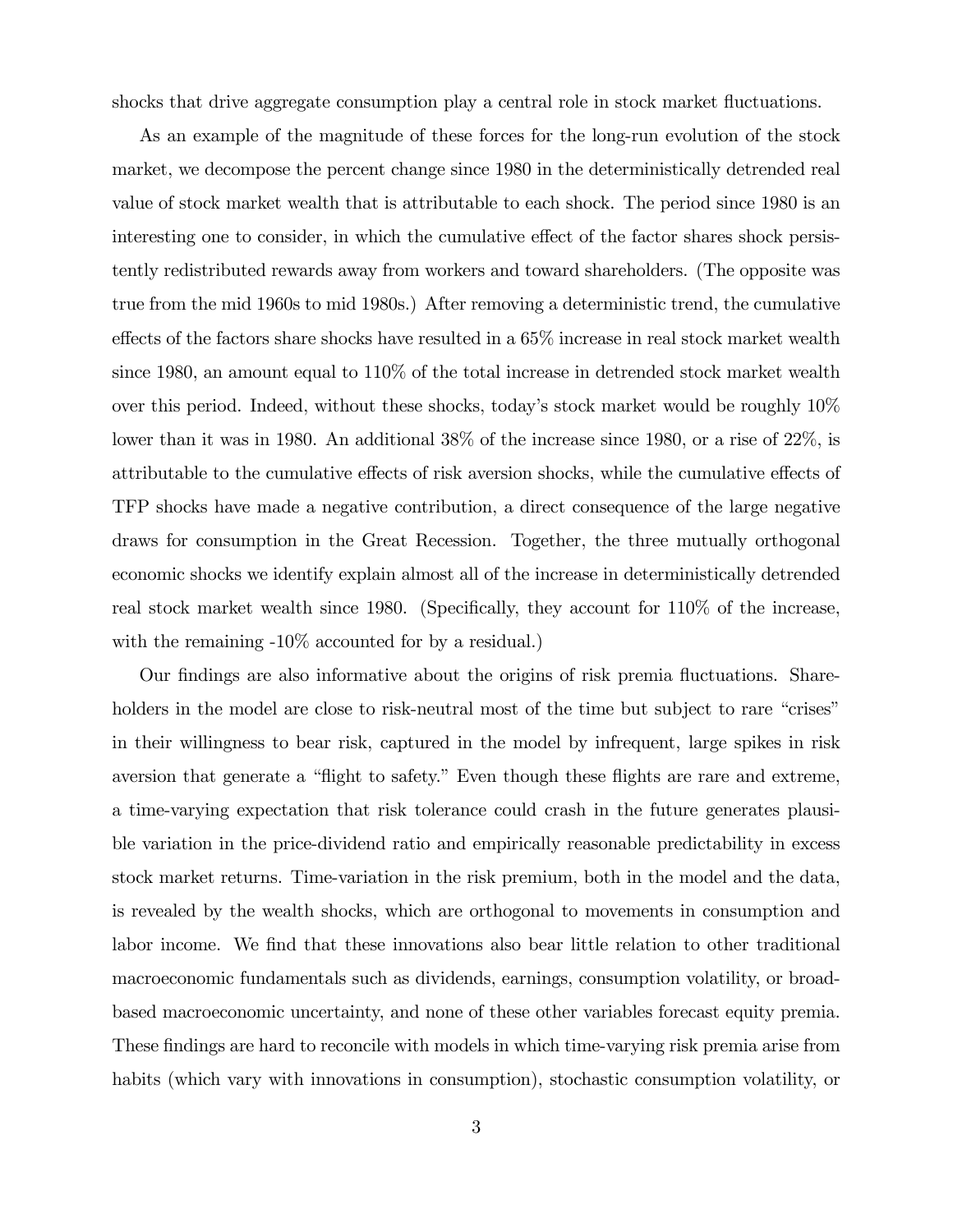consumption uncertainty.

These findings have important implications for macroeconomic modeling. The two big empirical sources of variation that we find here are responsible for almost all of stock market variation play virtually no role in contemporary macroeconomic theories.

The rest of this paper is organized as follows. The next section discusses related literature. Section 3 describes the econometric procedure and data. Section 4 describes the theoretical model. Section 5 presents our findings. Section 6 concludes.

## 2 Related Literature

The empirical part of this paper builds on Lettau and Ludvigson (2013). That paper provided empirical evidence in a purely statistical model, studying a rotation of the three VAR innovations described here and their relationship to different components of household wealth, consumption and labor income. The contribution of this paper is to provide an economic interpretation of these innovations and a detailed investigation of their implications for the stock market. Our model is also related to the work of several recent papers that have emphasized the weak empirical correlation between stock market behavior and innovations to consumption growth or its second moments (Duffee (2005), Albuquerque, Eichenbaum, and Rebelo  $(2012)$ , Lettau and Ludvigson  $(2013)$ ). An important earlier literature identified and distinguished cash-flow from discount rate "shocks" (e.g., Campbell  $(1991)$ ; Cochrane (1991)). This work was central to our understanding of how innovations in stock returns are related to forecastable movements in returns as compared to dividend growth, but it is silent on the underlying economic mechanisms that drive these forecastable changes. It is precisely these primitive economic shocks that are the subject of this paper.

We build on an earlier literature that emphasizes the importance of limited stock market participation for explaining stock return data (Mankiw and Zeldes (1991); Vissing-Jorgensen (2002); Guvenen (2009); Lettau and Ludvigson (2009); Malloy, Moskowitz, and Vissing-Jorgensen (2009)).

The factors share element of our paper is related to a separate macroeconomic literature that examines the long-run variation in the labor share (e.g., Karabarbounis and Neiman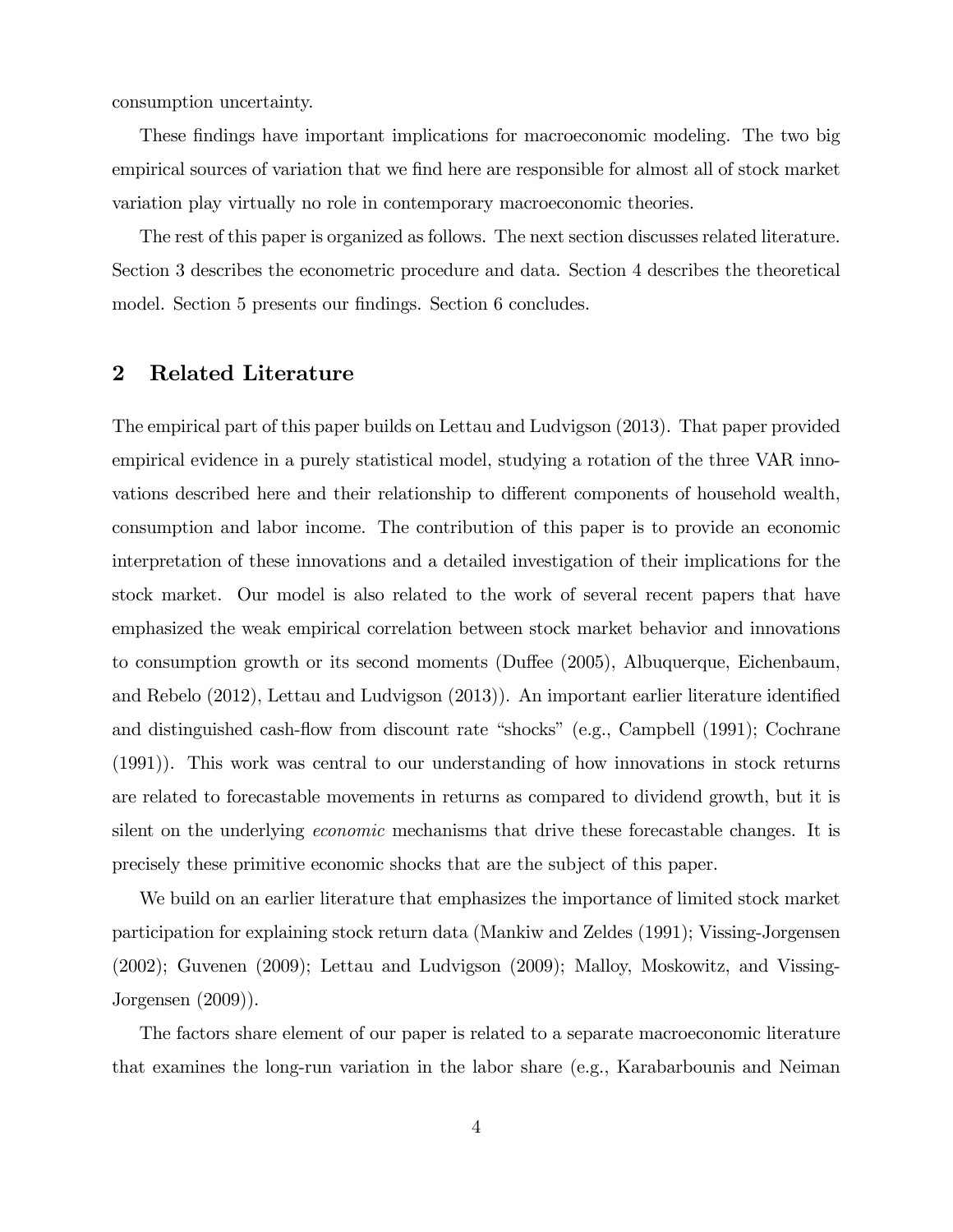$(2013)$ , and the recent theoretical study of Lansing  $(2014)$ ). The factors share findings in this paper echo those from previous studies that use very different methodologies but find that returns to human capital are negatively correlated with those to stock market wealth (Lustig and Van Nieuwerburgh (2008); Lettau and Ludvigson (2009); Chen, Favilukis, and Ludvigson (2014))). Lettau, Ludvigson, and Ma (2014) focus on cross-sectional asset pricing and find that value and momentum strategies exhibit strong opposite signed exposure to low frequency fluctuations in the capital share, helping to explain why both strategies earn high average returns but are negatively correlated.

Our Öndings on the forecastability of excess stock market returns imply that quantitatively large component of risk premia áuctuations is acyclical, contrasting with classic earlier studies that emphasized the countercyclicality of risk premia (e.g., Fama and French (1989)). But our findings on risk premia variation are potentially consistent with other theories in which time-variation in the reward for bearing risk is largely divorced from fluctuations in macroeconomic fundamentals. Examples include the ambiguity aversion framework of Bianchi, Ilut, and Schneider (2013), models of rare events in which the probability of consumption disaster is a random variable independent of normal-times consumption shocks  $(e.g., Gourio (2012); Wachter (2013)),$  intermediary-based models in which intermediaries risk-bearing capacity varies independently of, or in a highly nonlinear way with, macroeconomic state variables (e.g., Brunnermeier and Sannikov (2012); Gabaix and Maggiori (2013)); He and Krishnamurthy (2013); Muir (2014)). Each of these papers has a mechanism for generating acyclical áuctuations in risk premia that plays the same role as our independent risk aversion shock. The econometric evidence presented here contributes to a growing body that forms the basis of an empirical rationale for such mechanisms.

### 3 Econometric Analysis: Three Mutually Orthogonal Shocks

We study a cointegrated vector of variables in the data, denoted  $\mathbf{x}_t = (c_t, y_t, a_t)'$ , where  $c_t$  is  $log$  of real, per capita aggregate consumption,  $y_t$  is log of real, per-capita labor income, and  $a_t$  is log of real, per-capita asset wealth. Throughout this paper we use lower case letters to denote log variables, e.g.,  $\ln(A_t) \equiv a_t$ . Lettau and Ludvigson (2013) provide updated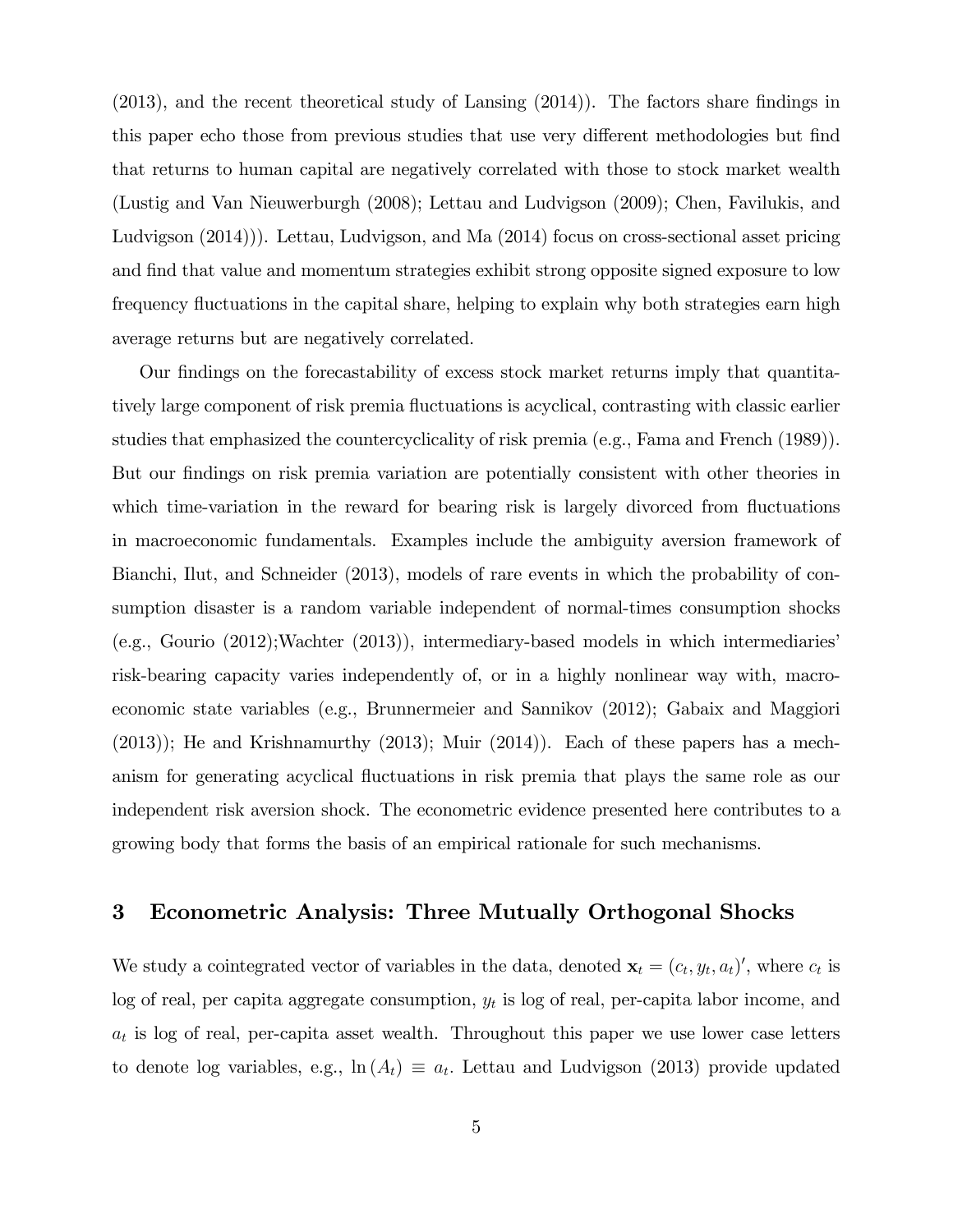evidence of a single cointegrating relation among these variables, which can be motivated by considering the long-run implications of a standard household budget constraint (see Lettau and Ludvigson (2001) and Lettau and Ludvigson (2010)).

The Appendix contains a detailed description of the data used in this study. The log of asset wealth,  $a_t$ , is a measure of real, per capita household net worth, which includes all financial wealth, housing wealth, and consumer durables. It is compiled from the flow of funds accounts by the Board of Governors of the Federal Reserve. Denote the log of real stock market wealth  $s_t$ . Stock market wealth is a component of total asset wealth. Corporate equity was 23% of total asset wealth in 2010, and 29% of net worth. For comparison, we also study stock market variation using as a measure of stock market wealth the Center for Research in Securities Prices (CRSP) value-weighted stock price index. We denote the log of the CRSP value-weighted stock price index  $p_t$ . Our data are quarterly and span the first quarter of 1952 to the third quarter of 2012.

The model developed below is intended to focus on the implications of the empirical shocks for stock market wealth. As such, it has just one form of risky capital (equity) and a risk-free bond in zero net supply. Thus in the model, all wealth is stock market wealth, which is identically equal to total wealth and net worth:  $a_t = s_t$ . A question arises as to how best to connect the empirical wealth innovations in the data (which include nonstock forms of wealth) to those that arise from the model. Our approach is to construct the empirical VAR innovations using a system of variables that contains  $c_t$ ,  $y_t$  and total asset wealth  $a_t$ , and then subsequently relate these innovations to stock market wealth. We do not construct the empirical innovations by restricting analysis to how consumption and labor income move only with stock market wealth. We do this for two reasons. First, we wish to allow for the possibility that a standard factor neutral productivity shock could affect the value of the stock market. But such a shock should affect the value of all productive capital, not just corporate equity, so a system that identifies such a shock from the data must include total wealth. If TFP shocks affect non-stock wealth but these components are omitted from the system, this could lead to spurious estimates of productivity and its dynamics, which would also contaminate estimates of the remaining shocks. Second, consumption and labor income are cointegrated with total wealth, as expected from theory (Lettau and Ludvigson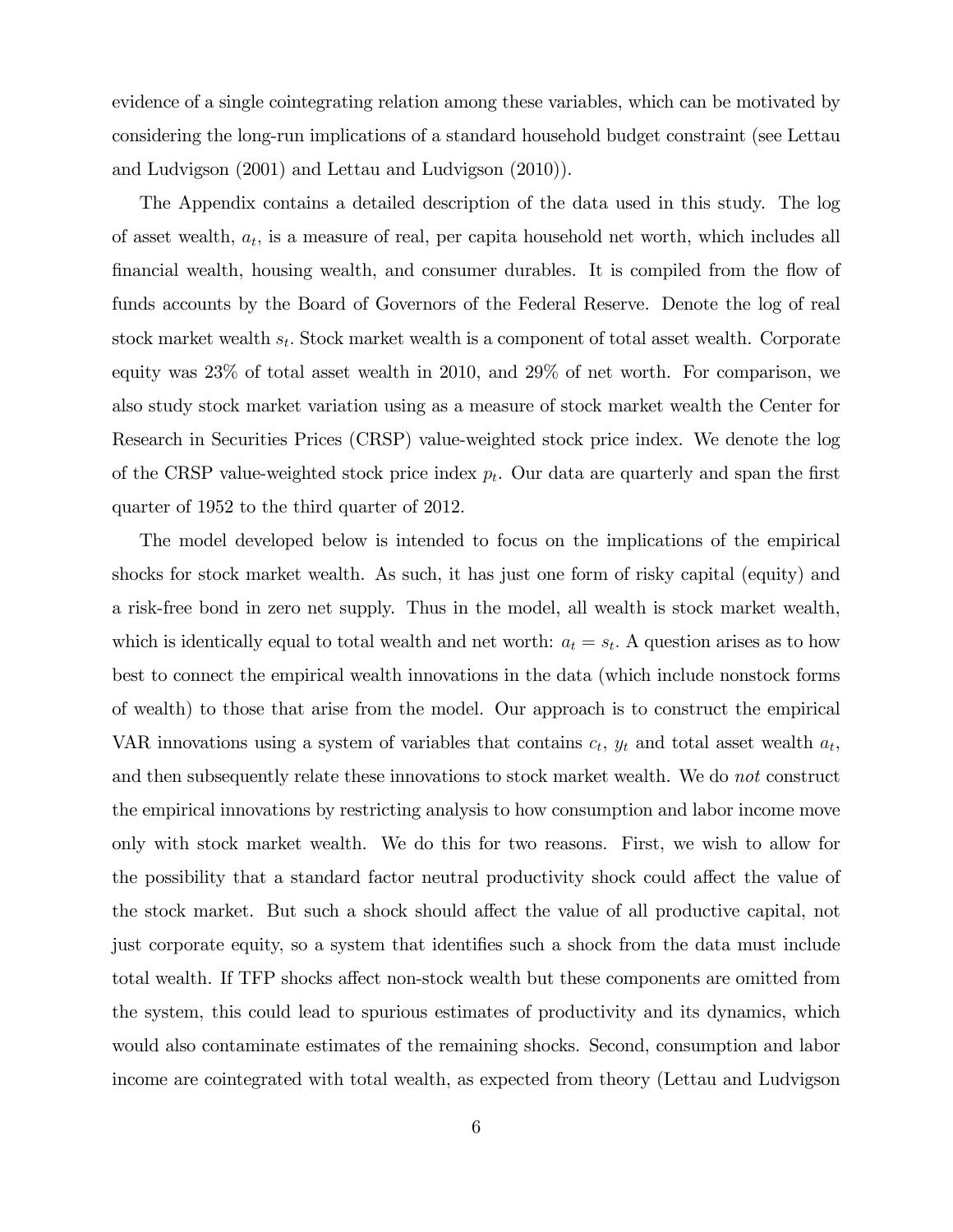(2001)), but there is no implication that these variables should be (or are) cointegrated with stock market wealth by itself, a component of total wealth. It is important to control empirically for these long-run relationships, which requires estimating a cointegrated VAR for  $(\Delta c_t, \Delta a_t, \Delta y_t)$ . With these results in hand, the question of how closely related the identified VAR shocks are to stock market wealth is then an empirical matter, which is the subject of an extensive investigation below. Although  $\Delta s_t$  may be related to these shocks, there will be an unexplained residual that in principal could be quite important.

The three mutually orthogonal empirical disturbances are obtained from cointegrated VAR (or vector error correction mechanism–VECM) representation of  $\mathbf{x}_t$  taking the form

$$
\Delta \mathbf{x}_t = \mathbf{v} + \gamma \hat{\alpha}' \mathbf{x}_{t-1} + \Gamma(L) \Delta \mathbf{x}_{t-1} + \mathbf{u}_t, \tag{1}
$$

where  $\Delta \mathbf{x}_t$  is the vector of log first differences,  $(\Delta c_t, \Delta a_t, \Delta y_t)'$ ,  $\boldsymbol{v}$ , and  $\boldsymbol{\gamma} \equiv (\gamma_c, \gamma_a, \gamma_y)'$  are  $(3\times1)$  vectors,  $\Gamma(L)$  is a finite order distributed lag operator, and  $\hat{\alpha} \equiv (1, -\hat{\alpha}_a, -\hat{\alpha}_y)'$  is the  $(3\times1)$  vector of previously estimated cointegrating coefficients.<sup>2</sup> The term  $\hat{\alpha}'\mathbf{x}_{t-1}$  gives last period's equilibrium error, or cointegrating residual, a variable we denote with  $cay_t \equiv$  $\hat{\alpha}' \mathbf{x}_{t-1}$ . Throughout this paper, we use "hats" to denote the estimated values of parameters.

The results of estimating a first-order specification of (1) are presented in Lettau and Ludvigson (2013), not reported here to conserve space. An important result is that, although consumption and labor income are somewhat predictable by lagged consumption and wealth growth, they are not predictable by the cointegrating residual  $\hat{\alpha}' \mathbf{x}_{t-1}$ . Estimates of  $\gamma_c$  and  $\gamma_y$ are economically small and insignificantly different from zero. By contrast, the cointegrating error  $cay_t$  is an economically large and statistically significant determinant of next quarter's wealth growth:  $\gamma_a$  is estimated to be 0.20, with a t-statistic equal to 2.3. Thus, only wealth exhibits error-correction behavior. Wealth is mean reverting and adapts over long-horizons to match the smoothness in consumption and labor income.

The individual series involved in the cointegrating relation can be represented as a <sup>2</sup>Standard errors do not need to be adjusted to account for the use of the "generated regressor,"  $\alpha' \mathbf{x}_t$  in (1) because estimates of the cointegrating parameters converge to their true values at rate  $T$ , rather than at the usual rate  $\sqrt{T}$  (Stock (1987)). We estimate  $\hat{\boldsymbol{\alpha}} = (1, -0.18, -0.70)'$ .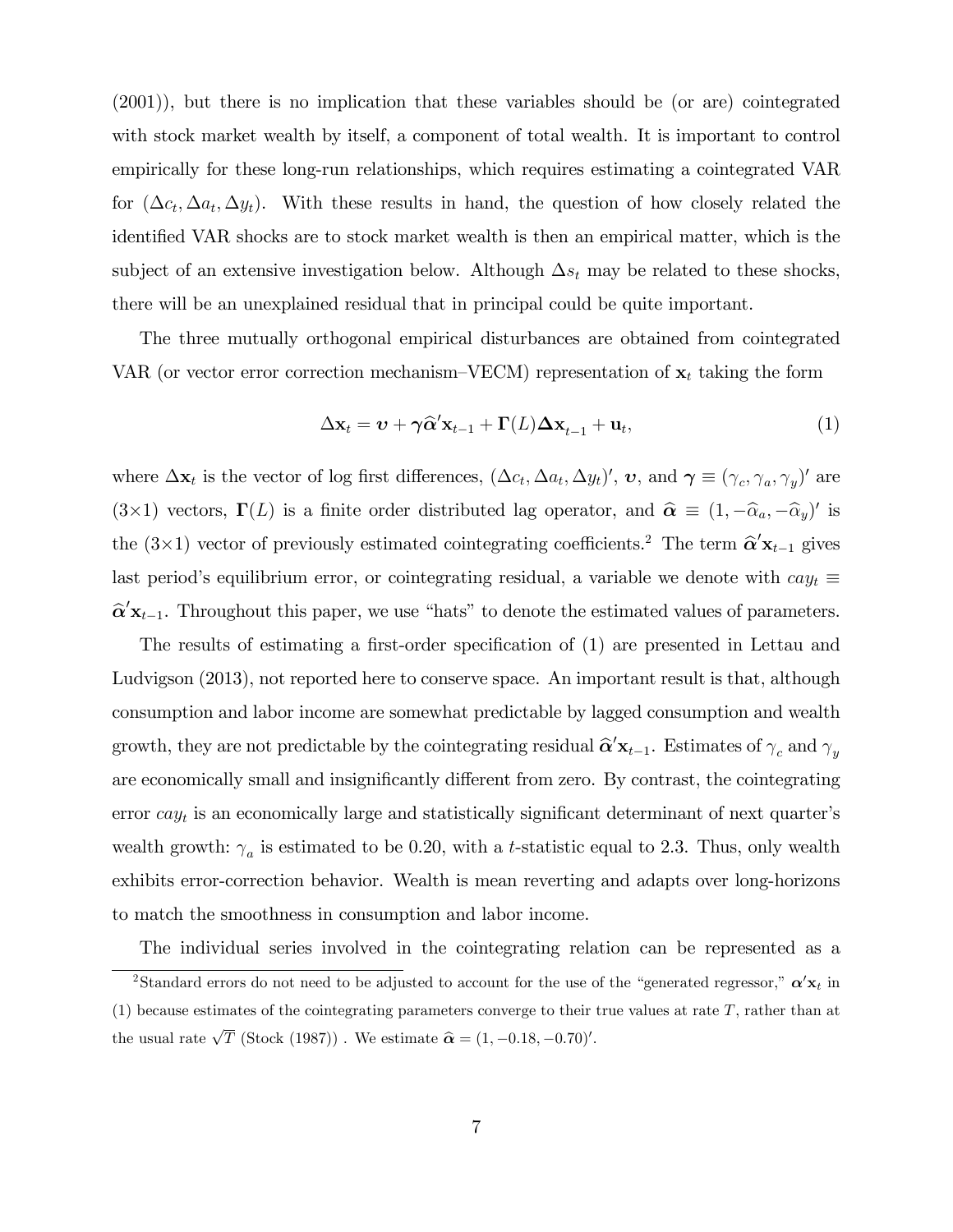reduced-form multivariate Wold representation:

$$
\Delta \mathbf{x}_t = \boldsymbol{\delta} + \Omega(L)\mathbf{u}_t,\tag{2}
$$

where  $\mathbf{u}_t$  is an  $n \times 1$  vector of innovations, and where  $\Omega(L) \equiv \mathbf{I} + \Omega_1 L + \Omega_2 L + \Omega_3 L + \cdots$ . The parameters  $\alpha$  and  $\gamma$ , both of rank r, satisfy  $\alpha' \Omega(1) = 0$  and  $\Omega(1)\gamma = 0$  (Engle and Granger, 1987). The "reduced form" disturbances  $\mathbf{u}_t$  are not necessarily mutually uncorrelated. To specify shocks that are mutually uncorrelated, we employ a recursive orthogonalization. Specifically, let **H** be a lower triangular matrix that accomplishes the Cholesky decomposition of  $Cov(\mathbf{u}_t)$ , and define

$$
\mathbf{e} \equiv \mathbf{H}^{-1} \mathbf{u}_t, \qquad \mathbf{C}(L) \equiv \mathbf{\Omega}(L) \mathbf{H}.
$$

We may re-write the decomposition of  $\Delta \mathbf{x}_t = (\Delta c_t, \Delta y_t, \Delta a_t)'$  as

$$
\Delta \mathbf{x}_t = \delta + \mathbf{C}(L)\mathbf{e}_t,\tag{3}
$$

which is now a function of a vector of mutually uncorrelated innovations  $e_t$ . Denote the individual consumption, labor income and wealth disturbances as  $e_{c,t}$ ,  $e_{y,t}$ , and  $e_{a,t}$ . Note that these shocks are i.i.d. We study a particular orthogonalization by restricting the ordering of the variables as follows:  $\Delta c$  is first,  $\Delta y$  second, and  $\Delta a$  last in  $\Delta \mathbf{x}_t$ . These empirical disturbances are (i) consumption shocks  $e_{c,t}$ : unforecastable movements in  $\Delta c_t$  that may contemporaneously affect  $\Delta y$  and  $\Delta a$  (ii) labor income shocks  $e_{y,t}$ : unforecastable movements in  $\Delta y_t$  holding fixed  $\Delta c_t$  contemporaneously, (iii) wealth shocks  $e_{a,t}$ : unforecastable movements in  $\Delta a_t$  holding fixed both  $\Delta c_t$  and  $\Delta y_t$  contemporaneously.

We refer to the mutually orthogonal  $e_t$  shocks as "structural" disturbances. The ordering of variables determines the specific orthogonalization, however, so providing a theoretical interpretation of these disturbances requires a theoretical rationale for the ordering, as well as a mapping between each empirical disturbance and a set of primitive economic shocks implied by theory. We use the model of the next section to provide such a theoretical rationale. We show there that, if the proposed model were true, the particular ordering chosen would be the right one for uncovering the three primitive shocks of the model.

To relate stock market wealth to the structural disturbances  $e_{c,t}$ ,  $e_{y,t}$ , and  $e_{a,t}$ , we estimate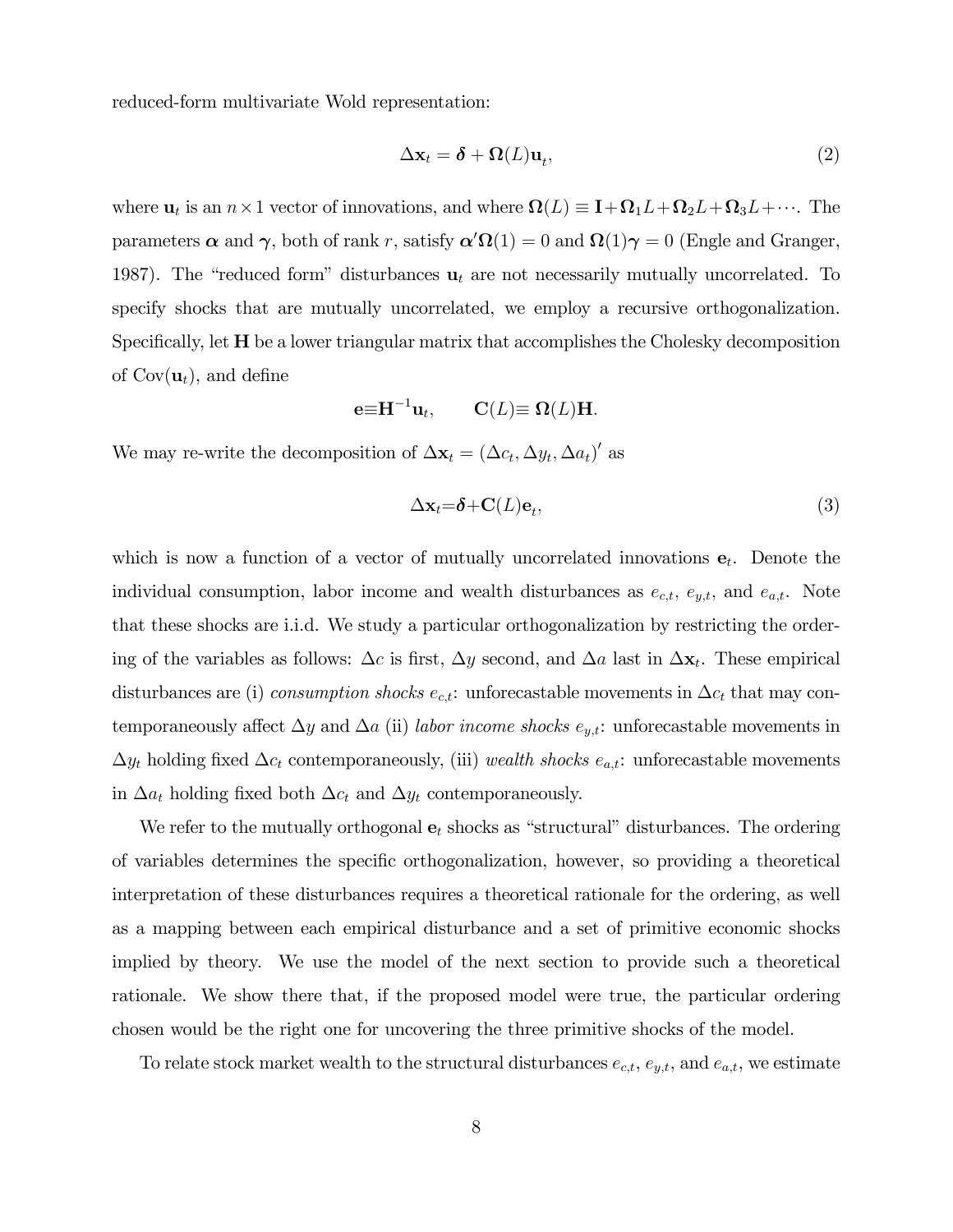empirical relationships taking the form

$$
\Delta s_t = \kappa_0 + \kappa_c \left( L \right) e_{c,t} + \kappa_y \left( L \right) e_{y,t} + \kappa_a \left( L \right) e_{a,t} + \eta_t, \tag{4}
$$

where  $s_t$  represents the log level of the stock market wealth,  $\kappa_c(L)$ ,  $\kappa_y(L)$ , and  $\kappa_a(L)$ are polynomial lag operators, and  $\eta_t$  is a residual that represents the component of stock wealth unexplained by the mutually orthogonal empirical disturbances  $e_{c,t}$ ,  $e_{y,t}$ , and  $e_{a,t}$ . We estimate the same type of relationship for the CRSP value-weighted stock price index, replacing  $s_t$  with  $p_t$  on the left-hand-side. Since  $e_{c,t}$ ,  $e_{y,t}$  and  $e_{a,t}$  are mutually uncorrelated and i.i.d., we estimate these equations separately by OLS with  $L = 16$  quarters.

We also decompose the log *levels* of stock market wealth into components driven by each structural disturbance. To do so, rewrite the decomposition of growth rates as

$$
\Delta s_t = \kappa_0 + \kappa_c (L) e_{c,t} + \kappa_y (L) e_{y,t} + \kappa_a (L) e_{a,t} + \eta_t
$$
  

$$
\equiv \kappa_0 + \Delta s_t^c + \Delta s_t^y + \Delta s_t^a + \eta_t,
$$
 (5)

where  $\Delta s_t^c \equiv \kappa_c (L) e_{c,t}$ , and analogously for the other terms. The effect on the log levels of stock wealth of each disturbance is obtained by summing up the effects on the log differences, so that the log level of stock wealth may be decomposed into the following components:

$$
s_t = s_0 + \kappa_0 t + \sum_{k=1}^t \Delta s_k
$$
  
=  $s_0 + \kappa_0 t + \sum_{k=1}^t \Delta s_k^c + \sum_{k=1}^t \Delta s_k^y + \sum_{k=1}^t \Delta s_k^a + \sum_{k=1}^t \eta_k$   

$$
\equiv s_0 + \kappa_0 t + s_t^c + s_t^y + s_t^a + \sum_{k=1}^t \eta_k,
$$
 (6)

where  $s_0$  is the initial level of stock market wealth,  $s_t^c$ ,  $s_t^y$  $t<sup>y</sup>$ , and  $s<sup>a</sup>$ , are the components of the level attributable to the (cumulation of) the consumption shock, the labor income shock, and the wealth shock, respectively. The term  $\sum_{k=1}^{t} \eta_k$  is the component of  $s_t$  attributable to the unexplained residual. Note that  $\gamma_0 t$  is the deterministic trend in stock market wealth, which in the model below is attributable to steady state technological progress. Expressions analogous to (5) and (6) are also computed for the log stock price index  $p_t$ .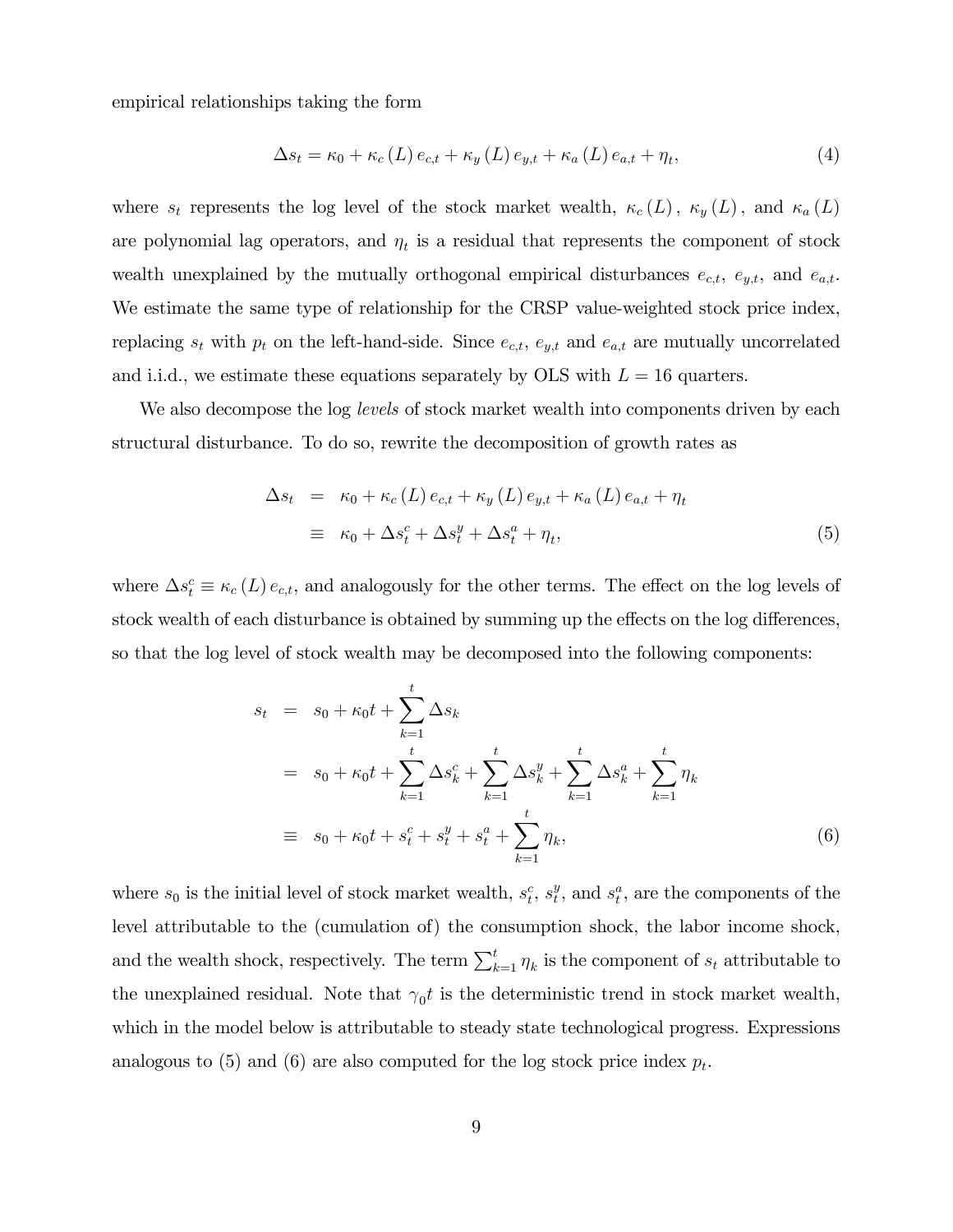This completes our description of the empirical disturbances. Before turning to the theoretical model used to interpret these disturbances, Table 1 shows why they are good ones to consider for investigating the origins of stock market áuctuations. Taken together, these three observable disturbances explain 87% of the quarterly growth in stock market wealth and 84% of quarterly stock price growth. Thus they account for almost all of the variation. As we show below, they also explain the vast bulk of fluctuations in stock market wealth at lower frequencies, but the relative importance of the shocks changes dramatically with the horizon over which the growth in the market is measured. The next section provides a parsimonious model with which to interpret these disturbances and empirical patterns.

## 4 The Model

Aggregate output  $\mathcal{Y}_t$  is assumed to be governed by a constant returns to scale process:

$$
\mathcal{Y}_t = \mathcal{A}_t N_t^{\alpha} K_t^{1-\alpha},\tag{7}
$$

where  $A_t$  is a factor neutral TFP shock, and  $N_t$  and  $K_t$  are inputs of labor and capital, respectively. We assume that labor supply is fixed and that there is no capital accumulation, so that both  $N_t$  and  $K_t$  are constant over time and normalized to unity. Thus  $\mathcal{Y}_t = \mathcal{A}_t$  is driven entirely by technological change.

The economy is populated by two types of representative households, each of whom consume an income stream. The first type, *shareholders*, own a claim to shares of the dividend income stream (equity) generated from aggregate output  $\mathcal{Y}_t$ . There is no saving and no new shares are issued. Shareholders consume the dividend stream. The second type, workers, own no assets, inelastically supply labor to produce  $\mathcal{Y}_t$ , and consume their labor income every period. Dividends,  $D_t$ , are equal to output minus a wage bill

$$
D_t = \mathcal{Y}_t - W_t N_t, \tag{8}
$$

where  $W_t$  is the wage rate paid to workers. With labor supply fixed at  $N_t = 1$ , log labor income, which equals  $\ln(W_t N_t) = \ln(W_t)$ , is alternatively denoted  $y_t$ , to be consistent with the notation above. The total number of shares is normalized to unity.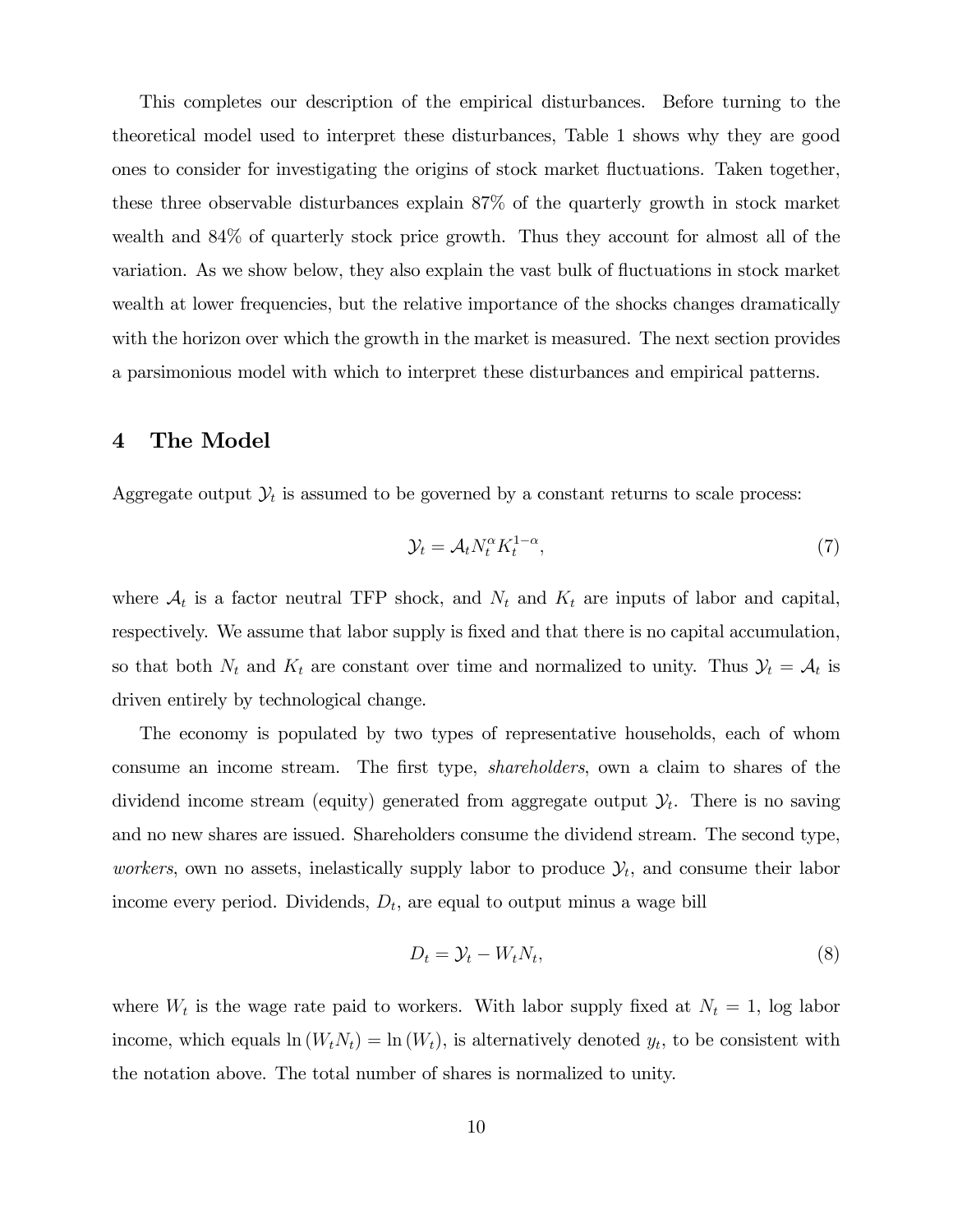The wage rate  $W_t$  is given by marginal product of labor, multiplied by a time-varying function  $f(Z_t)$ :

$$
W_t = \left[ \alpha \mathcal{A}_t N_t^{\alpha - 1} K_t^{\alpha - 1} \right] f(Z_t) = \alpha \mathcal{A}_t f(Z_t).
$$
\n(9)

The random variable  $Z_t$  over which the function is defined is referred to as a *factors share* shock. We specify  $f(Z_t)$  to be a logistic function

$$
f(Z_t) = \frac{1}{1 + \exp(-Z_t)} + \psi,
$$

where  $\psi$  is a constant parameter. The calibration we choose insures that the real wage is equal to its competitive value on average, but can be shifted away from this value by a multiplicative scale factor  $f(Z_t)$  with  $f(Z_t) = 1$  in the non-stochastic steady state. The logistic function insures that the level labor income is never negative and bounded above and below. A shock of this sort is required to explain the low frequency behavior of the stock market, as show below.

Although not modeled explicitly as such,  $f(Z_t)$  could be interpreted as the time-varying bargaining parameter resulting from some underlying wage-bargaining problem that creates deviations from competitive equilibrium. Possible sources for such a shift could include changes in reliance on offshoring, outsourcing, part-time or temporary workers, or the prevalence of unionization. At a more basic level, it is a reduced-form way of capturing shifts in the allocation of rewards between shareholders and workers while holding fixed the size of those rewards that could occur for any number of reasons, including a change in competitiveness, a change in how labor intensive production is, factor specific technological change.

With this specification for wages, log dividends are given by

$$
d_t = \mathfrak{a}_t + \ln\left(1 - \alpha f\left(Z_t\right)\right),
$$

where  $a_t \equiv \ln A_t$ . Log dividends are a non-linear function of the factors share shock. Aggregate consumption,  $C_t$ , is the sum of shareholder consumption (total dividends) and worker consumption (total labor income), driven solely by the TFP shock:

$$
C_t = D_t + W_t = \mathcal{Y}_t - W_t + W_t = \mathcal{A}_t.
$$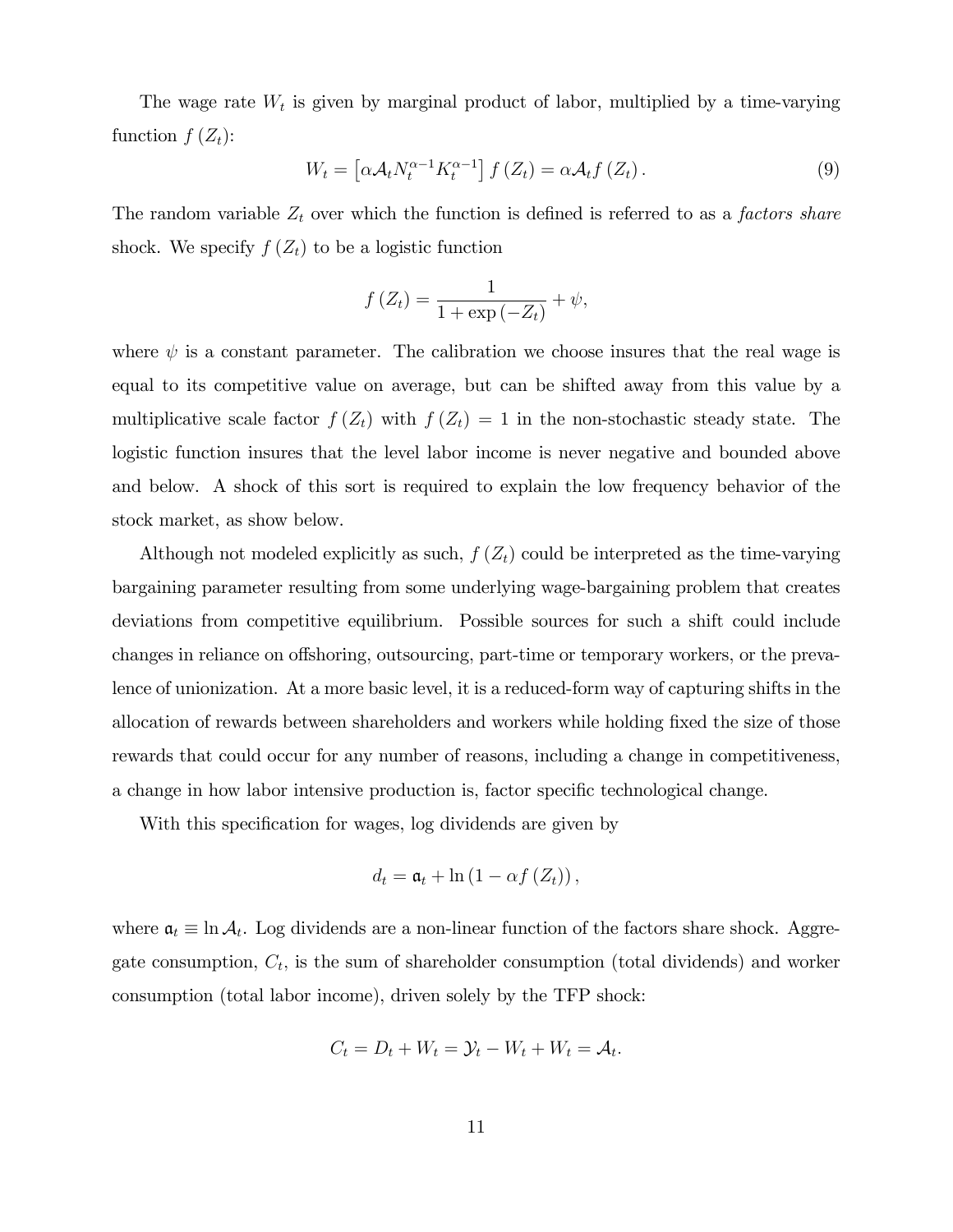The log difference in the TFP shock,  $\Delta a_t$ , is assumed to follow a first-order autoregressive  $(AR(1))$  stochastic process given by

$$
\Delta \mathfrak{a}_t - \mu_\mathfrak{a} = \phi_\mathfrak{a} \left( \Delta \mathfrak{a}_{t-1} - \mu_a \right) + \sigma_\mathfrak{a} \varepsilon_{\mathfrak{a},t}, \quad \varepsilon_{\mathfrak{a},t} \sim i.i.d. (0,1).
$$
 (10)

The factors share shock  $Z_t$  is assumed to follow a mean-zero  $AR(1)$  processes:

$$
Z_t = \phi_z Z_{t-1} + \sigma_z \varepsilon_{z,t}, \quad \varepsilon_{z,t} \sim i.i.d. (0,1).
$$
 (11)

Note that in a non-stochastic steady state,  $Z_t$  is identically zero,  $f(Z_t) = 1$ , and dividends are proportional to productivity:  $D_t = \mathcal{A}_t (1 - \alpha)$ . The above specification implies that the economy grows non-stochastically in steady state at the gross rate of  $\mathcal{A}_t$ , given by  $1 + \mu_a$ , the deterministic rate of technological progress.

Worker preferences play no role in asset pricing since they hold no assets. We assume that the economy is populated by a large number of identical shareholders, leading to a representative shareholder model. This should be distinguished from the more common approach of modeling a representative household in which aggregate consumption is the source of systematic risk. The representative shareholder in this model is akin to a large institutional investor or wealthy individual who earns income only from investments. For this representative shareholder, dividends are the appropriate source of systematic risk.

Let  $C_{it}^s$  denote the consumption of an individual stockholder indexed by i at time t. Let  $\beta_t$  be a time-varying subjective discount factor. Identical shareholders maximize the function

$$
U = E \sum_{t=0}^{\infty} \prod_{k=0}^{t} \beta_k u(C_{it}^s)
$$
\n(12)

with

$$
u\left(C_{it}^{s}\right) = \frac{\left(C_{it}^{s}\right)^{1-x_{t-1}}}{1-x_{t-1}},\tag{13}
$$

and where  $\beta_0 = 1$ . An important aspect of these preferences is that the parameter  $x_t$  is not constant but instead varies stochastically over time. As we show below, this shifter must have low (or zero) correlation with consumption and labor income fluctuations, in order to match evidence that movements in risk premia are divorced from traditional economic fundamentals such as consumption and wage income.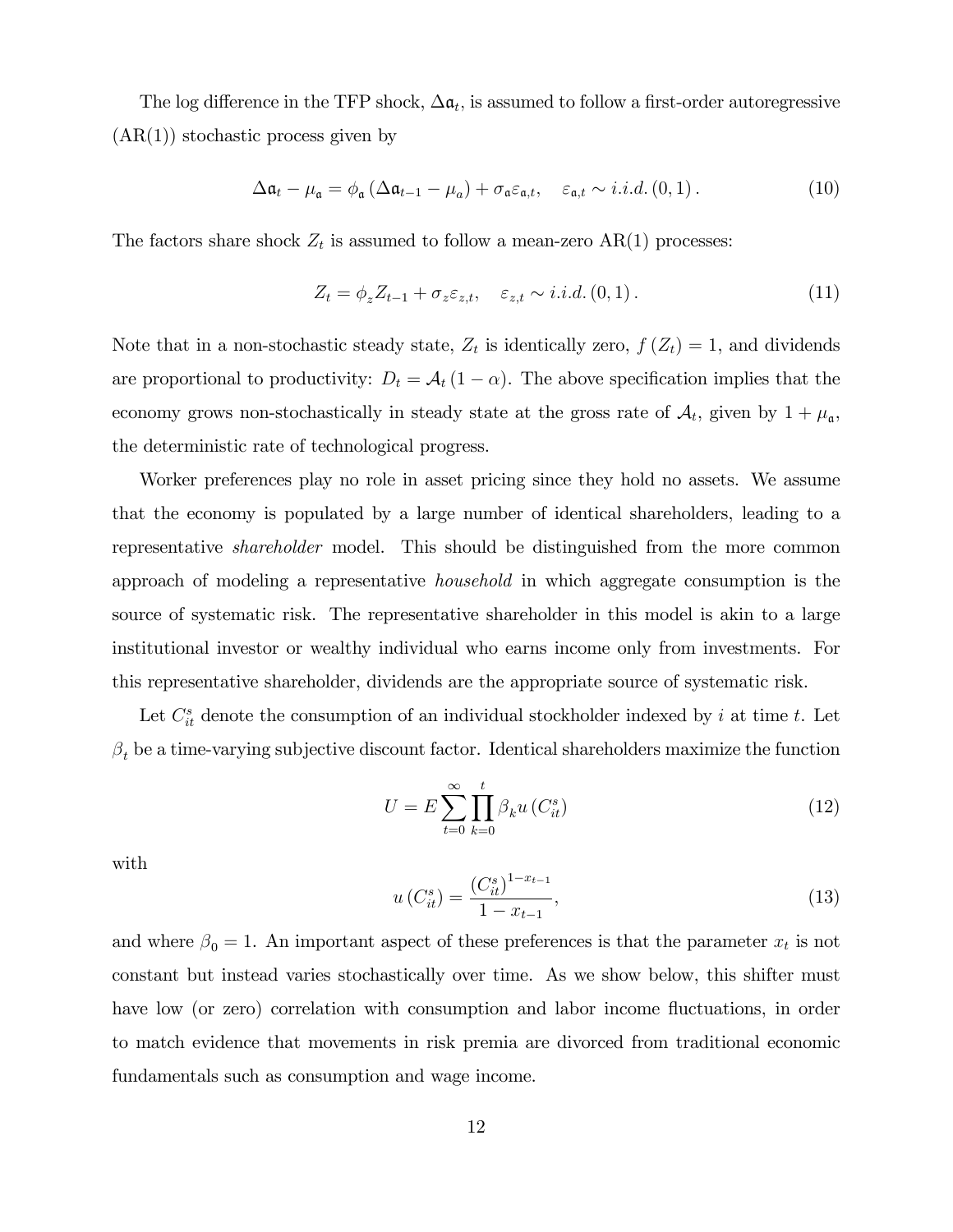Shareholder preferences are also subject to an externality in the subjective discount factor  $\beta_t$ , which is assumed to vary over time in a manner dependent on aggregate shareholder consumption (which in equilibrium equal dividends) as follows:

$$
\beta_t \equiv \frac{\exp\left(-r_f\right)}{E_t \left[\frac{D_{t+1}^{-x_t}}{D_t^{-x_{t-1}}}\right]},\tag{14}
$$

where  $r_f$  is a parameter. Aggregate shareholder consumption, given by  $D_t$ , is taken as given by individual shareholders and is therefore not internalized in the individual optimization problem. The specification for the subjective time discount factor in  $(14)$  is essential for obtaining a stable risk-free rate along with a volatile equity premium. If instead the subjective time discount factor were itself a constant (as is common), shocks to  $x_t$  and dividend growth would generate counterfactual volatility in the risk-free rate. The calibration above makes the risk-free rate is constant, given by the exponentiation of the parameter  $r_f$ <sup>3</sup>. In equilibrium, identical individuals choose the same level of consumption, equal to per capita aggregate dividends  $D_t$ . We therefore drop the i subscript and simply denote the consumption of a representative shareholder  $C_t^s = D_t$  from now on.

The intertemporal marginal rate of substitution of stockholder consumption is the stochastic discount factor (SDF) given by:

$$
M_{t+1} = \frac{\exp\left(-r_f\right) \left(\frac{D_{t+1}}{D_t}\right)^{-x_t}}{E_t \left[\left(\frac{D_{t+1}}{D_t}\right)^{-x_t}\right]}.
$$
\n(15)

This can be written

$$
M_{t+1} = \exp\left[-r_f - \ln E_t \exp\left(-x_t \Delta d_{t+1}\right) - x_t \Delta d_{t+1}\right].\tag{16}
$$

The return on a risk-free asset whose value is known with certainty at time t is given by  $R_{f,t+1} \equiv (E_t [M_{t+1}])^{-1}$ .

We specify the stochastic risk aversion variable  $x_t$  so that it is always non-negative and bounded from above. Specifically, let  $x_t$  be specified as a logistic function of a stochastic

<sup>&</sup>lt;sup>3</sup>While this adjustment to the time-discount factor  $\beta$  may seem unusual, it is in fact a generalization to non-lognormal functions of a familiar compensating Jensen's term that appears in lognormal models of the stochastic discount factor (e.g., Campbell and Cochrane (1999)) and (Lettau and Wachter (2007)).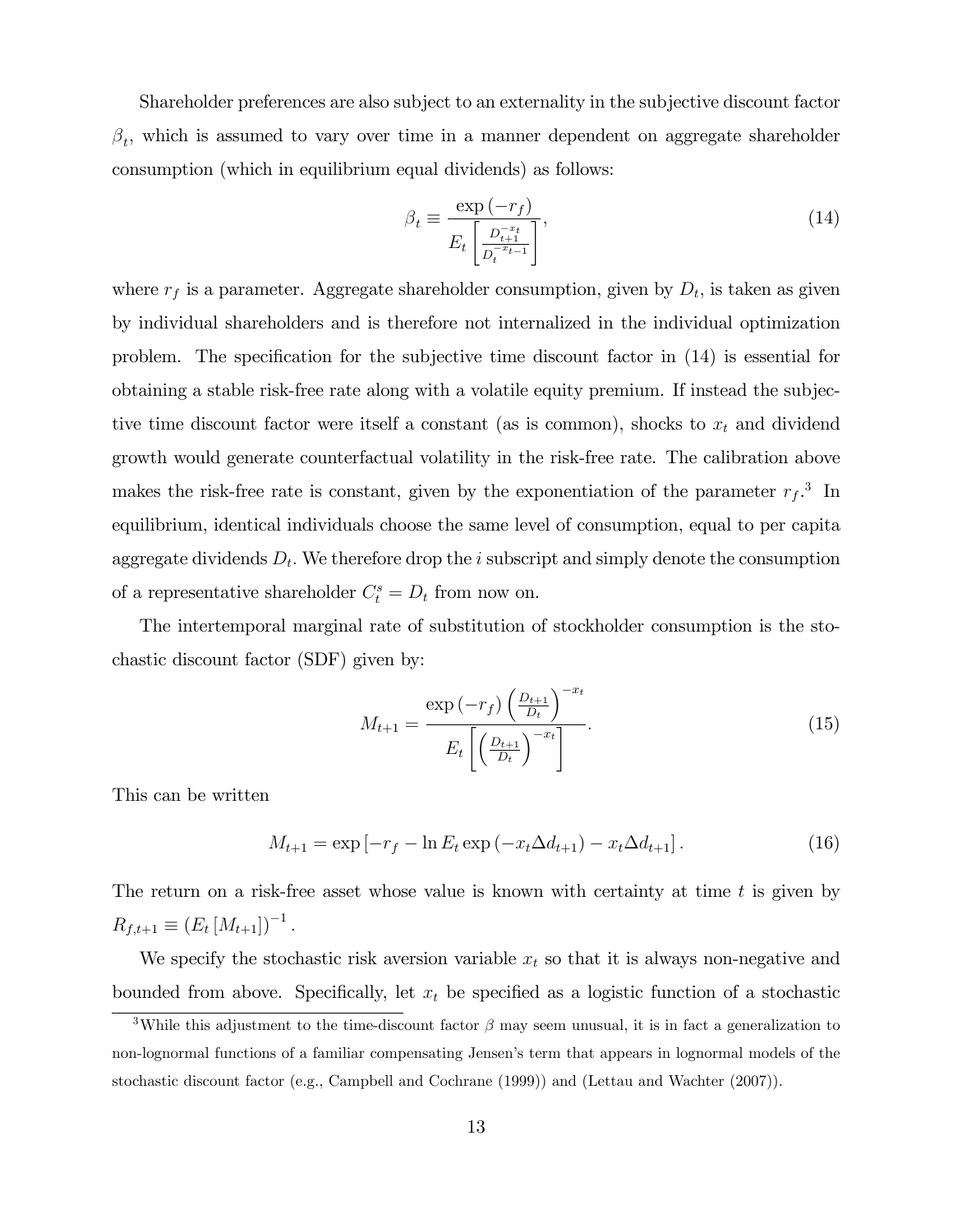variable  $\tilde{x}$  that itself can take unbounded values:

$$
x_t = \overline{\theta} + \frac{\theta - \underline{\theta}}{1 + \exp(-\tilde{x}_t)},
$$
  

$$
\widetilde{x}_t - \mu_{\widetilde{x}} = \phi_{\widetilde{x}}(\widetilde{x}_{t-1} - \mu_{\widetilde{x}}) + \sigma_{\widetilde{x}} \varepsilon_{\widetilde{x},t}, \quad \varepsilon_{\widetilde{x},t} \sim i.i.d. (0,1).
$$
 (17)

In the above,  $\bar{\theta}$  and  $\underline{\theta}$  are parameters that controls the maximum and minimum values, respectively, of  $x_t$ . The autoregressive parameter is restricted to  $0 < \phi_{\tilde{x}} < 1$ .

As a benchmark, we specify the three shocks in the model  $\varepsilon_{\mathfrak{a},t}$ ,  $\varepsilon_{z,t}$ , and  $\varepsilon_{\tilde{x},t}$  to be uncorrelated. We show below that this specification allows the model to closely correspond with the empirical evidence.

We use the dividend claim to model the stock market claim. Let  $P_t$  denote the ex-dividend price of a claim to the dividend stream measured at the end of time t. The gross return from the end of period t to the end of  $t+1$  is defined  $R_{t+1} = (P_{t+1} + D_{t+1})/P_t$ . We denote the log return on equity as  $\ln(R_{t+1}) \equiv r_{t+1}$ , and the log excess return  $\ln(R_{t+1}/R_{f,t+1}) \equiv r_{t+1}^{ex}$ . From the shareholder's first-order condition for optimal consumption choice, the price-dividend ratio satisfies

$$
\frac{P_t}{D_t}(\mathfrak{s}_t) = E_t \exp\left(m_{t+1} + \Delta d_{t+1} + \ln\left(\frac{P_{t+1}}{D_{t+1}}(\mathfrak{s}_{t+1}) + 1\right)\right),\tag{18}
$$

where  $\mathfrak{s}_t$  is a vector of state variables,  $\mathfrak{s}_t \equiv (\Delta \mathfrak{a}_t, Z_t, x_t)'$ . There is no closed-form solution to the functional equation (18). We therefore solve the  $\frac{P_t}{D_t}(\mathfrak{s}_t)$  function numerically on an  $n \times n \times n$  dimensional grid of values for the state variables, replacing the continuous time processes with a discrete Markov approximation following the approach in Rouwenhorst (1995). Further details are given in the Appendix.

The computation of risk aversion in the full stochastic model is quite complicated numerically. However, it is straightforward to calculate risk aversion along a non-stochastic balanced growth path. Define the coefficient of relative risk aversion  $RRA_t \equiv \frac{-A_t E_t V''(A_{t+1})}{E_t V'(A_{t+1})}$  $\frac{A_t E_t V''(A_{t+1})}{E_t V'(A_{t+1})},$ where  $V(A_{t+1})$  is the representative shareholder's value function associated with optimal consumption choice, and  $A_t$  is this shareholder's asset wealth. Following the derivation in Swanson (2012), we show in the Appendix that risk aversion along the non-stochastic balanced growth path, RRA, is equal to

$$
RRA = \frac{-C_t^{s} \cdot u''(C_{t+1}^{s})}{u'(C_{t+1}^{s})} = E(x_t) / (1 + \mu_a),
$$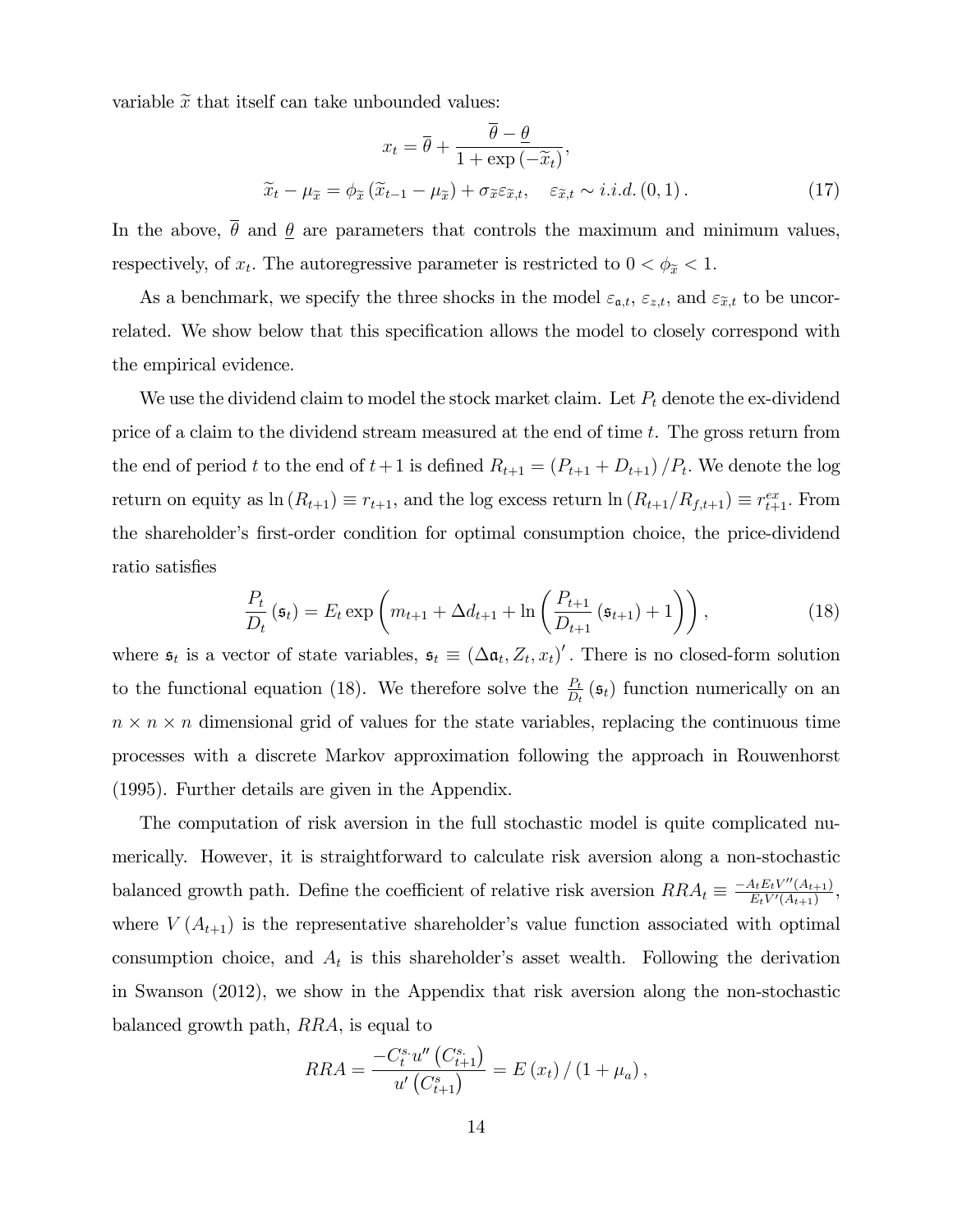where  $E(x_t)$  is the unconditional mean of  $x_t$  and  $1 + \mu_a$  is the non-stochastic gross growth rate of the economy driven by steady state technological progress  $A_t$ . We refer to  $x_t$  as a risk aversion shock.

# 4.1 Calibration

The Appendix contains a table that lists all parameters and their calibrated values. The parameter  $\alpha$  is set to 0.667, a value that is standard in real business cycle modeling. The constant value for the quarterly log risk-free rate is set to match the mean of the quarterly log 3-month Treasury bill rate. We set  $\phi_{\mathfrak{a}} = 0$  so that the log level of TFP,  $\mathfrak{a}_t$ , follows a unit root stochastic process with drift. The mean and standard deviation of productivity  $\Delta a_t$  is set to roughly match the mean and standard deviation of the quarterly log difference of consumption in the data. The factor share shock  $Z_t$  is set to be very persistent yet stationary, with  $\phi_z = 0.995$ , in order to match the extreme persistence of the empirical labor income shock found in the data. The parameter  $\psi$  in  $f(Z_t)$  is set to  $\psi = 0.5$  so  $f(Z_t)$  lies in the interval  $[0.5, 1.5]$  and equals unity in the non-stochastic steady state. The symmetry of the (normal) distribution for  $Z_t$  insures that the mean of the factor's share shifter is also unity  $E(f(Z_t)) = 1$ . This calibration, along with the calibration of the volatility of  $Z_t$ , allow the model to roughly match the standard deviation of dividend growth, which is over ten times that of aggregate consumption growth. Matching evidence for a volatile dividend growth process also has important implications for the model's ability to match the frequency decomposition of stock price changes. The parameters of the risk aversion process  $\sigma_{\tilde{x}}, \phi_{\tilde{x}}$ , and  $\theta$ , are set so as to come as close as possible to simultaneously matching (i) the mean equity premium, (ii) the forecastability of the equity premium and the average level of the price-dividend ratio. An interesting result is that, matching (i) and (ii) simultaneously requires a risk-aversion process that is very low most of the time but highly skewed to the right, characterized by the expectation of rare states in which the market's risk tolerance implodes, leading to a "flight to safety" and a market crash.

To understand why, observe that shareholders who consume out of dividends are exposed to much greater systematic risk than would be the case for one who consumes the stable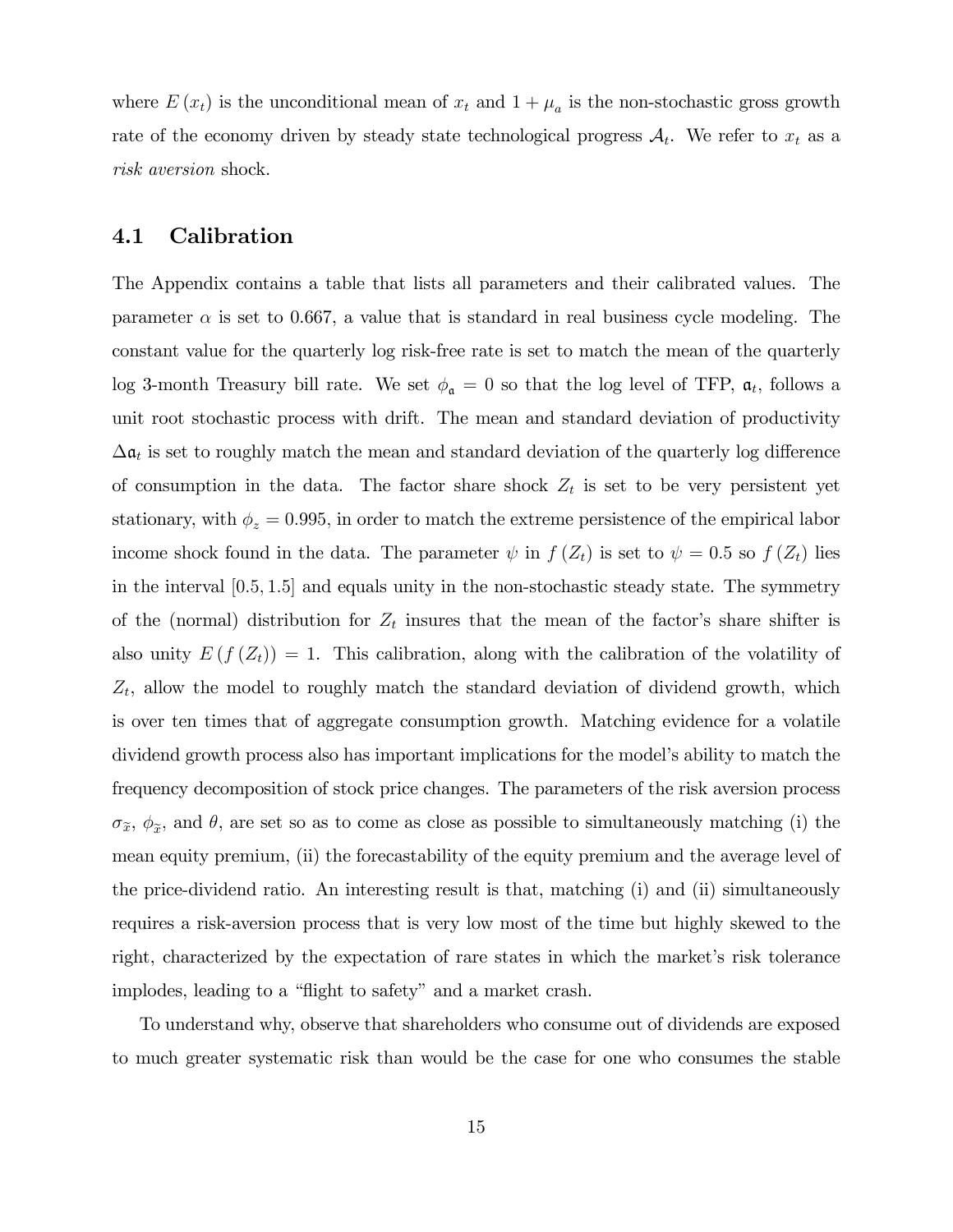aggregate consumption stream. With dividend growth this volatile, shareholder risk aversion must be close to zero in most states or the model generates a counterfactually high equity premium. But matching evidence for a time-varying equity premium requires risk aversion to fluctuate. With risk aversion bounded below at zero, fluctuations must be skewed upward. If the upper bound on risk aversion is too restrictive, however, the model generates too little variation in risk premia and overshoots the mean price-dividend ratio. The density of our risk aversion process therefore has most of its mass close to zero, with the median and mode equal to unity. The mean of 30 is reached far more infrequently and there is a small amount of mass near the maximum value for risk-aversion, set to 450.<sup>4</sup>

The risk aversion process in the model should be thought of as an externality—the market's willingness to bear risk. One interpretation of such independent variation is that it is driven by intangible information. Changing expectations of an rare spike in risk aversion generate fluctuations in the price-dividend ratio that are far less non-linear in the state than are the risk aversion dynamics itself (though fluctuations in  $p_t - d_t$  are naturally largest in crisis times).

### 5 Results

Table 2 presents summary asset pricing statistics of the model and compares them to those in post-war data. The model closely matches the mean and standard deviation of the equity premium and price-dividend ratio. By construction, the model exactly matches the mean risk-free rate. The model also does a good job of matching the volatility of dividend growth. Because dividends are subject to the factors share shock, they are more volatile than aggregate consumption. While the model is broadly consistent with these benchmark asset pricing moments, it is limited in matching the data in one way. Although the model correctly implies that labor income growth is more volatile than consumption growth, the standard deviation is too high:  $5\%$  annually compared to  $2\%$  in the data. In the simplified

<sup>4</sup>This highly skewed distribution for risk aversion is not an artifact of the logistic function chosen for  $f(Z)$ . A truncated Normal distribution of Z that generates similar equilibrium allocations also requires low risk aversion most of the time with infrequent extreme values.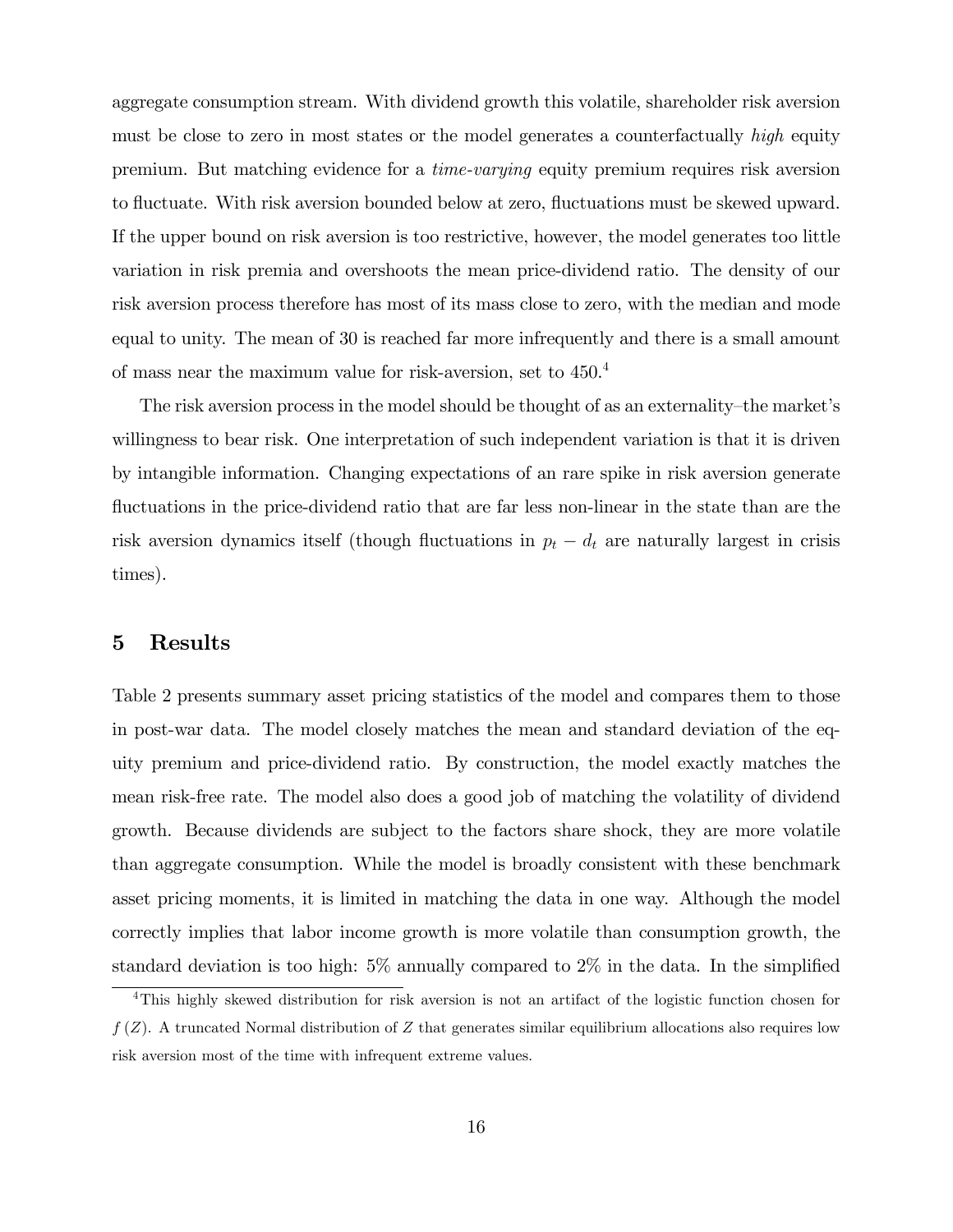model environment here, it not possible to simultaneously match evidence for both a volatile dividend growth process and a stable labor income growth process, since the two are tied together by the volatility of the factor shares shock. Future work could explore extensions of the model to incorporate wage smoothing or stickiness (e.g., Favilukis and Lin (2013)).

Table 3 reports the model's implications for the dynamic relationship between the log price dividend ratio,  $p_t - d_t$ , and future long horizon excess equity returns,  $\sum_{j=0}^{h} r_{t+j+1}^{ex}$ , consumption growth,  $\sum_{j=0}^{h} \Delta c_{t+j+1}$ , and dividend growth,  $\sum_{j=0}^{h} \Delta d_{t+j+1}$ . The log pricedividend ratio predicts future excess returns with statistically significant negative coefficients in the model, while the coefficients for consumption and dividend growth are statistically indistinguishable from zero. These implications are consistent with the data. The adjusted  $R<sup>2</sup>$  statistics for forecasting excess returns are comparable between model and data. Thus the model is consistent with the well known "excess volatility" property of stock market returns, namely that fluctuations in stock market valuation ratios are informative about future equity risk premia, but not about future fundamentals on the stock market (i.e., dividend or earnings growth, LeRoy and Porter (1981), Shiller (1981)), or future consumption growth (Lettau and Ludvigson (2001); Lettau and Ludvigson (2004)).

We next investigate the connection in the model between the observable VAR shocks and the latent primitive shocks. To do so, we take model simulated data, compute the VAR disturbances implied by the model, and compare them to the primitive shocks. Figure 1 shows two sets of cumulative dynamic responses of  $\Delta c_t$ ,  $\Delta a_t$ , and  $\Delta y_t$ . The left column shows the cumulative responses of these variables to the three primitive shocks in the model. These responses are calculated by applying, for each shock one at a time, a one standard deviation change in the direction that increases  $\Delta a_t$  at time  $t = 0$ , and then simulating forward using the solved policy functions. Thus we plot the responses to a one standard deviation increase in  $\varepsilon_{\mathfrak{a},t}$ , and decrease in  $\varepsilon_{z,t}$  and  $\varepsilon_{\tilde{x},t}$ . The right column uses model simulated data to calculate the mutually orthogonal VAR innovations  $e_t$  (3) and plots dynamic responses to one standard deviation change in each  $e_t$  shock, again in the direction that increases  $\Delta a_t$ .<sup>5</sup>

<sup>&</sup>lt;sup>5</sup>For this plot we rid the VAR responses of small sample estimation biases by computing them from a single simulation of the model with very long length (238,000 quarters). The size of the primitive shocks are normalized so that they are the same as the empirical shocks in the right column.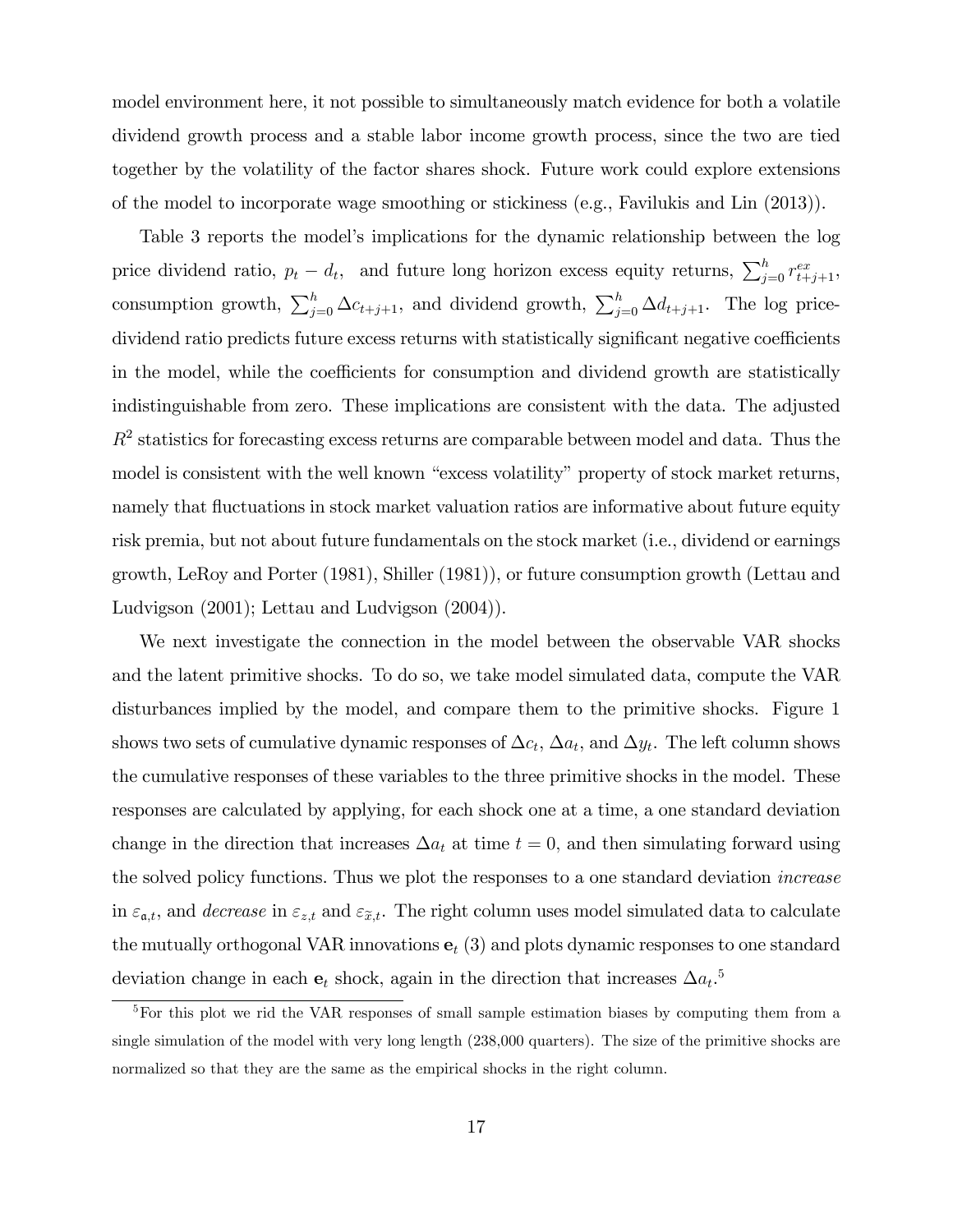The key result shown in Figure 1 is that the dynamic responses of aggregate consumption, labor earnings, and asset wealth to the VAR innovations in the right column are almost identical to the theoretical responses of the same variables to the productivity, factors share, and risk aversion shocks, respectively, in the left column. The small deviations that do exist from perfect correlation for some responses are attributable to nonlinearities in the model not captured by the linear VAR. But these deviations are small. The responses of  $\Delta c_t$ ,  $\Delta y_t$ and  $\Delta a_t$  to the consumption shock,  $e_{c,t}$ , are all perfectly correlated with the responses of these variables to the TFP shock  $\varepsilon_{\mathfrak{a},t}$ ; the response of  $\Delta c_t$  to the labor income shock  $e_{y,t}$  is perfectly correlated with the response of  $\Delta c_t$  to the factors share shock  $\varepsilon_{z,t}$ , and the responses of  $\Delta c_t$ ,  $\Delta y_t$ , and  $\Delta a_t$  to the wealth shock  $e_{a,t}$  are all perfectly correlated with the responses of  $\Delta c_t$ ,  $\Delta y_t$ , and  $\Delta a_t$  to the risk aversion shock  $\varepsilon_{\tilde{x},t}$ . We verify, from a long simulation of the model, that the correlation between the consumption shock  $e_{c,t}$  and the productivity shock  $\varepsilon_{\mathfrak{a},t}$  is unity, the correlation between labor income shock  $e_{y,t}$  and first difference of the factors share shifter  $\Delta \ln f(Z_t)$  is unity, and the correlation between the wealth shock  $e_{a,t}$  and the innovation in  $\Delta a_t$  attributable *only* to risk aversion shocks  $\varepsilon_{\tilde{x},t}$  is 0.97.<sup>7</sup>

In presenting the above, we do not claim that the mutually uncorrelated VAR shocks  $(e_{c,t}, e_{y,t}, e_{a,t})$  exactly equal the primitive shocks  $(\varepsilon_{a,t}, \varepsilon_{z,t}, \varepsilon_{\tilde{x},t})$ , respectively. Exact equality is impossible because the endogenous variables in the model are nonlinear functions of the primitive shocks, while the VAR imposes a linear relation between these variables and the VAR shocks. Moreover the comparable innovations are in different units so a rescaling is necessary. What the above does show is that, if the model generated the data, the VAR disturbances would, to a very close approximation, serve as the observable empirical counterparts to the innovations originated from the latent primitive shocks.

# 5.1 Origins of Quarterly Stock Market Fluctuations

With this theoretical interpretation of the VAR disturbances in hand, we now study the role of the empirical disturbances for historical stock market data, beginning with their role in

<sup>6</sup>These correlations are sample correlations over the paths of IRFs of length 20Q. Perfect correlation is equivalent to the IRFs being identical up to a normalization.

<sup>&</sup>lt;sup>7</sup>The innovation in  $\Delta a_t$  attributable to risk aversion shocks is computed as  $\Delta a_t - E[\Delta a_t | \mathfrak{s}_{t-1}, Z_t, \Delta \mathfrak{a}_t]$ .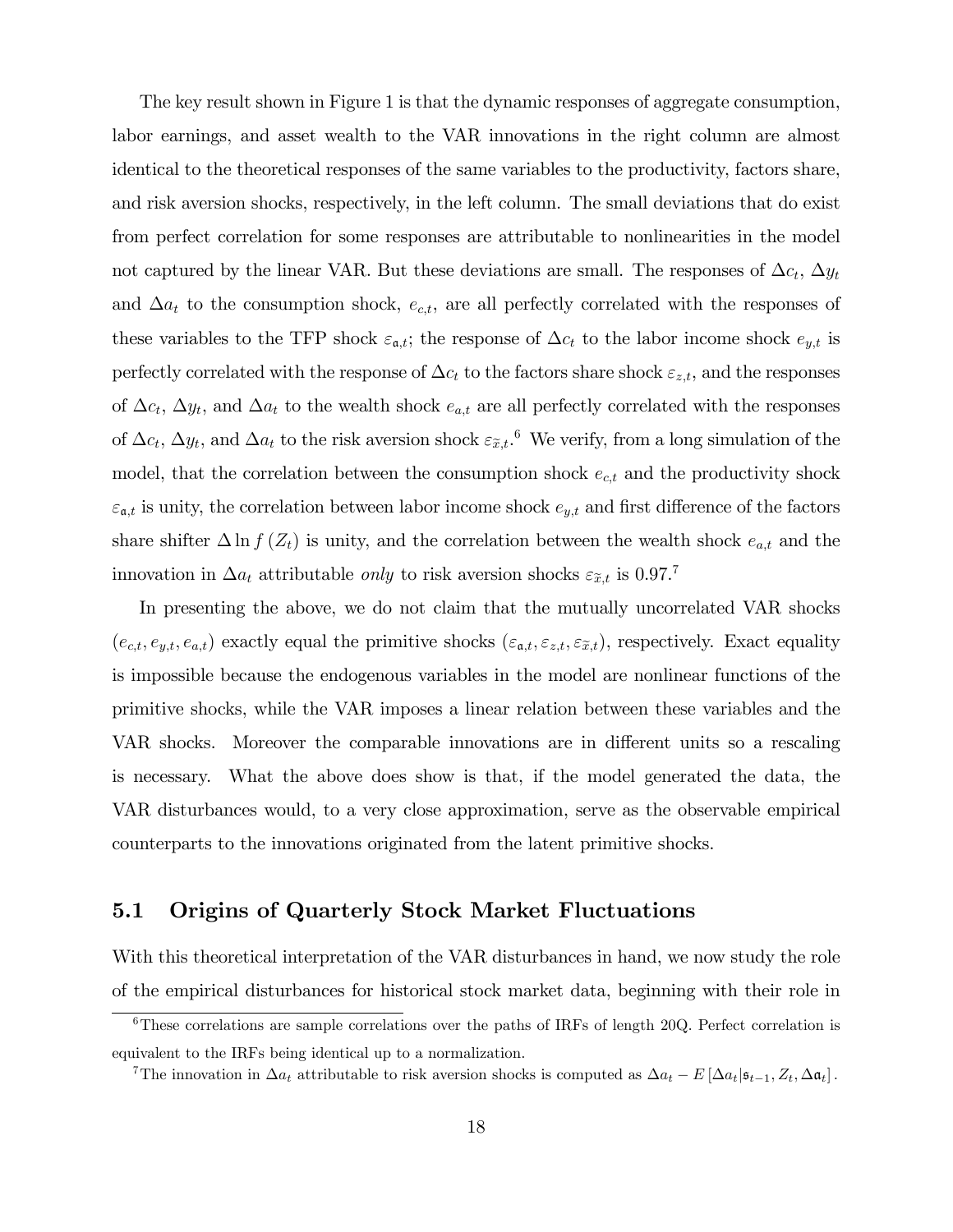quarterly fluctuations.

Figure 2 shows two sets of cumulative dynamic responses of  $\Delta c_t$ ,  $\Delta a_t$ , and  $\Delta y_t$ . The Appendix shows 90% error bands for these responses using a bootstrap procedure. The left column uses model simulated data to calculate model-based responses to the mutually orthogonal VAR innovations (3). These are the same responses that are shown in the right panel of Figure 1, except that the responses in Figure 2 are averages across 1000 samples of size 238 quarters, rather than over one very long sample. The right column of Figure 2 shows the cumulative dynamic responses of  $\Delta c_t$ ,  $\Delta a_t$ , and  $\Delta y_t$  in historical data to the VAR innovations (3) estimated from historical data. A positive innovation in the consumption  $e_c$ shock leads to an immediate increase in  $c_t$ ,  $a_t$ , and  $y_t$ , both in the data and the model. The model responses of  $c, y$ , and  $a$ , to the consumption shock lie on top of each other because the levels of these variables are all proportional to TFP, so the log responses are the same. Because the TFP shock in the model is the innovation to a random walk, in simulated data all three variables move immediately to a new, permanently higher level. In historical data, full adjustment does not happen entirely within one quarter, but it is still relatively fast and occurs within 3 quarters or less, close to what would occur as the result of an innovation to a random walk. Cochrane (1994) makes the same observation when studying a bivariate cointegrated VAR for consumption and GNP and argues that consumption is sufficiently close to a random walk so as to effectively define the stochastic trend in GNP.

The second rows of Figure 2 displays the dynamic responses of  $c_t$ ,  $a_t$ , and  $y_t$  to the labor income shock  $e_{y,t}$ . Observe that, in both the model and the data, the response of consumption to this shock is economically negligible at all horizons. The zero response on impact occurs by construction as a result of our identifying assumption. But it is also true in all subsequent periods, a key Önding that is not part of our identifying assumption. Instead, this shock is purely redistributive and drives  $a_t$  and  $y_t$  in opposite directions. The effect on labor earnings is large and immediate: labor income jumps to a new lower level within the quarter. The affect on wealth is also large but takes time to adjust. This sluggishness is puzzling because it suggests that the information revealed in the innovation is incorporated slowly into asset prices. Composition effects could play a role in this if, for example, an increasing fraction of firms going public over the sample employ labor-saving technologies. It could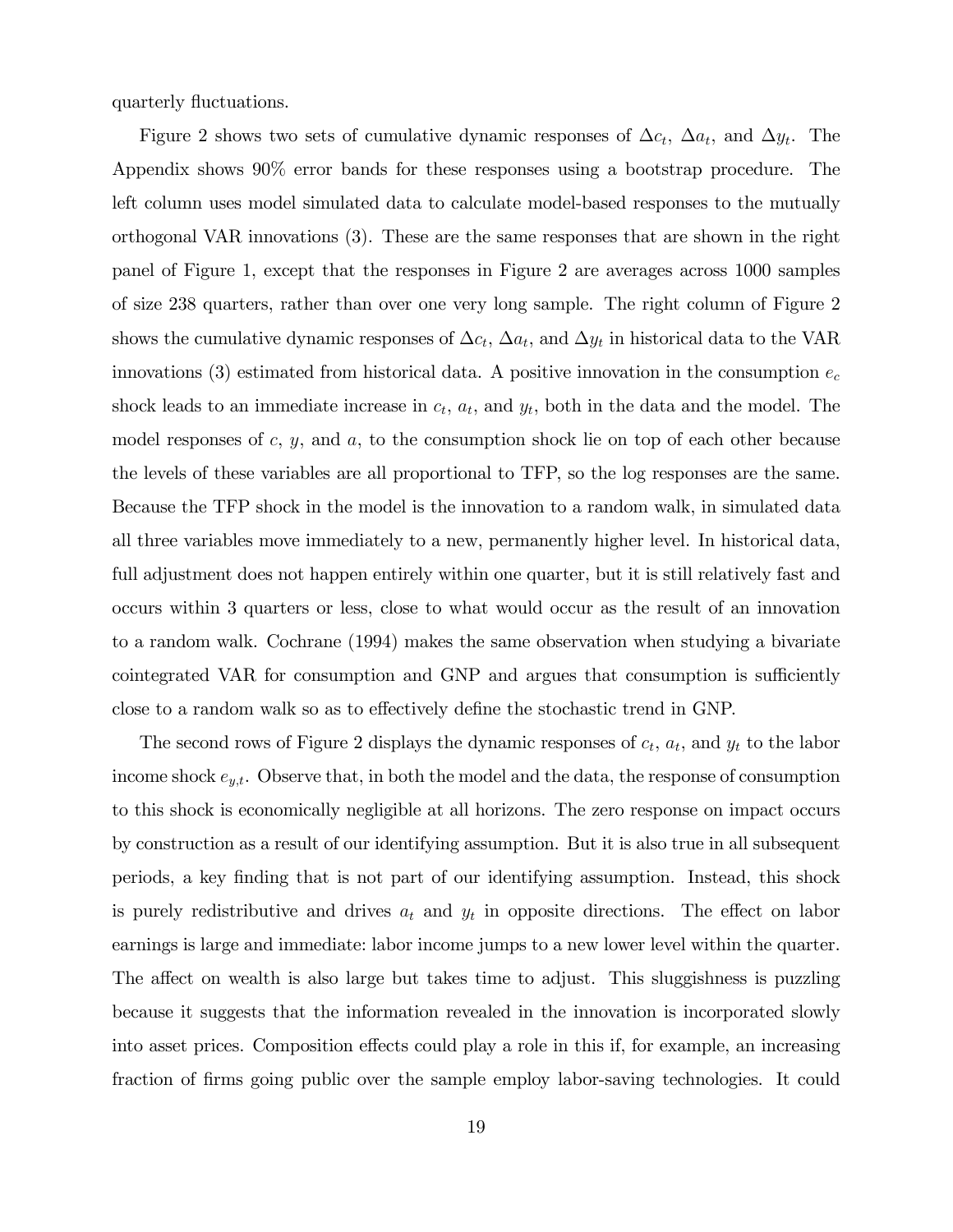also reflect imperfect observability of factors share shocks by shareholders who own shares in many independently managed Örms and have to learn over time about the pervasiveness and persistence across the broader economy of the ultimate sources of such shocks. These possibilities are outside of the scope of the model. Future research is needed to formally investigate these and other possibilities.<sup>8</sup>

The third row of Figure 2 shows the effects of a positive wealth shock,  $e_{a,t}$ , driven in the model by a decline in risk aversion. In both the data and the model, this shock leads to a sharp increase in asset wealth, but has no impact on consumption and labor earnings at any future horizon. The zero responses of  $c_t$  and  $y_t$  on impact are the result of our identifying assumptions, but the finding that this shock has no *subsequent* influence on consumption or labor income at any future horizon is a result that is central to understanding why the risk aversion shock must be modeled as independent of consumption and labor earnings shocks. Although transitory, this disturbances's influence on  $a_t$  has a half-life of over four years in historical data.

Figure 3 shows the cumulative dynamic responses of stock market wealth  $\Delta s_t$  in historical data to a one-standard deviation innovation in each VAR disturbance, along with 90% error bands computed from the bootstrap procedure described in the Appendix. The responses are constructed using the OLS estimates of (4) for stock wealth. It is clear that the responses of stock wealth to the wealth and labor income shocks mimic those of asset wealth to these same shocks, indicating that they are primarily shocks to *shareholder* wealth, not other forms of wealth. This is consistent with the evidence in Lettau and Ludvigson (2013) which finds that other forms of wealth are not closely related to these two disturbances.

Returning to Table A.1, we see that the wealth shock  $e_a$  explains the largest fraction of quarterly stock wealth growth  $\Delta s_t$  and accounts for 76% of its quarterly variation (75% of

<sup>8</sup>The left column of Figure 2 shows that, even in the model, there is slight sluggish response of stock market wealth to the factors share shock, although it is less pronounced than in the data. This is a finite sample effect: the responses in Figure 2 for the model are averages over 1000 simulations of size 238 quarters (the same size as our historical dataset). In many samples of this size, the estimated response is sluggish, even though the population response displays no sluggishness. This can be seen via a comparison with Figure 1, which, unlike the response in Figure 2, is computed from one very long simulation of the model, rather than from averages over many short ones.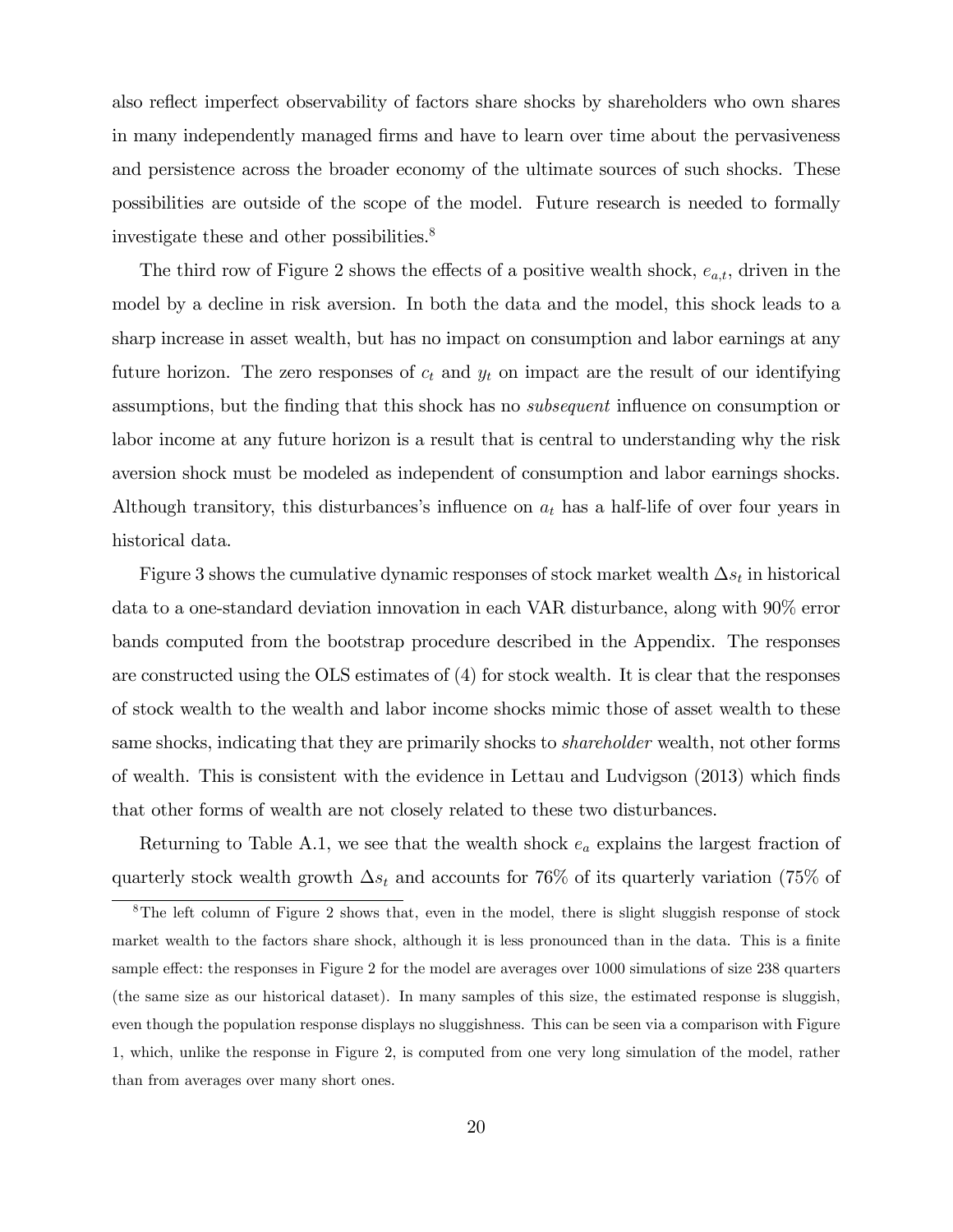the quarterly variation in  $\Delta p_t$ ). The two other shocks account for very small amounts, 4% and 6% for the labor income and consumption shocks, respectively. The model implications in the third row are broadly comparable with the data along these lines: the vast bulk of quarterly fluctuations in stock wealth in the model are attributable to the wealth/risk aversion shock, with much smaller roles for the consumption/TFP and labor income/factors share shocks. By construction, there is no "residual" in the model version of equation  $(4)$ , since the productivity, factors share, and risk aversion shocks explain 100% of the variability in stock market wealth. But note that, both in the model and in the data, aggregate consumption shocks play a very small role in quarterly stock market fluctuations. In the model, this occurs because labor's greater average role in the production process (steady state labor share is two-thirds) means that most gains and losses from TFP shocks accrue to workers rather than shareholders, so these shocks are less important for asset pricing than are the other two. This finding is difficult to reconcile with representative agent models where aggregate consumption shocks play the key role in asset price fluctuations. As an illustration, the last row of Table 1 gives the corresponding variance decomposition numbers for the Campbell and Cochrane (1999) habit model (with no labor income), in which 84% of quarterly stock price growth is driven by consumption shocks.<sup>9</sup>

# 5.2 Origins of Long-Run Stock Market Wealth

We now turn to the question of how the sources of stock market fluctuation vary with the time horizon. To do so we first decompose the variance of the stock wealth by frequency, using a spectral decomposition. This decomposition tells us what proportion of sample variance in  $\Delta s_t$  is attributable to cycles of different lengths. We estimate the population spectrum for the deterministically detrended log difference in stock wealth  $\Delta s_t - \kappa_0$  (5). Noting that  $\Delta s_t - \kappa_0$  in (5) is a function of three components,  $\Delta s_t^c$ ,  $\Delta s_t^y$  $t<sup>y</sup>$ ,  $\Delta s<sup>a</sup>$ , plus an i.i.d. residual  $\eta<sub>t</sub>$ , and using the fact that the spectrum of the sum is the sum of the spectra, we estimate the fraction of the total variance in stock market wealth that is attributable to each component

<sup>&</sup>lt;sup>9</sup>The fraction of variance explained by consumption shocks is less than 100% only because the Campbell Cochrane model is non-linear, while the variance decomposition is computed from a linear VAR.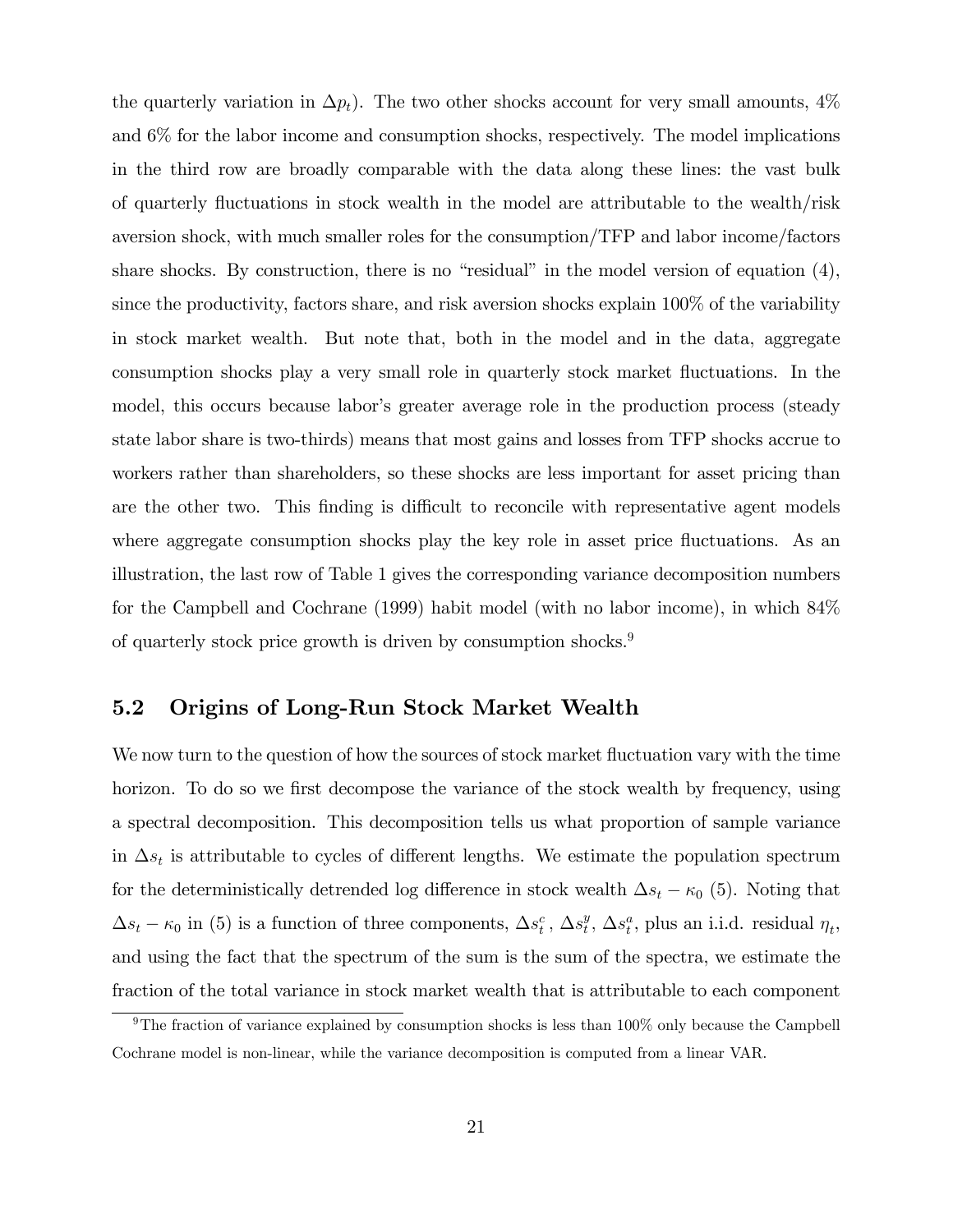at cycles of different lengths, in quarters. The Appendix provides additional details.

Figure 4 exhibits these decompositions for the model (top panel), and for the data using stock market wealth (bottom panel). The horizontal axis shows the length of the cycle in quarters. The vertical axis gives the frequency decomposition of variance. Consider the line marked  $a^i$  in the middle panel for historical stock market wealth. This line shows that, for short cycles (i.e., periods of a few quarters), the fraction of variance in stock wealth that is attributable to the wealth shocks is very high, close to 80%. As these cycles become longer, the fraction of variance in stock wealth explained by this shock declines and asymptotes to roughly 40%. Note that the high frequency, short horizon, variability of the stock market in post-war data is virtually unrelated to the labor income/factors share shocks. But as the cycle become longer, the fraction of variance in stock wealth explained by the factors share shock steadily rises and asymptotes to roughly 40%, equal in importance to the risk aversion shocks. By contrast, both in the model and the data, no matter what the length of the cycle, the fraction of variance in stock wealth that is attributable to the TFP/consumption shock is very low, close to zero. The line marked "residual" shows the contribution of component of stock market fluctuations that is unexplained by these three mutually orthogonal innovations is less than 20% of the variability in the stock market at all frequencies, and asymptotes to around 10% as the horizon extends. The model captures this frequency decomposition well.

Next, we study the role each disturbance has played in driving stock market wealth at specific points in our sample using the levels decomposition of stock market wealth  $(6)$ . To do so, we remove the deterministic trend and normalize the initial observation  $s_0$  to zero in the quarter before the start of our sample. Figure 5 plots the levels decomposition for stock wealth (left column) and stock price (right column) over our sample, which are very similar. The top panels of each column shows the sum of all components, which equals the log level of the variable (stock wealth or stock price) after removing the deterministic trend. The panels below show to the component attributable to the cumulation of each shock and the residual.

It is immediately clear from Figure 5 that the TFP component contributes relatively little to the variation in stock market wealth consistently throughout the sample. This component does take a noticeable drop at the end of the sample during and after the recession of 2007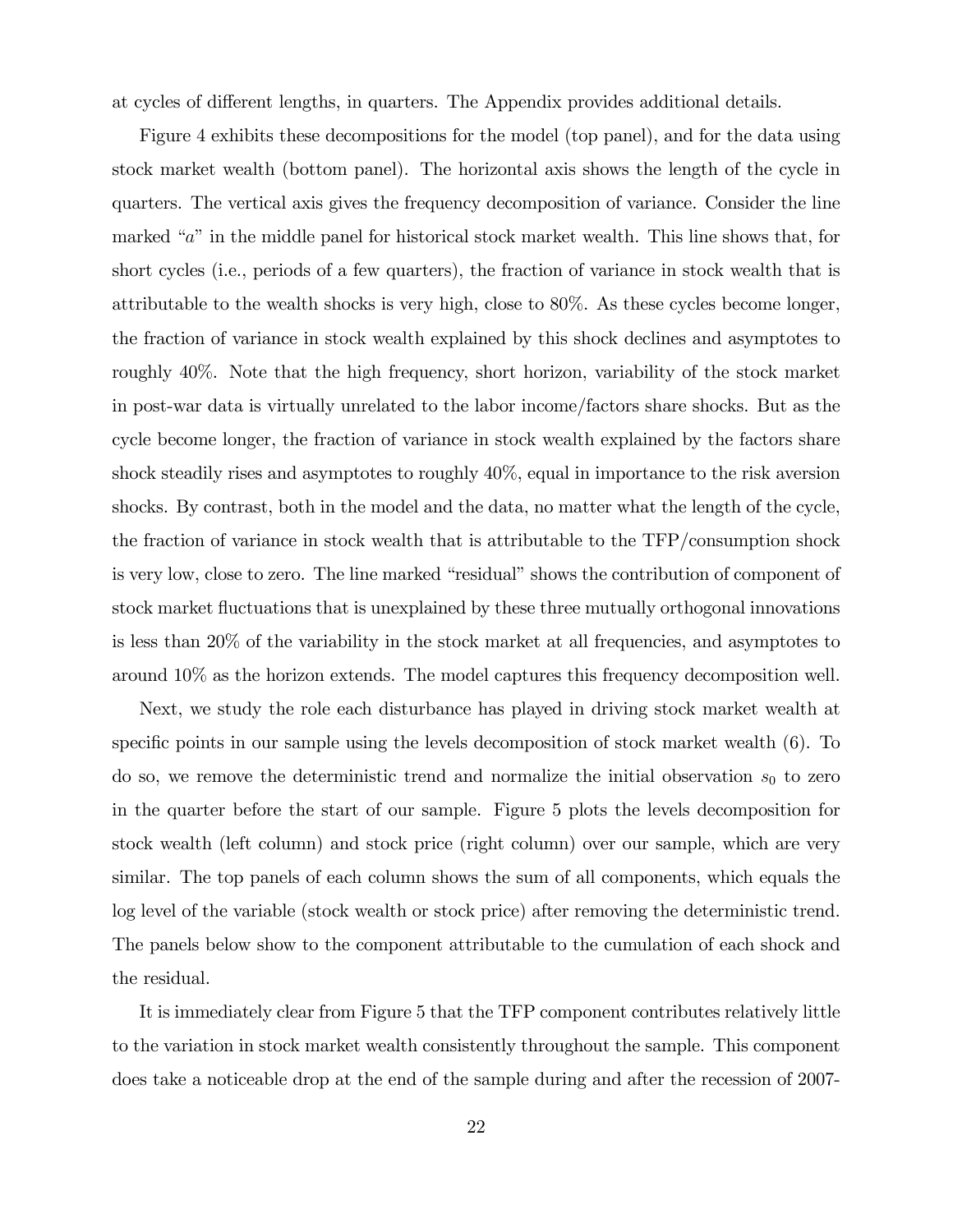2009, but it is still quite modest compared to the variation in other components. The bottom panel shows that the variation attributable to the unexplained residual is also small. Instead, the big movers of stock market wealth are the factors share shock and the risk aversion shock. The low frequency movements in the level of stock market wealth are well tracked by the cumulative swings in the factor shares component, while shorter-lived peaks and troughs in the stock market accord well with spikes up or down in the risk aversion component.

Figure 5 also shows that the cumulative effect of the factors share shock has persistently boosted stock market wealth over the last twenty Öve years. By contrast, from the mid 1960s to the mid 1980s, the cumulative effect of this shock persistently boosted labor earnings and lowered stock market wealth. Figure 6 shows that there is a stark inverse relationship over time between labor earnings and the stock market that is the result of the cumulative reallocative outcomes of the factors share shock.

As an example of the quantitative importance of such shocks over long-horizons, we use this levels decomposition to calculate the percentage change since 1980 in the deterministically detrended real value of stock market wealth that is attributable to each shock. The cumulative affects of the factors share shock have resulted in a  $65\%$  increase in the deterministically detrended real value of the stock market since 1980, an amount that exceeds 100% of the total increase. (Precisely, these shocks account for 110.5% of the increase.) An additional 38% of the increase since 1980, or a rise of 22%, is attributable to the cumulative effects of risk aversion shocks. The TFP shocks have made a negative contribution to change in stock market wealth since 1980, a direct consequence of the string of unusually large negative draws for the consumption/productivity shock in the Great Recession years from 2007-2009. These shocks accounted for -38% of the total increase since 1980. The residual accounts for the remaining -10.5% of the increase. These findings underscore the extent to which the long-term value of the stock market has been far more influenced by forces that redistribute the rewards of production, rather than raise or lower all of them.

The calculations above removed a deterministic trend. As for any series that deterministically trends upward over time (stock market, GDP, consumption, etc.,) most of the increase over long periods is attributable to a deterministic trend. We can assess the quantitative importance of stochastic shocks for long-term growth inclusive of the deterministic trend by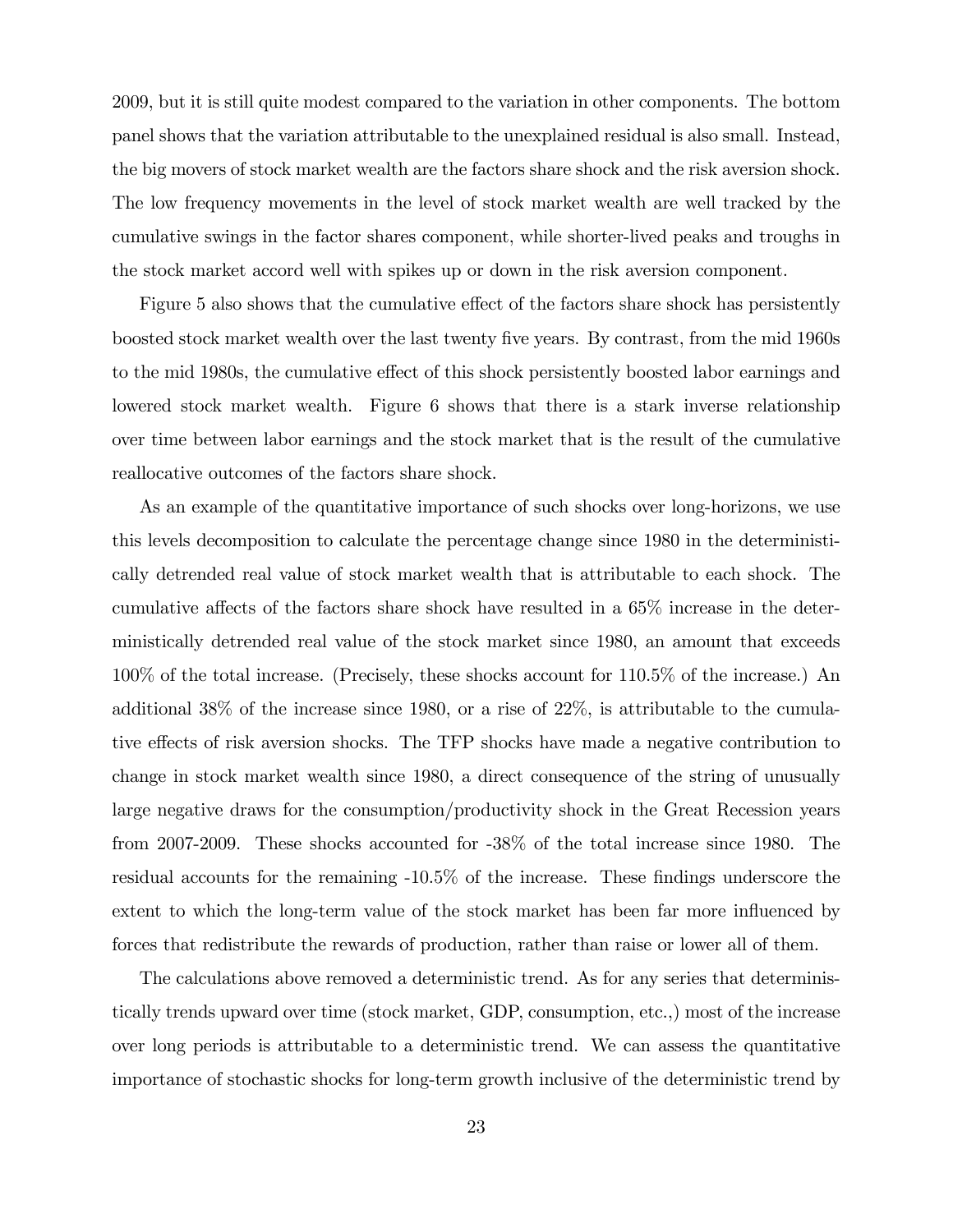"shutting off" the shock and studying where the level of the stock market would be today under that counterfactual that the shocks had been zero over some period. Doing so for the period since 1980, we find that the stock market would be  $47\%$  lower today than it currently is at the end of our sample had the factors share shock been set to zero.

## 5.3 Origins of Stock Market Predictability

Our last subject is stock market predictability. A large and well known body of evidence finds that excess stock returns are forecastable over longer horizons, suggesting that the reward for bearing risk changes over time.<sup>10</sup> Several theories have been put forth to explain this forecastability, including habit formation (Campbell and Cochrane (1999)), or stochastic consumption volatility (Bansal and Yaron (2004)). This section provides evidence on the question of why excess returns are predictable by investigating sources of variation in common predictor variables such as the price-dividend ratio or the consumption-wealth variable  $cay_t$ (Lettau and Ludvigson (2001)). The results are presented in Table 4, with the top half showing results from historical data, and the bottom half showing results from the model.

Table 4 has several panels. The left panel reports regression results of one through three year log excess equity returns on the lagged price-dividend ratio alone. Moving rightward, the next panel reports regression results of one through three year log excess equity returns on lagged  $cay_t$  alone. We will also discuss the predictability of equity premia by measures of stochastic consumption volatility and uncertainty—the next panel reports regression results of log excess returns on a measure of stochastic consumption volatility. The panel to the right of this one, headed " $e_a$  only," reports regression results of one through three year log excess equity returns on multiple lags of the i.i.d. wealth disturbances  $e_{a,t}$  and its lags. The table reports the sum of the coefficients on all lags. The next two columns show results when returns are predicted either by the component of the price-dividend ratio that is unrelated to the wealth shocks,  $pd^{orth}$ , (movements in pd that are orthogonal to  $e_{a,t}$  and its lags), or by the component of  $cay_t$  that is driven only by the wealth shocks, denoted  $cay_a$ .

<sup>10</sup>For extensive reviews of this evidence see Campbell, Lo, and MacKinlay (1997), Cochrane (2005), Lettau and Van Nieuwerburgh (2008), and Lettau and Ludvigson (2010).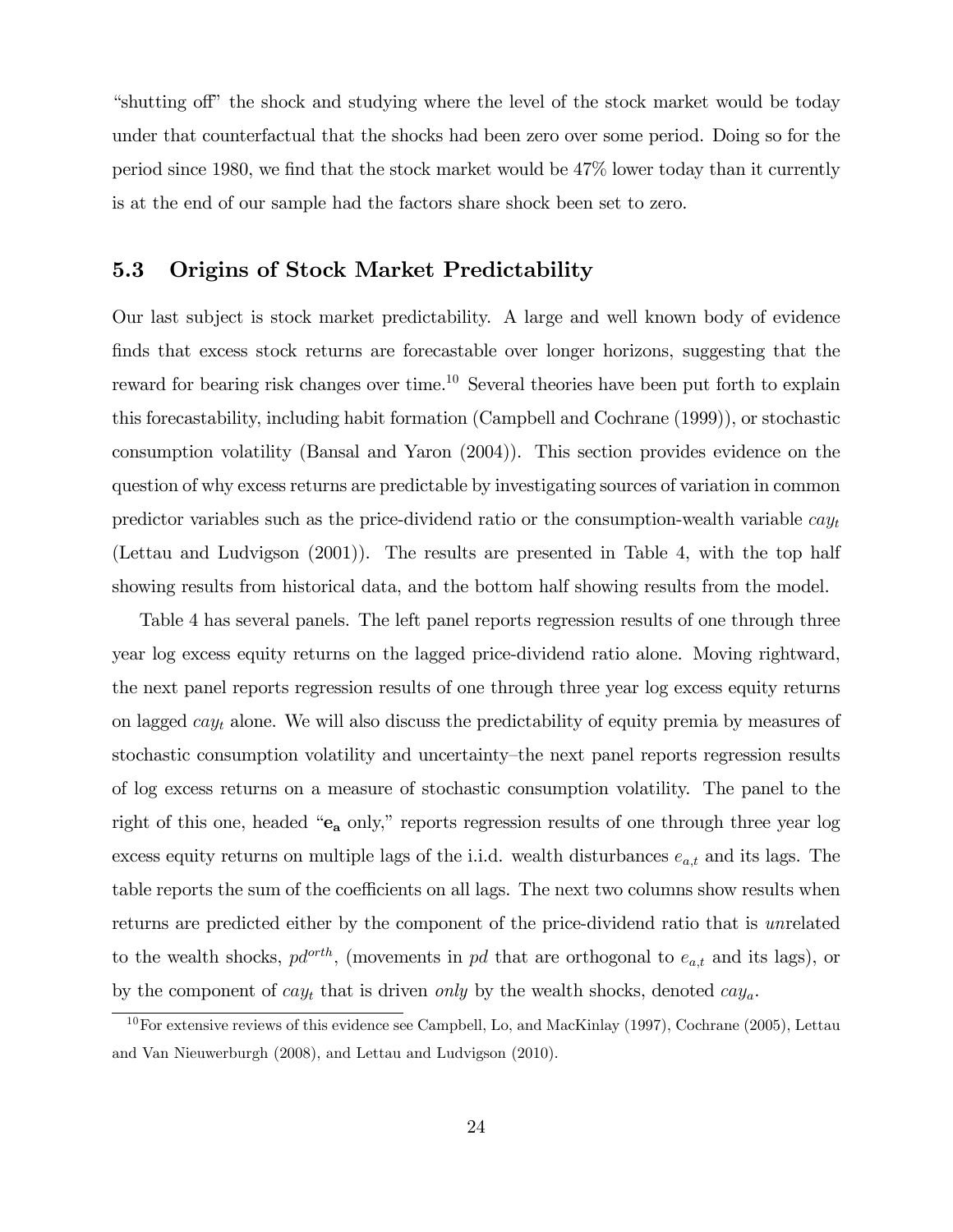In both the model and the data, the log price-dividend ratio and  $cay_t$  predict future excess returns with statistically significant coefficients and sizable adjusted  $R^2$  statistics. By contrast, time-varying stochastic consumption volatility has no predictive power for equity premia at any horizon.<sup>11</sup> These results provide no evidence that stock return predictability is driven by time-varying second moments of consumption growth or broad-based macroeconomic uncertainty.

By comparison with pd or cay, lags of the  $e_{a,t}$  wealth shocks exhibit greater forecasting power than either of these variables. A Wald test strongly rejects the hypothesis that the sum of squared coefficients on the lags of these shocks is zero.<sup>12</sup> There is no horizon at which the wealth shocks are not strongly statistically marginally significant. A positive innovation for the wealth shock *increases* asset wealth, so the negative coefficients in this forecasting regression imply that increases in wealth holding fixed consumption and labor income are transitory and forecast lower future returns.

But the next columns show that the predictive content for long horizon excess stock market returns contained in the  $pd_t$  and  $cay_t$  is subsumed by the information in lags of the wealth shocks. The pd residual components  $pd^{orth}$  that are orthogonal to the wealth shocks have no statistically significant forecasting power for equity premia. Similarly, the component of cay<sub>t</sub> that is driven solely by the orthogonal wealth shocks,  $e_{a,t}$ , is responsible for all the forecasting power of  $cay_t$ . The adjusted  $R^2$  statistic is, if anything, higher when using  $cay_{a,t}$ rather than  $cay_t$  as a predictor variable to forecast equity premia. This evidence is difficult to reconcile with models in which risk premia vary with consumption shocks (e.g., Campbell

 $12$ Wald tests similarly reject the hypothesis that the coefficients are jointly zero, and that the sum of coefficients is zero.

<sup>&</sup>lt;sup>11</sup>A stochastic volatility model is used to estimate  $E_t\left( [\Delta \ln C_{t+h} - E_t \left[ \Delta \ln C_{t+h} \right]]^2 \right)$ , for different horizons h. The estimate is taken from Jurado, Ludvigson, and Ng (2014). These results are robust to using additional lags of the stochastic volatility measure, to using first differences of the stochastic volatility measure, to using GARCH measures of consumption growth volatility, and to using measures of stochastic consumption growth volatility looking out over horizons greater than one quarter. In addition, broad-based measures of macroeconomic uncertainty developed in Jurado, Ludvigson, and Ng (2014) also exhibit no forecasting power for equity premia at any horizon. These results are omitted to conserve space but are available upon request.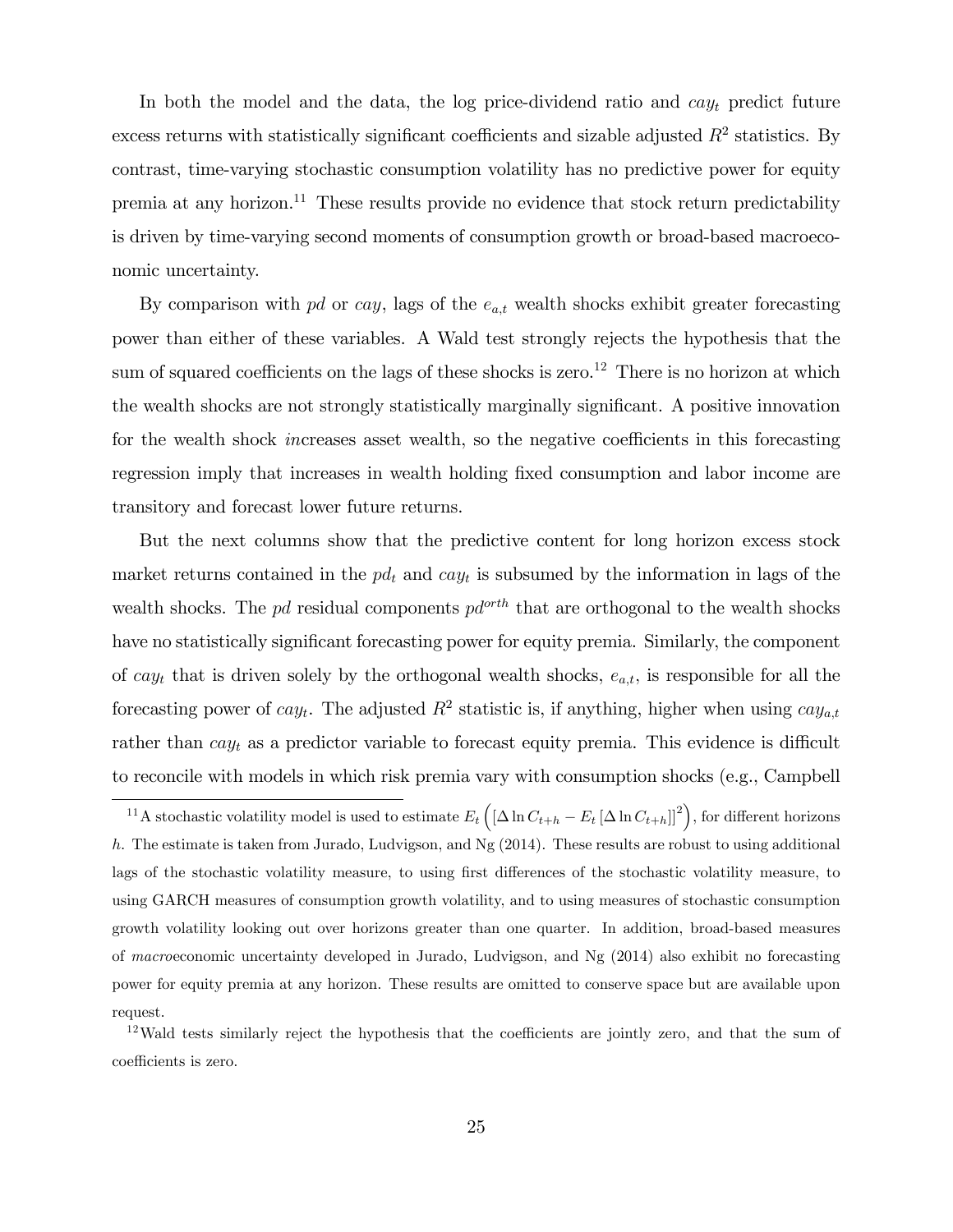and Cochrane  $(1999)$ , since the wealth shocks that "explain" most of the forecastability of excess returns are orthogonal to movements in consumption. The opposite would be true in models with habit formation.

We have also computed the correlation between the wealth/risk aversion shocks we identify and stock market dividend growth in our sample. We find that they are contemporaneously unrelated, with a close-to-zero correlation of 0.06. The contemporaneous correlation with earnings growth is only slightly higher, 0.127. These results provide little evidence that the wealth/risk aversion shocks we identify that are, by construction, uncorrelated with consumption and labor income instead originate from shocks to measures of fundamental stock market value such as dividends or earnings. In summary, changes in the reward for bearing stock market risk are found to be attributable to sources that are unrelated to traditional macroeconomic fundamentals, including aggregate consumption, labor income, measures of uncertainty or stochastic consumption volatility, dividend growth, or earnings growth.

# 6 Conclusion

No comprehension of stock market behavior can be complete without understanding the origins of its áuctuations. Surprisingly little research has been devoted to this question. As a consequence, we have only a dimly lit view of why the real value of stock market wealth has evolved to its current level compared to five, or ten, or thirty years ago.

The starting point of this paper is to decompose real stock market fluctuations into components attributable to three mutually orthogonal observable economic disturbances that explain the vast majority of fluctuations since the early 1950s. We then propose a model to interpret these disturbances and show that they are the observable empirical counterparts to three latent primitive shocks: a total factor productivity shock that benefits both workers and shareholders, a factors share shock that shifts the rewards of production between workers and shareholders without affecting the size of those rewards, and an independent risk aversion shock that shifts the stochastic discount factor pricing equities but is unrelated to aggregate consumption, labor earnings, or measures of fundamental value in the stock market.

The results show that there are two big drivers of stock market wealth over time. One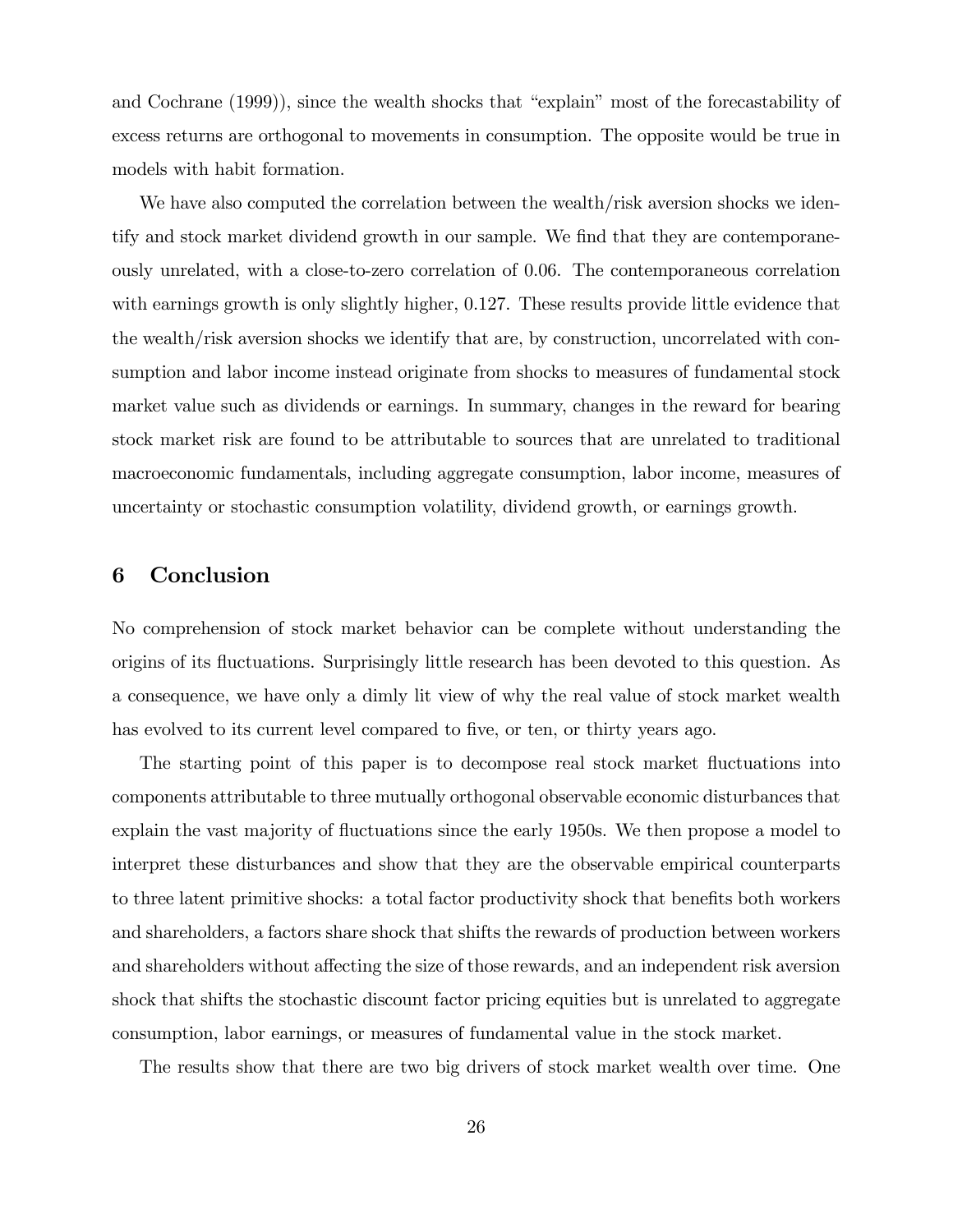is a discount rate shock driven by fluctuations in investors' willingness to bear risk that is unrelated to real economic activity, including consumption, labor income, stock market dividends and earnings.<sup>13</sup> The other is a cash-flow innovation that redistributes the rewards of production between shareholders and workers with no change in aggregate consumption. The independent discount rate shock dominates stock market volatility over periods of several quarters and a few years, while the factors share shock plays an increasingly important role as the time horizon extends. Technological progress that raises aggregate consumption and benefits both workers and shareholders plays a small role in historical stock market fluctuations at all horizons.

A particularly striking example of the long-run implications of these economic shocks is provided by examining the period since 1980. After removing a deterministic trend, we find that factors share shocks have resulted in a 65% increase in real stock market wealth since 1980, an amount that exceeds 100% of the total increase in stock market wealth over this period. Indeed, without these shocks, todayís stock market would be about 10% lower than it was in 1980. The shocks responsible for big historical movements in stock market wealth are not those that raise or lower aggregate rewards, but are instead ones that redistribute a given level of rewards between workers and shareholders. We also show that predictability of excess stock market returns must be understood as originating from sources largely unrelated to aggregate consumption, labor income, stock market earnings or dividends, measures of stochastic consumption volatility, or broad-based macroeconomic uncertainty. We argue that these Öndings have important implications for macroeconomic modeling: the two big sources of variation that we find here are responsible for almost all of stock market fluctuation presently play virtually no role in contemporary macroeconomic theory.

The model presented here is deliberately stylized on the quantity side of the economy, abstracting from capital accumulation and fluctuations in employment. We have taken this approach in order to embed our analysis into an empirically plausible stock market

<sup>13</sup>One real variable that in the data is related to the wealth shock is investment (Lettau and Ludvigson  $(2013)$ ). But this is theoretically consistent with a discount rate shock, which should affect the present discounted value of marginal profits and therefore the optimal rate of investment (e.g., Abel (1983); Cochrane  $(1996)$ .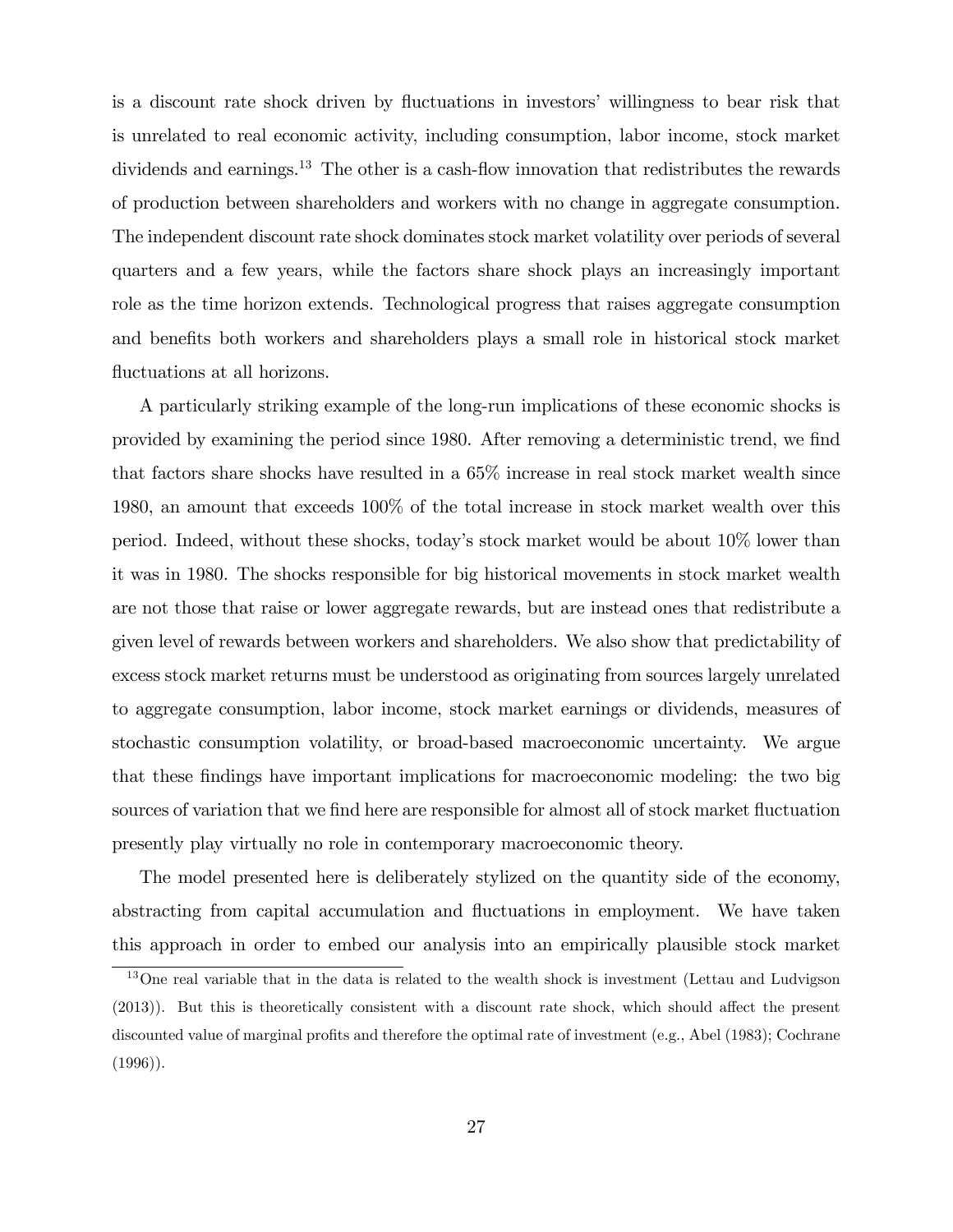environment. In future work, we plan to examine a richer model of the production side, with close attention to how important changes in the labor market over the last 30 years may have contributed to our findings on factors share shifts. Our results in this paper imply that these forces for redistribution between shareholders and workers–whatever their cause–have had a profound effect on stock market wealth over longer periods of time.

# References

- Abel, A. B. (1983): "Optimal Investment under Uncertainty," American Economic Review,  $73(1), 228-233.$
- ALBUQUERQUE, R., M. EICHENBAUM, AND S. REBELO (2012): "Valuation Risk and Asset Pricing," Unpublished Paper, Northwestern University.
- BANSAL, R., AND A. YARON (2004): "Risks for the Long-Run: A Potential Resolution of Asset Pricing Puzzles," Journal of Finance, 59(4), 1481–1509.
- BIANCHI, F., C. ILUT, AND M. SCHNEIDER (2013): "Uncertainty Shocks, Asset Supply and Pricing Over the Business Cycle," Unpublished paper, Duke University.
- BRUNNERMEIER, M., AND Y. SANNIKOV (2012): "A Macroeconomic Model with a Financial Sector," American Economic Review, forthcoming.
- CAMPBELL, J. Y. (1991): "A Variance Decomposition for Stock Returns," Economic Journal,  $101, 157-179.$
- CAMPBELL, J. Y., AND J. H. COCHRANE  $(1999)$ : "By Force of Habit: A Consumption-Based Explanation of Aggregate Stock Market Behavior," Journal of Political Economy,  $107, 205 - 251.$
- Campbell, J. Y., A. W. Lo, and C. MacKinlay (1997): The Econometrics of Financial Markets. Princeton University Press, Princeton, NJ.
- CHEN, X., J. FAVILUKIS, AND S. C. LUDVIGSON (2014): "An Estimation of Economic Models with Recursive Preferences," Quantitative Economics, forthcoming.
- COCHRANE, J. H.  $(1991)$ : "Explaining the Variance of Price-Dividend Ratios," Review of Financial Studies,  $5(2)$ ,  $243-280$ .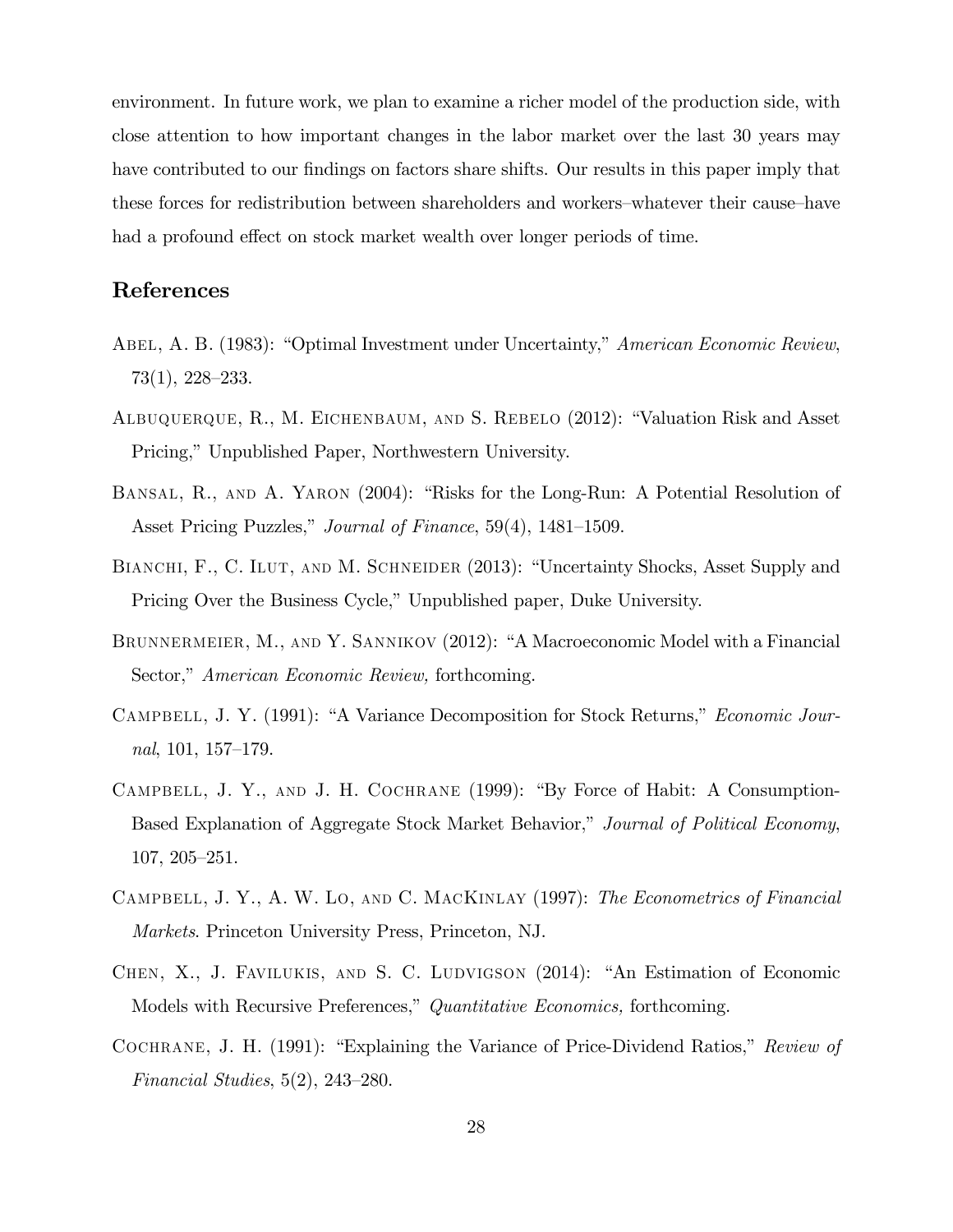- $-$  (1994): "Permanent and Transitory Components of GDP and Stock Prices,"  $Quar$ terly Journal of Economics,  $109(1)$ ,  $241-65$ .
- $(1996):$  "A Cross-Sectional Test of an Investment-Base Asset Pricing Model," Journal of Political Economy,  $104, 572-621$ .
- (2005): Asset Pricing, Revised Edition. Princeton University Press, Princeton, NJ.
- $-$  (2008): "The Dog That Did Not Bark: A Defense of Return Predictability," Review of Financial Studies,  $21(4)$ , 1533–1575.
- DUFFEE, G. R. (2005): "Time Variation in the Covariances Between Stock Returns and Consumption Growth," Journal of Finance,  $60(4)$ , 1673–1712.
- ENGLE, R. F., AND C. W. J. GRANGER (1987): "Co-integration and Error Correction Representation, Estimation and Testing," Econometrica, 55, 251–276.
- FAMA, E. F., AND K. R. FRENCH (1989): "Business Conditions and Expected Returns on Stocks and Bonds," Journal of Financial Economics, 25, 23-49.
- FAVILUKIS, J., AND X. LIN (2013): "Does Wage Rigidity Make Firms Riskier? Evidence From Long-Horizon Return Predictability," http://personal.lse.ac.uk/FAVILUKI/WageRigidEmpirical.pdf.
- GABAIX, X., AND M. MAGGIORI (2013): "International Liquidity and Exchange Rate Dynamics," Unpublished paper, New York University.
- GONZALO, J., AND S. NG (2001): "A Systematic Framework for Analyzing the Dynamic Effects of Permanent and Transitory Shocks," Journal of Economic Dynamics and Control,  $25(10)$ ,  $1527-1546$ .
- GOURIO, F. (2012): "Disaster Risk and Business Cyclesl," American Economic Review, 102(6).
- GUVENEN, M. F. (2009): "A Parsimonious Macroeconomic Model for Asset Pricing,"  $Econometrica, 77(6), 1711-1740.$

HAMILTON, J. D. (1994): *Time Series Analysis*. Princeton University Press, Princeton, NY.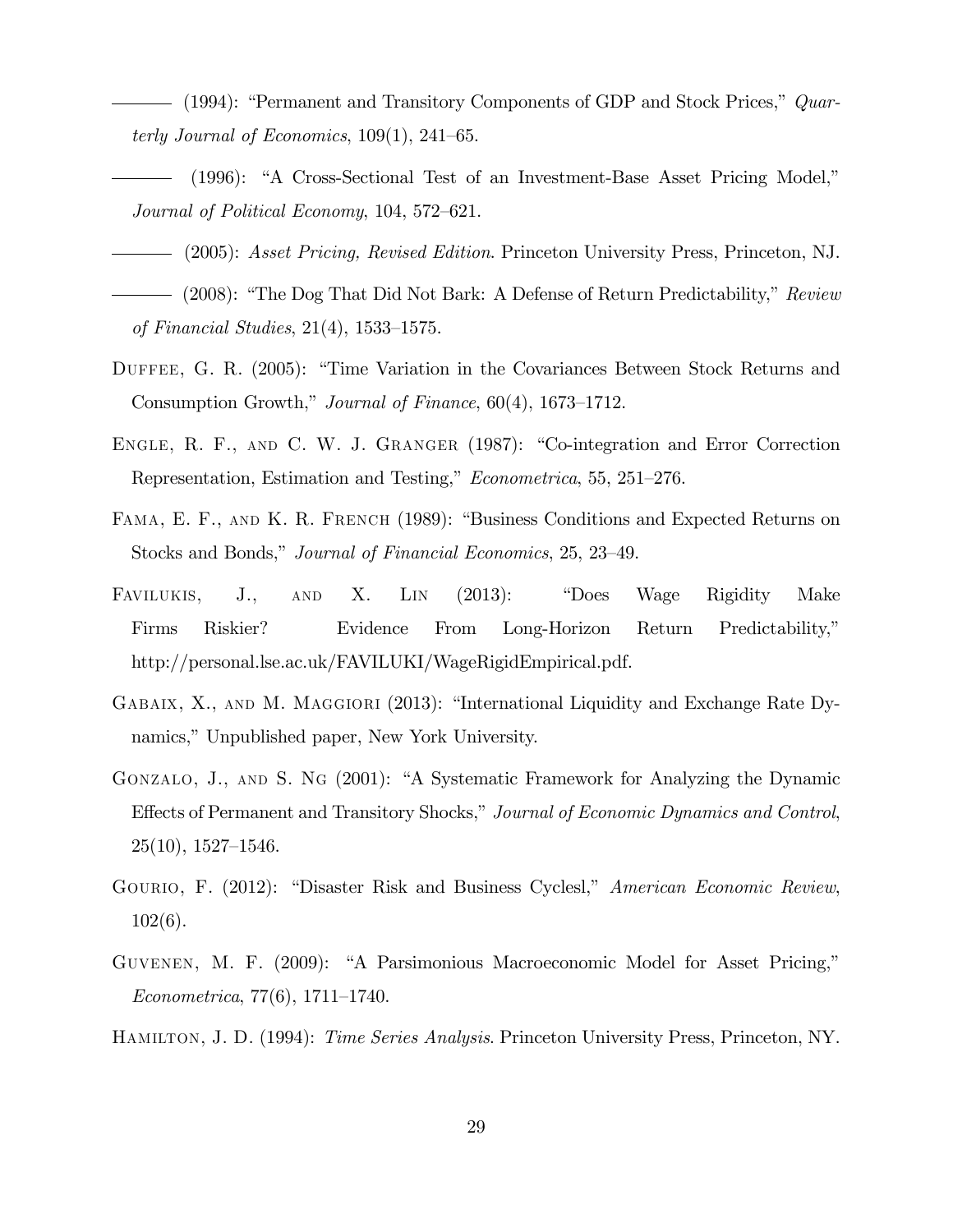- HE, Z., AND A. KRISHNAMURTHY (2013): "Intermediary Asset Pricing," American Economic Review,  $103(2)$ , 732-770.
- HEATHCOTE, J., F. PERRI, AND G. L. VIOLANTE (2010): "Unequal We Stand: An Empirical Analysis of Economic Inequality in the United States:  $1967-2006$ , Review of Economic Dynamics,  $13(1)$ ,  $15-51$ .
- JURADO, K., S. C. LUDVIGSON, AND S. NG  $(2014)$ : "Measuring Uncertainty," The American Economic Review, forthcoming.
- KARABARBOUNIS, L., AND B. NEIMAN (2013): "The Global Decline of the Labor Share," Quarterly Journal of Economics,  $129(1)$ , 61–103.
- LANSING, K. J. (2014): "Asset Pricing with Concentrated Ownership of Capital and Distribution Shocks," Federal Reserve Bank of San Francisco Working Paper 2011-07.
- LEROY, S., AND R. PORTER (1981): "The Present Value Relation: Tests Based on Variance Bounds,"  $Econometrica$ , 49, 555–557.
- LETTAU, M., AND S. C. LUDVIGSON  $(2001)$ : "Consumption, Aggregate Wealth and Expected Stock Returns," Journal of Finance, 56(3), 815–849.
- (2004): "Understanding Trend and Cycle in Asset Values: Reevaluating the Wealth Effect on Consumption," American Economic Review, 94(1), 276–299.
- (2009): "Euler Equation Errors," The Review of Economic Dynamics,  $12(2)$ ,  $255$ 283.
- $(2010)$ : "Measuring and Modeling Variation in the Risk-Return Tradeoff," in Handbook of Financial Econometrics, ed. by Y. Ait-Sahalia, and L. P. Hansen, vol. 1, pp. 617–90. Elsevier Science B.V., North Holland, Amsterdam.
- LETTAU, M., AND S. C. LUDVIGSON (2013): "Shocks and Crashes," in National Bureau of Economics Research Macroeconomics Annual: 2013, ed. by J. Parker, and M. Woodford, vol. 28, pp. 293–354. MIT Press, Cambridge and London.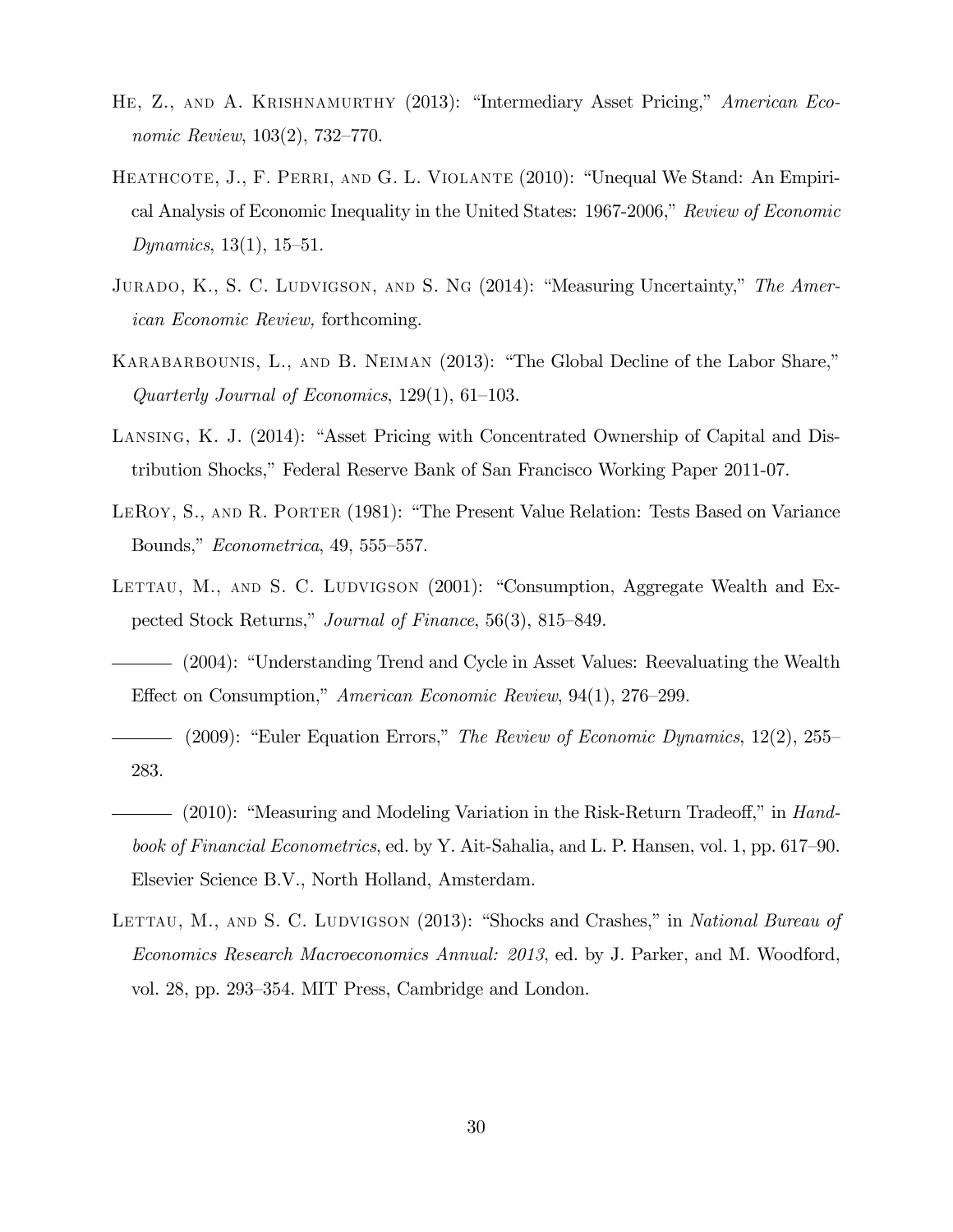- LETTAU, M., S. C. LUDVIGSON, AND S. MA (2014): "Capital Share Risk and Shareholder Heterogeneity in U.S. Stock Pricing," National Bureau of Economic Research Working Paper No. w20744.
- LETTAU, M., AND S. VAN NIEUWERBURGH (2008): "Reconciling the Return Predictability Evidence: In-Sample Forecasts, Out-of-Sample Forecasts, and Parameter Instability," Review of Financial Studies,  $21(4)$ , 1607–1652.
- LETTAU, M., AND J. A. WACHTER  $(2007)$ : "Why is Long-Horizon Equity Less Risky? A Duration Based Explanation of the Value Premium," Journal of Finance, LXII(1), 55–92.
- LUSTIG, H., AND S. VAN NIEUWERBURGH (2008): "The Returns on Human Capital: Good News on Wall Street is Bad News on Main Street," Review of Financial Studies, 21, 2097–2137.
- MALLOY, C. J., T. J. MOSKOWITZ, AND A. VISSING-JORGENSEN (2009): "Long-run Stockholder Consumption Risk and Asset Returns," Journal of Finance, 64, 2427–2479.
- MANKIW, N. G., AND S. P. ZELDES (1991): "The Consumption of Stockholders and Nonstockholders," Journal of Financial Economics, 29(1), 97–112.
- MUIR, T. (2014): "Financial Crises and Risk Premia," Unpublished paper, Yale University.
- ROUWENHORST, K. G. (1995): "Asset Pricing Implications of Equilibrium Business Cycle Models," in Frontiers of Business Cycle Research, ed. by T. F. Cooley, pp. 294–330. Princeton University Press, Princeton, New Jersey.
- SHILLER, R. J. (1981): "Do Stock Prices Move Too Much to be Justified by Subsequent Changes in Dividends?," American Economic Review, 71, 421-436.
- STOCK, J. H. (1987): "Asymptotic Properties of Least Squares Estimators of Cointegrating Vectors,"  $Econometrica$ , 55, 113–144.
- SWANSON, E. T. (2012): "Risk Aversion and the Labor Margin," American Economic  $Review, 102, 1663–1691.$
- VISSING-JORGENSEN, A. (2002): "Limited Asset Market Participation and Intertemporal Substitution," Journal of Political Economy,  $110(4)$ , 825–853.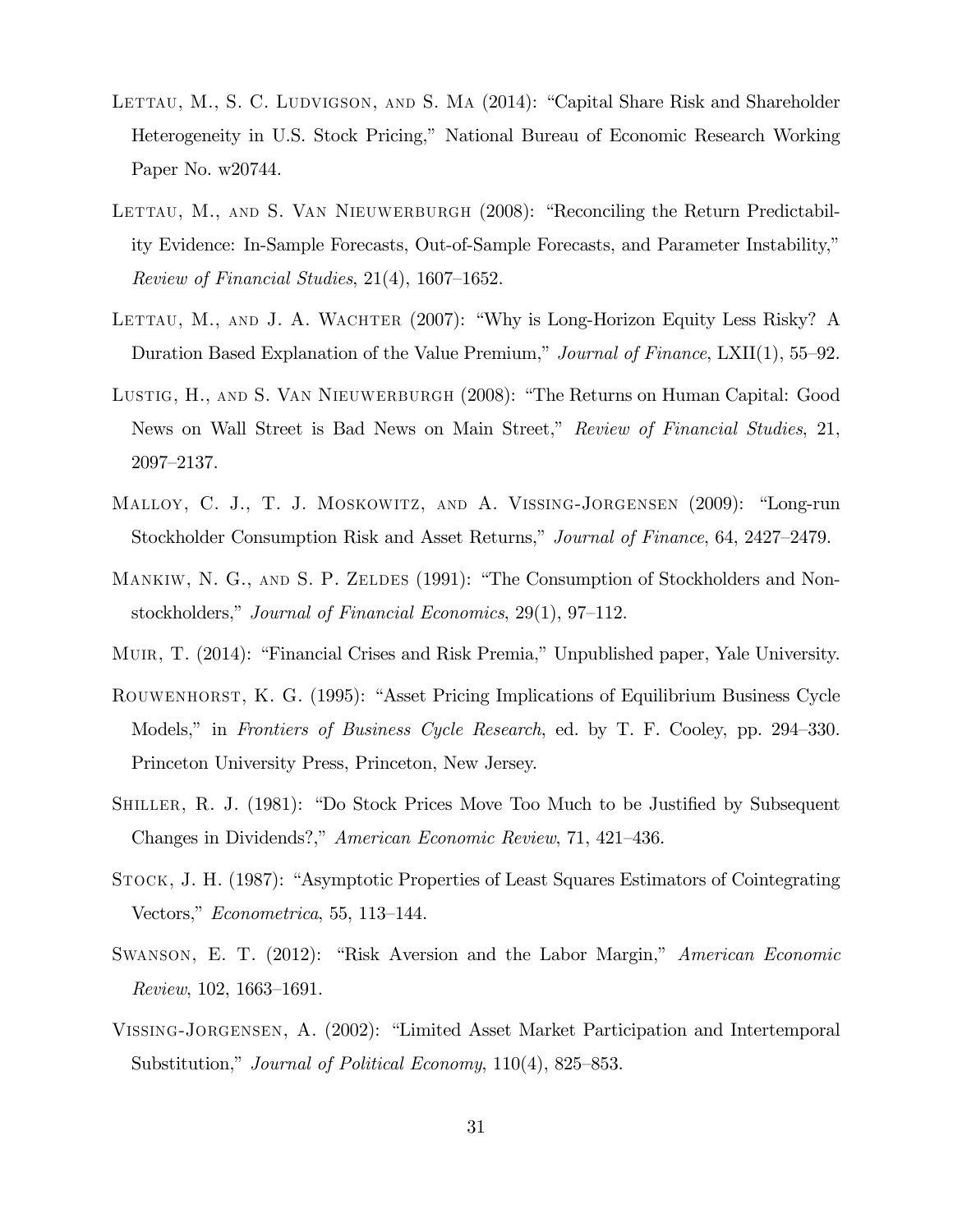WACHTER, J. (2013): "Can Time-Varying Risk of Rare Disasters Explain Aggregate Stock Market Activity?," Journal of Finance, 68, 987–1035.

# Figures and Tables

| Variance Decomposition of Quarterly Log Difference in Stock Wealth |                |                |                |          |  |  |  |
|--------------------------------------------------------------------|----------------|----------------|----------------|----------|--|--|--|
|                                                                    | $c$ Shock      | $y$ Shock      | a Shock        | Residual |  |  |  |
| Data (Stock Wealth)                                                | 0.062          | 0.044          | 0.759          | 0.134    |  |  |  |
|                                                                    | (0.042, 0.135) | (0.024, 0.101) | (0.690, 0.815) |          |  |  |  |
| Data (Stock Price)                                                 | 0.060          | 0.042          | 0.743          | 0.155    |  |  |  |
|                                                                    | (0.043, 0.129) | (0.025, 0.101) | (0.678, 0.803) |          |  |  |  |
| Model                                                              | 0.018          | 0.038          | 0.942          | 0.002    |  |  |  |
|                                                                    | (0.002, 0.052) | (0.006, 0.098) | (0.865, 0.985) |          |  |  |  |
| Campbell-Cochrane Habit                                            | 0.86           |                | 0.14           | 0.000    |  |  |  |

Table 1: Variance Decomposition of Quarterly Log Difference in Stock Wealth. See Table 2. This table reports a variance decomposition of the quarterly log difference in stock market wealth using. The numbers reported represent the fraction of the  $h = \infty$  step-ahead forecast error in the log difference of stock wealth that is attributable to the shock named in the column heading. Model results are calculated as averages over 1,000 simulations of 238 observations each. The numbers in parentheses represent the 5th and 95th percentiles of these statistics from bootstrapped samples using the procedure described in the Appendix. The historical sample spans the period 1952:Q2 - 2012:Q4.

| Simulated and Data Moments |  |
|----------------------------|--|
|                            |  |

| Variable     |       |       |       | Data Mean Data St. Dev. Model Mean Model St. Dev. |
|--------------|-------|-------|-------|---------------------------------------------------|
| $\Delta c_t$ | 0.018 | 0.014 | 0.023 | 0.018                                             |
| $\Delta y_t$ | 0.021 | 0.021 | 0.023 | 0.053                                             |
| $\Delta d_t$ | 0.019 | 0.120 | 0.022 | 0.123                                             |
| $r_t^e$      | 0.064 | 0.169 | 0.066 | 0.169                                             |
| $r_t^f$      | 0.015 | 0.022 | 0.015 | 0.000                                             |
| $r_t^{ex}$   | 0.049 | 0.165 | 0.051 | 0.169                                             |
| $p_t - d_t$  | 3.564 | 0.382 | 3.239 | 0.301                                             |

Table 2: Simulated and Data Moments.  $\Delta c_t$  and  $\Delta d_t$  are log differences of real consumption and dividends;  $r_t^e$  is the cum-dividend value-weighted CRSP return;  $r_t^f$  is the constant-maturity 1-year T-bill rate.  $r_t^{ex} \equiv r_t^e - r_t^f$ . Data for  $p_t - d_t$  are obtained from CRSP. All variables are at annual frequency. The sample is 1953:4 - 2012:6.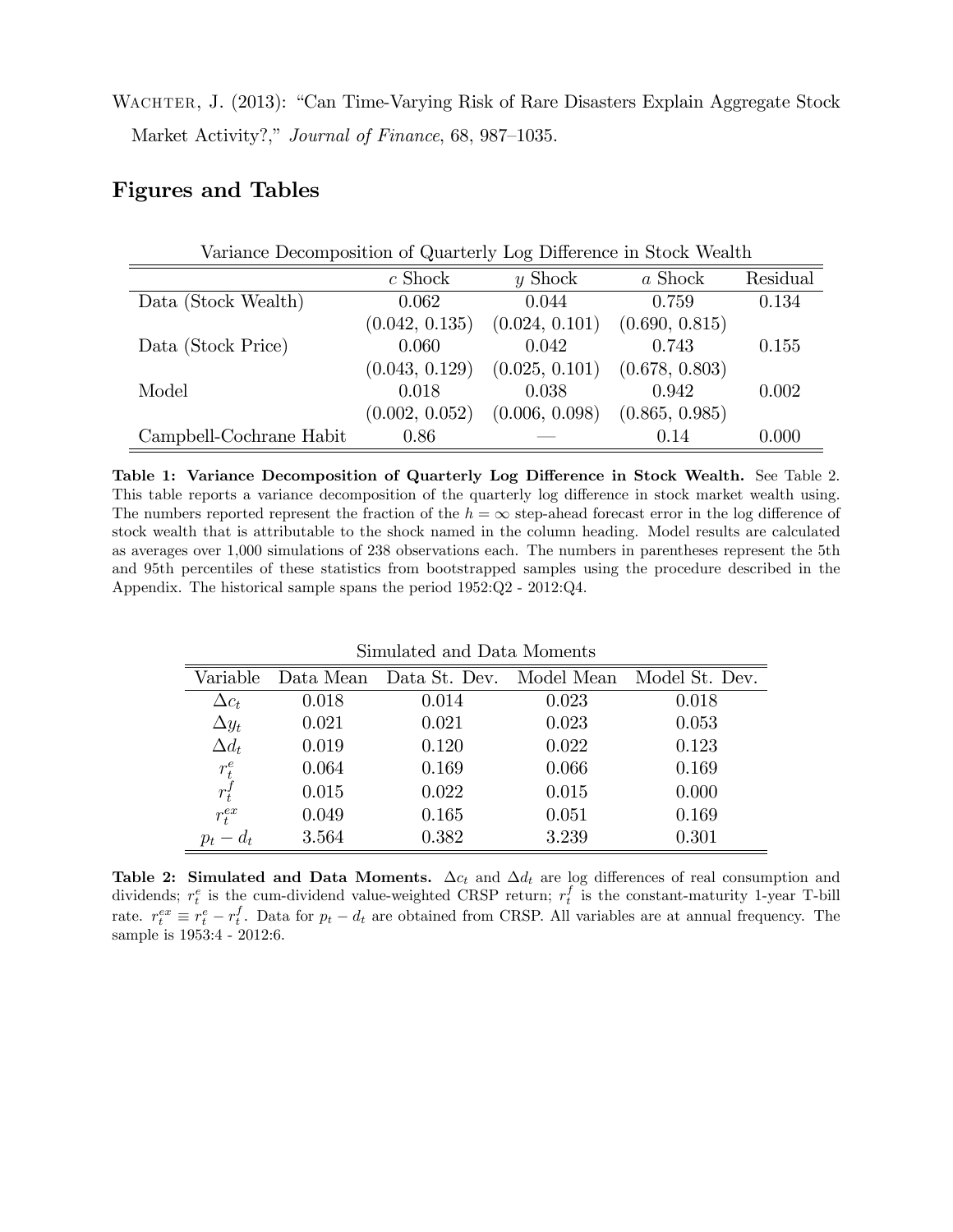|                |                               |                    | <b>DATA</b>                   |                               |              |                               |  |
|----------------|-------------------------------|--------------------|-------------------------------|-------------------------------|--------------|-------------------------------|--|
| $Y_{t,t+h}$ :  | $\sum_{j=1}^h \Delta c_{t+j}$ |                    | $\sum_{j=1}^h \Delta d_{t+j}$ |                               |              | $\sum_{j=1}^{n} r_{t+j}^{ex}$ |  |
| $\hbar$        | $pd_t$                        | $\overline{R}{}^2$ | $pd_t$                        | $\overline{R^2}$              | $pd_t$       | $\overline{R^2}$              |  |
| $\overline{4}$ | $-0.125$                      | $-0.003$           | $-0.012$                      | 0.001                         | $-0.130$     | 0.068                         |  |
|                | $(-0.248)$                    |                    | $(-0.502)$                    |                               | $(-2.856)$   |                               |  |
| 8              | $-0.875$                      | 0.013              | $-0.034$                      | 0.010                         | $-0.226$     | 0.120                         |  |
|                | $(-0.776)$                    |                    | $(-0.780)$                    |                               | $(-2.777)$   |                               |  |
| 12             | $-1.423$                      | 0.022              | $-0.055$                      | 0.019                         | $\bf -0.272$ | 0.144                         |  |
|                | $(-0.849)$                    |                    | $(-0.857)$                    |                               | $(-3.043)$   |                               |  |
|                |                               |                    |                               |                               |              |                               |  |
|                |                               |                    | <b>MODEL</b>                  |                               |              |                               |  |
| $Y_{t,t+h}$ :  | $\sum_{j=1}^h \Delta c_{t+j}$ |                    |                               | $\sum_{j=1}^h \Delta d_{t+j}$ |              | $\sum_{i=1}^h r_{t+j}^{ex}$   |  |
| $\hbar$        | $pd_t$                        | $\bar{R}^2$        | $pd_t$                        | $\bar{R}^2$                   | $pd_t$       | $\bar{R}^2$                   |  |
| $\overline{4}$ | 0.006                         | 0.011              | 0.076                         | 0.034                         | $-0.266$     | 0.139                         |  |
|                | (0.007)                       |                    | (1.545)                       |                               | $(-3.600)$   |                               |  |
| 8              | 0.028                         | 0.024              | 0.144                         | 0.067                         | $-0.369$     | 0.195                         |  |
|                | (0.026)                       |                    | (1.699)                       |                               | $(-3.953)$   |                               |  |
| 12             | 0.024                         | 0.036              | 0.206                         | 0.096                         | $-0.422$     | 0.223                         |  |
|                | (0.035)                       |                    | (2.146)                       |                               | $-4.145)$    |                               |  |

Long Horizon Predictability Regressions:  $Y_{t,t+h} = a + b(p_t - d_t) + e_{t,t+h}$ 

Table 3: Long Horizon Predictability Regressions. Regressions from actual and simulated data of the variable  $Y_{t,t+h}$  on  $p_t-d_t$  (the log price-dividend ratio at time t) and a constant:  $Y_{t,t+h} = a+b(p_t-d_t)+e_{t,t+h}$ . The variable  $Y_{t,t+h}$  is alternately equal to h-quarter consumption growth  $\sum_{j=1}^{h} \Delta c_{t+j}$ , h-quarter dividend growth  $\sum_{j=1}^{h} \Delta d_{t+j}$ , or h-quarter excess stock market returns,  $\sum_{j=1}^{h} r_{t+j}^{ex}$ . The regression coefficient b is reported along with its t -statistic, obtained as averages over 1,000 simulated regressions of 238 observations each. The t-statistics are calculated using Newey-West standard errors, with number of lags equal to the regression horizon, and the  $R^2$  statistic is adjusted for the number of explanatory variables. Coefficients that are statistically significant at  $5\%$  level appear in bold.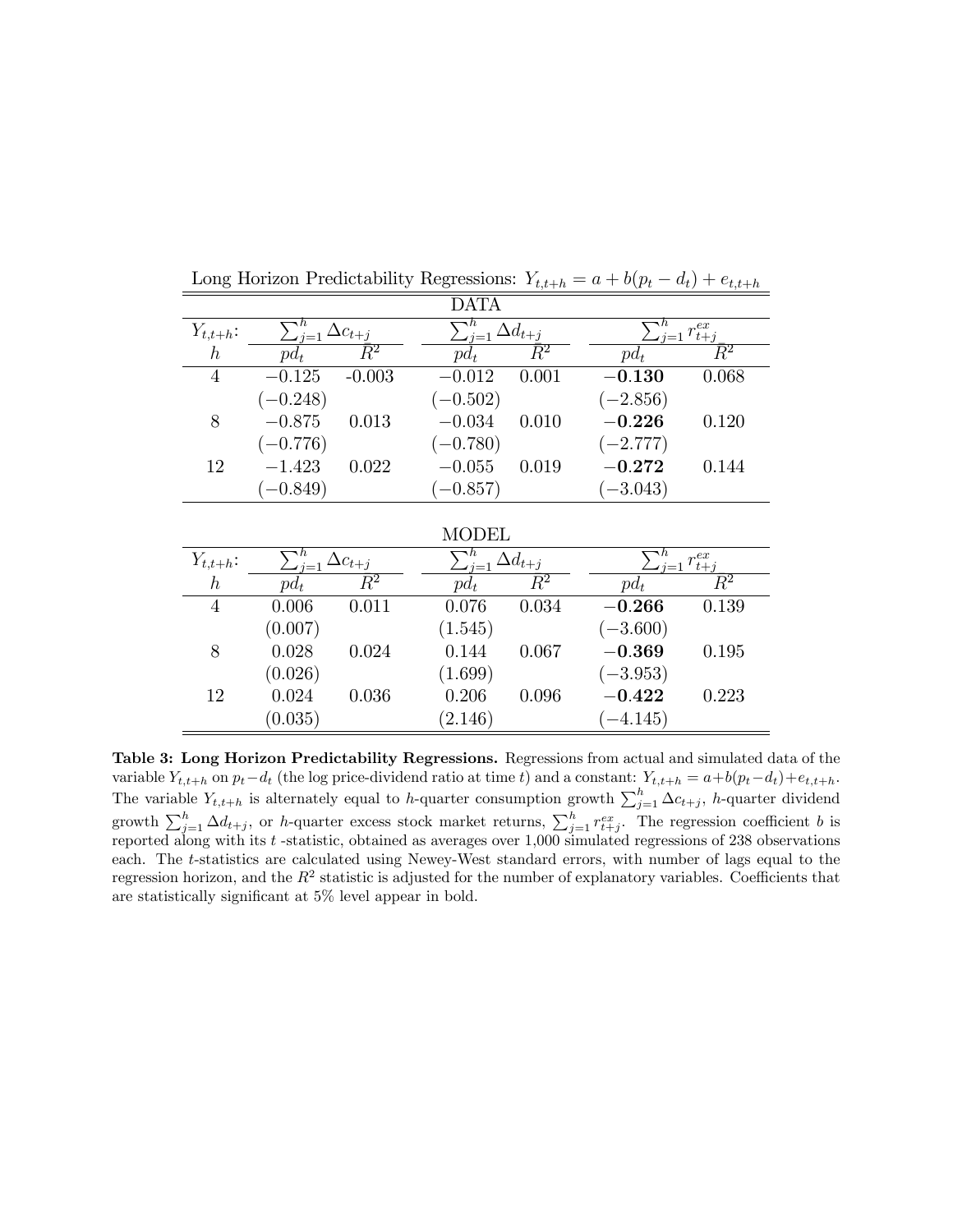| <b>DATA</b>    |            |                  |         |                  |                       |                  |                                      |                  |                        |                  |             |                    |
|----------------|------------|------------------|---------|------------------|-----------------------|------------------|--------------------------------------|------------------|------------------------|------------------|-------------|--------------------|
| $X_t$ :        | pd         |                  | cay     |                  | $\mathcal{U}_3^C$     |                  | $\mathbf{e}_a$                       |                  | $p\overline{d^{orth}}$ |                  | $cay_a$     |                    |
| h              | $pd_t$     | $\overline{R^2}$ | $cay_t$ | $\overline{R^2}$ | $\mathcal{U}_{3,t}^C$ | $\overline{R^2}$ | $\mathbf{e}_{\mathbf{a},\mathbf{t}}$ | $\overline{R^2}$ | $pd_t^{orth}$          | $\overline{R^2}$ | $cay_{a,t}$ | $\overline{R^2}$   |
| $\overline{4}$ | $-0.130$   | 0.068            | 2.722   | 0.074            | $-0.037$              | 0.003            | $-0.401$                             | 0.137            | $-0.083$               | 0.023            | 7.357       | 0.128              |
|                | $(-2.856)$ |                  | (2.936) |                  | $(-1.030)$            |                  | (7.739)                              |                  | $(-1.571)$             |                  | (3.684)     |                    |
| 8              | $-0.226$   | 0.120            | 4.864   | 0.133            | $-0.018$              | $-0.004$         | $-0.673$                             | 0.262            | $-0.118$               | 0.029            | 13.736      | 0.261              |
|                | $(-2.777)$ |                  | (3.326) |                  | $(-0.299)$            |                  | (12.686)                             |                  | $(-1.363)$             |                  | (5.575)     |                    |
| 12             | $-0.272$   | 0.144            | 6.667   | 0.197            | 0.014                 | $-0.005$         | $-0.678$                             | 0.314            | $-0.135$               | 0.031            | 16.423      | 0.310              |
|                | $(-3.043)$ |                  | (4.098) |                  | (0.169)               |                  | (8.419)                              |                  | $(-1.276)$             |                  | (7.052)     |                    |
|                |            |                  |         |                  |                       |                  |                                      |                  |                        |                  |             |                    |
|                |            |                  |         |                  |                       | <b>MODEL</b>     |                                      |                  |                        |                  |             |                    |
| $X_t$ :        | pd         |                  | cay     |                  |                       |                  | $e_{a}$                              |                  | $p\overline{d^{orth}}$ |                  | $cay_a$     |                    |
| h              | $pd_t$     | $\overline{R^2}$ | $cay_t$ | $\overline{R}^2$ |                       |                  | $e_{a,t}$                            | $\overline{R^2}$ | $pd_t^{orth}$          | $\overline{R^2}$ | $cay_{a,t}$ | $\overline{R}{}^2$ |
| $\overline{4}$ | $-0.266$   | 0.139            | 0.693   | 0.084            |                       |                  | $-0.283$                             | 0.273            | $-0.070$               | 0.015            | 1.459       | 0.274              |
|                | $(-3.600)$ |                  | (3.593) |                  |                       |                  | (13.363)                             |                  | $(-0.164)$             |                  | (6.279)     |                    |
| 8              | $-0.369$   | 0.195            | 0.984   | 0.119            |                       |                  | $-0.399$                             | 0.351            | $-0.111$               | 0.026            | 2.026       | 0.358              |
|                | $(-3.953)$ |                  | (3.643) |                  |                       |                  | (16.236)                             |                  | $(-0.252)$             |                  | (7.185)     |                    |
| 12             | $-0.422$   | 0.223            | 1.114   | 0.129            |                       |                  | $-0.445$                             | 0.372            | $-0.143$               | 0.034            | 2.277       | 0.383              |
|                | $(-4.097)$ |                  | (3.526) |                  |                       |                  | (17.649)                             |                  | $(-0.337)$             |                  | (7.365)     |                    |

Long Horizon Return Regressions:  $\sum_{j=0}^{h} r_{t+j+1}^{ex} = \beta' X_t + \omega_{t+1,t+h}$ 

Table 4: Long Horizon Return Regressions. Regressions from actual and simulated data of the variable  $\sum_{j=0}^{h} r_{t+j+1}^{ex}$  on  $X_t$  and a constant:  $\sum_{j=0}^{h} r_{t+j+1}^{ex}$  =  $\beta'X_t + \omega_{t+1,t+h}$ . The variable  $X_t$  is alternately pd, cay,  $\mathcal{U}_S^C$ ,  $e_a$ ,  $pd^{orth}$ , and cay<sub>a</sub>. pd is the log price-dividend ratio (source: CRSP). cay is the consumption-wealth variable from Lettau and Ludvigson (2001), while  $cay_a$  is the component of  $cay$  driven by shocks to  $e_{a,t}$ .  $\mathcal{U}_{3,t}^C$  is the square root of the conditional expectation of the squared consumption innovation  $\Delta c_{t+1} - E_t \Delta c_{t+1}$ , one quarter ahead, computed using a stochastic volatility model in Jurado, Ludvigson, and Ng (2013). The VAR innovation  $e_{a,t}$  is a shock that raises  $\Delta a_t$ , holding fixed  $\Delta c_t$  and  $\Delta y_t$ . The variable  $pd_t^{orth}$  is the fitted residual from a regression of pd on contemporaneous and 19 lagged values of  $e_{a,t}$ . For  $\mathbf{e}_{a,t} = (e_{a,t},...,e_{a,t-19})$ , the coefficient reported is the sum of the individual regression coefficients  $\sum_{j=0}^{19} \beta_{e_a,j}$ , where  $\beta_{e_a,j}$  is the coefficient on  $e_{a,t-j}$ , and the statistic reported in parentheses is a Wald statistic for the null hypothesis that the squared coefficients sum to zero:  $\sum_{j=0}^{23} \beta_{e_a,j}^2 = 0$ . For the variables  $pd_t$  and  $cay_t$ , the statistics reported in parentheses are t-statistics for the null hypothesis that the regression coefficient is zero. A constant is included in each regression even though it is not reported in the table. Bolded coefficients indicate significance at the 5 percent or better level. Test statistics are corrected for serial autocorrelation and heteroskedasticity using a Newey-West estimator with 24 lags.  $\bar{R}^2$  is the adjusted  $R^2$  statistic. For the  $\mathcal{U}_{3,t}^C$  regression, the sample spans  $1960:Q4:2012:Q1$ . For all other regressions, the sample spans  $1952:Q4$  -  $2012:Q3$ .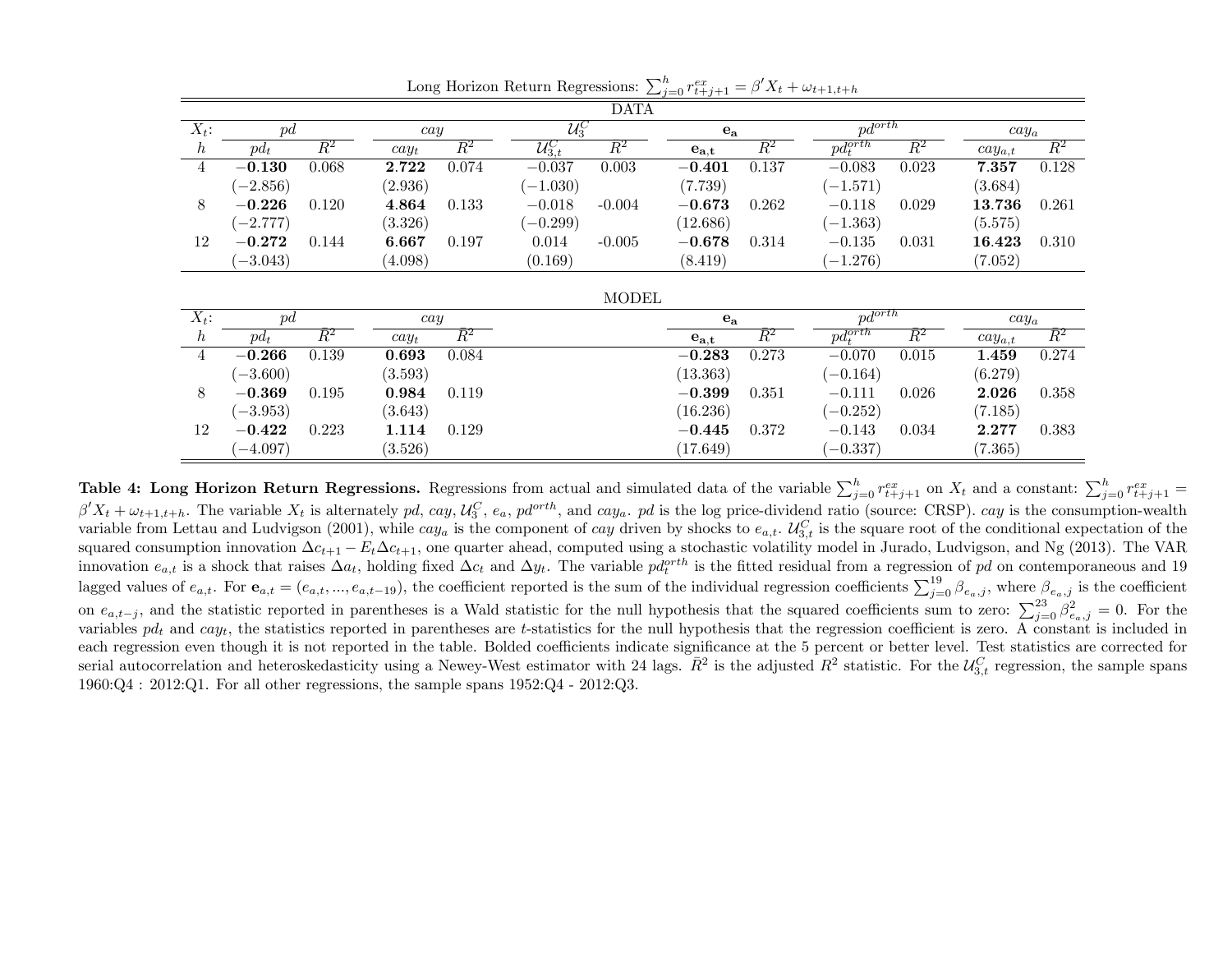

**Figure 1: Model-Based Responses: Primitive vs. VAR Shocks.** The left column plots the cumulated model impulse responses of the log differences of  $c, y$ , and  $a$  to the primitive shock named in the sub-graph title. The right column plots the cumulative impulse responses implied by the model from a VAR in the log differences of  $c, y$ , and  $a$  to the orthogonalized VAR shocks using data simulated from the model (right column). Impulse responses to primitive shocks are obtained by applying at  $t = 0$  a one-standard deviation change in the direction that increases  $\Delta a_t$ , and simulating the model forward with all other shocks set to zero. Impulse responses to the VAR shocks are obtained by simulating the model over one very long sample (equal to 238,000 observations), estimating a cointegrated VAR in the log differenced data, inverting to Wold representation and computing the responses to orthogonalized  $c, y$ , and a shocks equal to one standard deviation changes in the direction that increases  $\Delta a_t$  with that ordering in the VAR. The size of the shocks are normalized so that the initial response of a variable to its own shock in the right panel is the same as the response of that variable to the corresponding primitive shock in the left panel.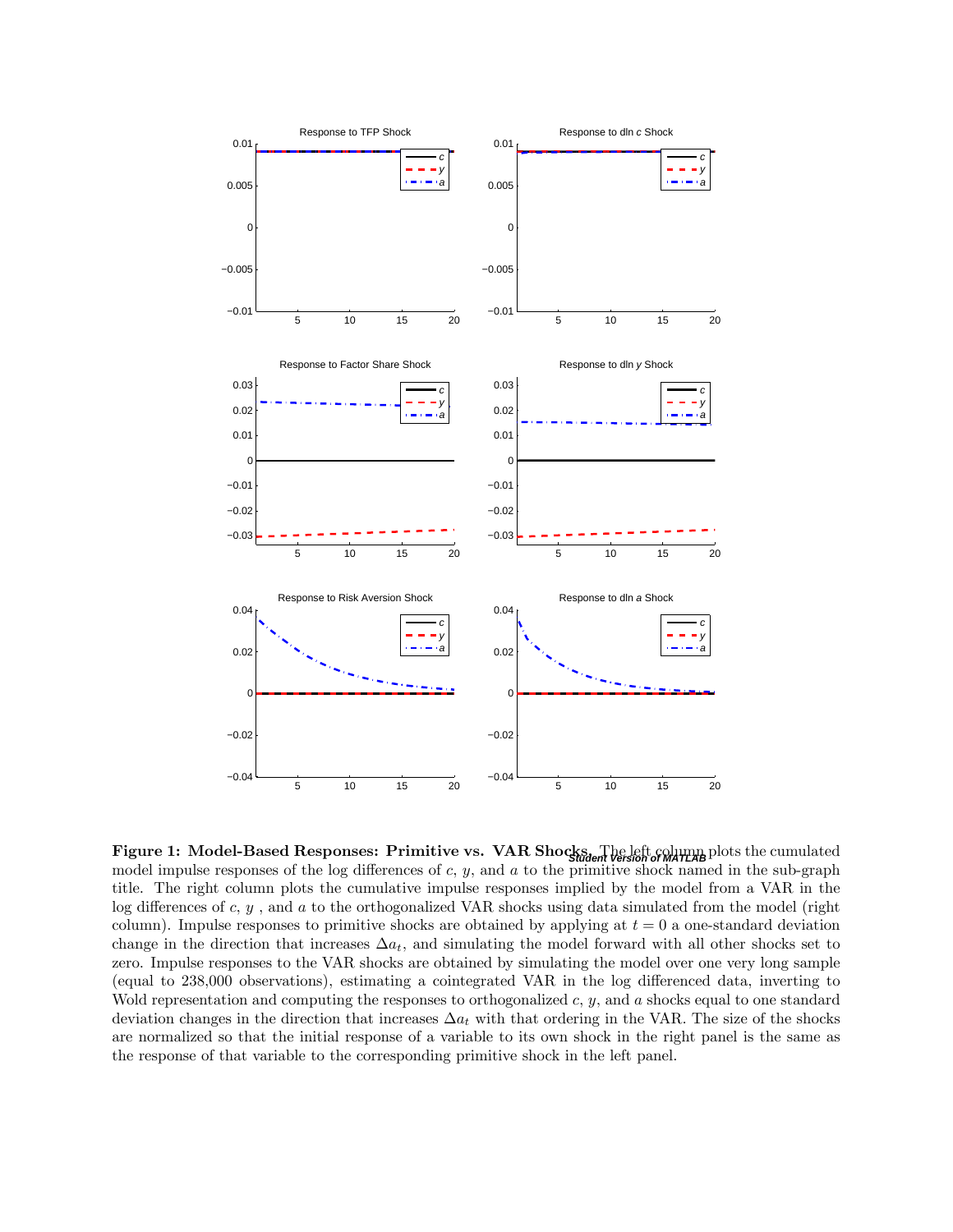

to the VAR shocks in both the model (left column) and data (right **version of MATLAB** ural shocks to Figure 2: VAR Impulse Responses (Model vs. Data). The figure plots impulse response functions the orthogonalized shocks obtained from the VECM regression using data simulated from the model (left column), and actual data (right column). In both cases, impulse responses are obtained by estimating a cointegrated VAR in the log differenced data, inverting to Wold representation and computing the responses to orthogonalized  $c, y$ , and  $a$  shocks equal to one standard deviation changes in the direction that increases  $\Delta a_t$  with that ordering in the VAR. Model results are calculated as averages over 1,000 simulations of 238 observations each. The historical sample spans the period 1952:Q2 - 2012:Q4.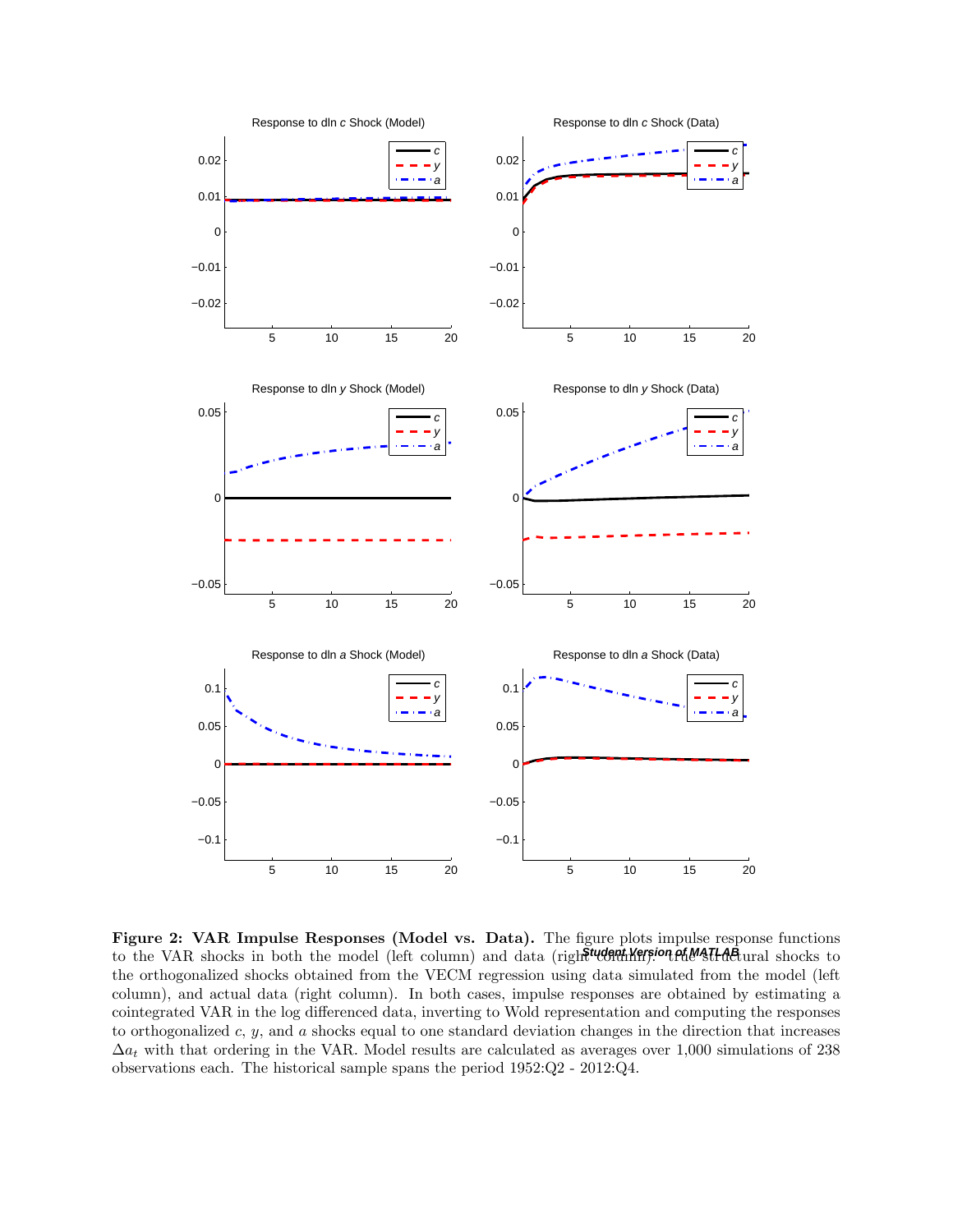

shocks obtained from the VECM regression. Dotted lines are 90% err**St<sup>urgent</sup>NetsionantMATLAB** the bootstrap Figure 3: Stock Market Impulse Responses. The figure plots impulse responses of stock wealth to the procedure described in the Appendix. The historical sample spans the period 1952:Q2 - 2012:Q4.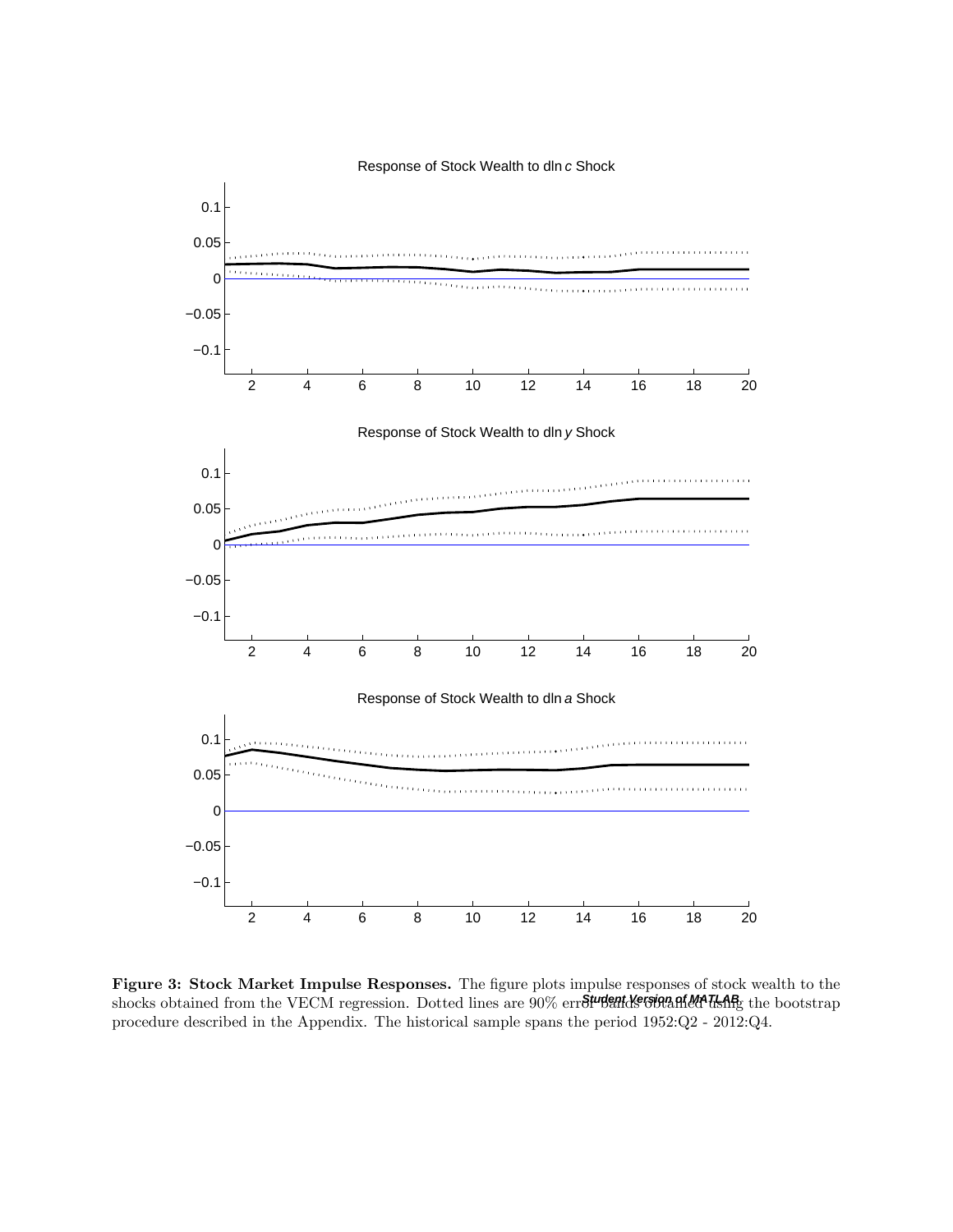

spectra at different frequencies into components driven by each of the o**ftudent learning shocks of** the consump-Figure 4: Decomposition of Spectrum (Model vs. Data). The figure shows the decomposition of tion, labor income and wealth VAR. Results for the model are computed from averages over 1,000 simulations of 238 observations. Results from historical data appear in the two bottom panels. The historical sample spans the period 1952:Q2 - 2012:Q4.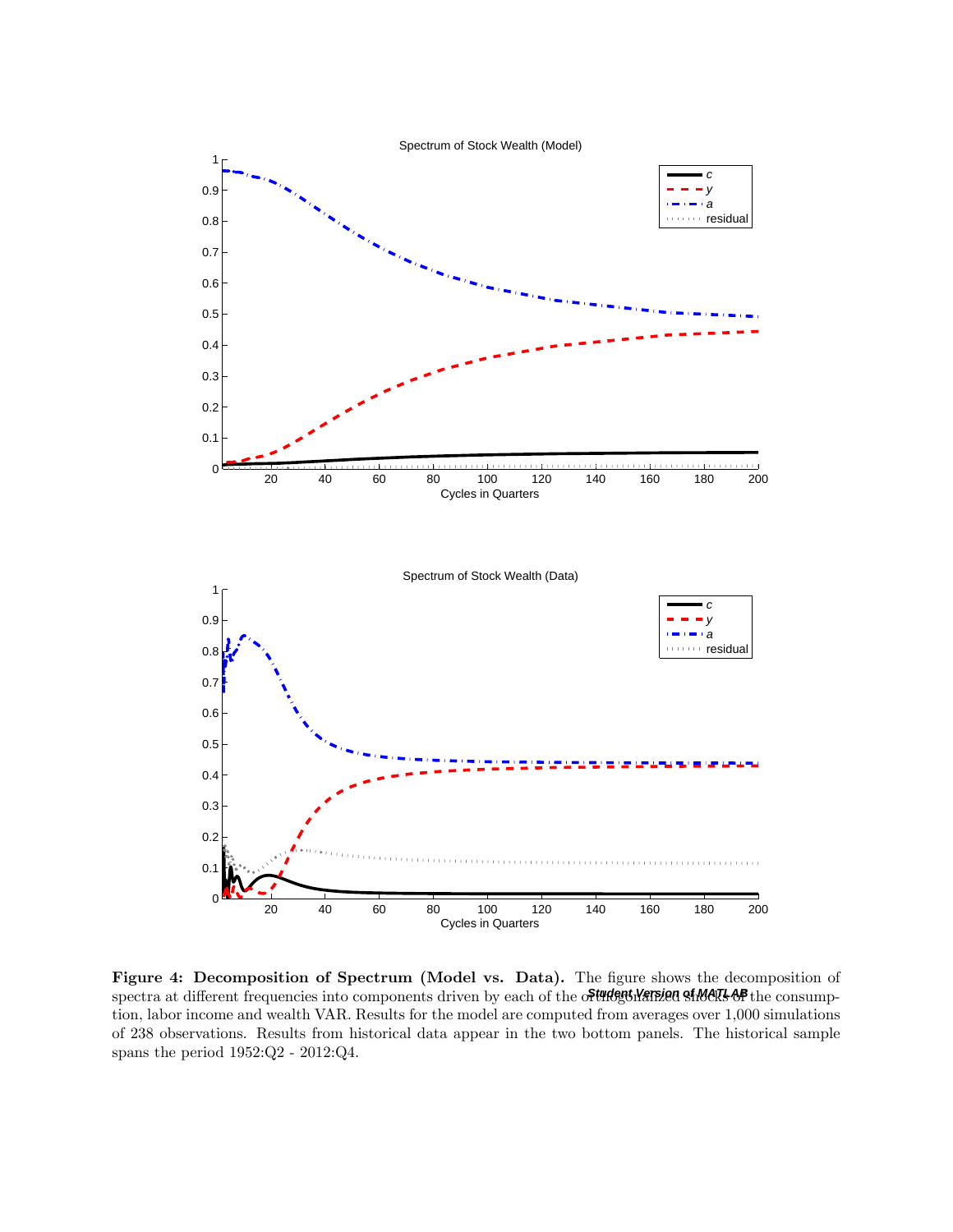

level of stock wealth into components driven by the orthogonalized costrain and a state of stock wealth into components driven by the orthogonalized  $\mathcal{E}$ , state signotic state from the Figure 5: Level Decomposition (Data). See Table 2. The figure shows the decomposition of the log VECM regression. A deterministic trend is removed from the log level of stock wealth by removing the mean in log differences before cumulating. The components plus the residual sum to the log level of detrended stock wealth and detrended stock price in the left and right panels, respectively. Each component and the sum are normalized so that the value in 1952:Q1 is zero. The sample spans the period 1952:Q2 - 2012:Q4.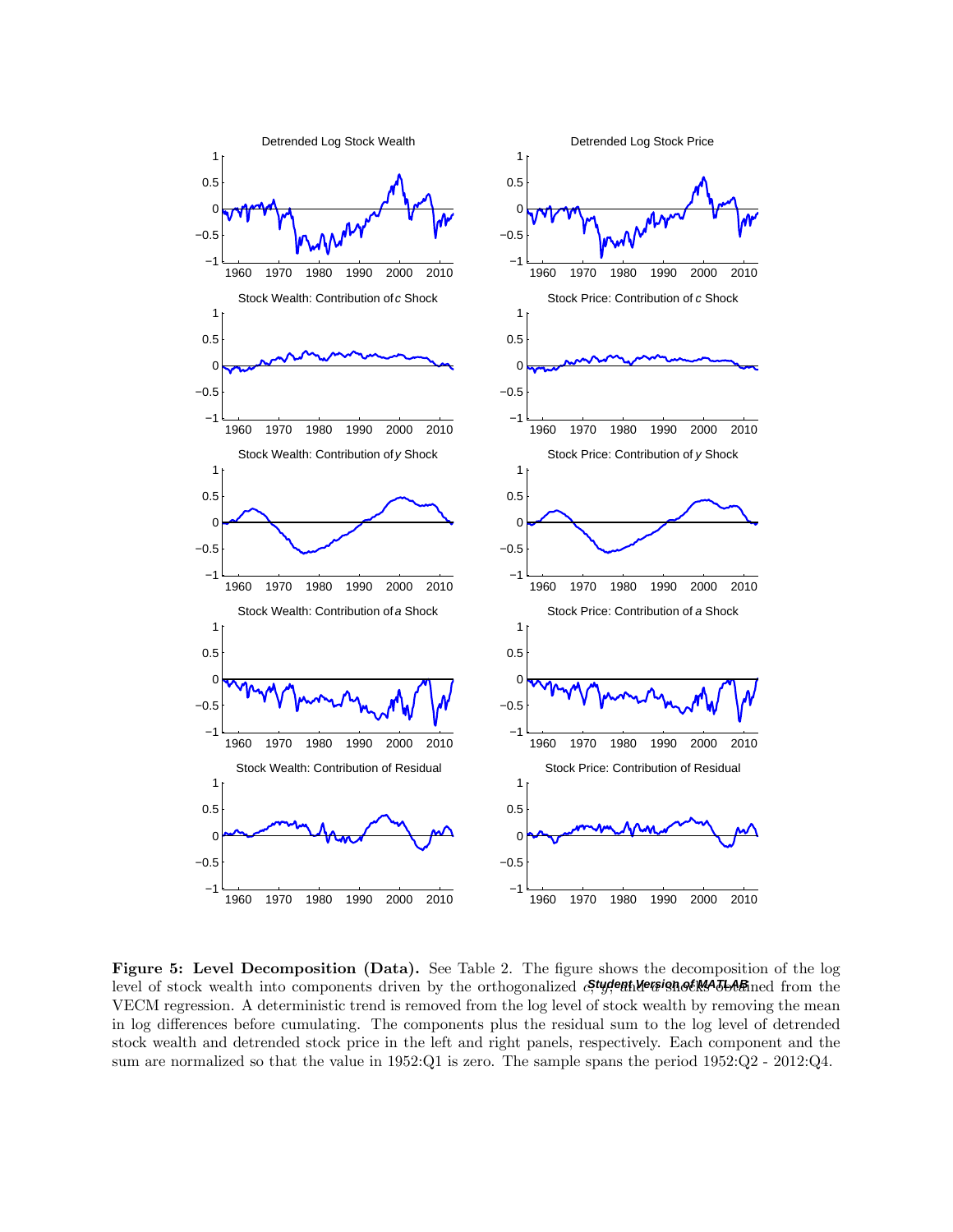

Figure 6: Decomposition of Labor Income and Stock Market Wealth. The figure shows the component of the log levels of stock market wealth and labor income that is attributable to the factor shares shock over time. The effect of the factors share shock  $e_{y,t}$  on the log level of each series is obtained by summing up the estimated effects of  $e_{y,t}$  on the log differences over time. Both series are demeaned and divided by their standard deviations. The sample spans the period 1952:Q2 - 2012:Q4.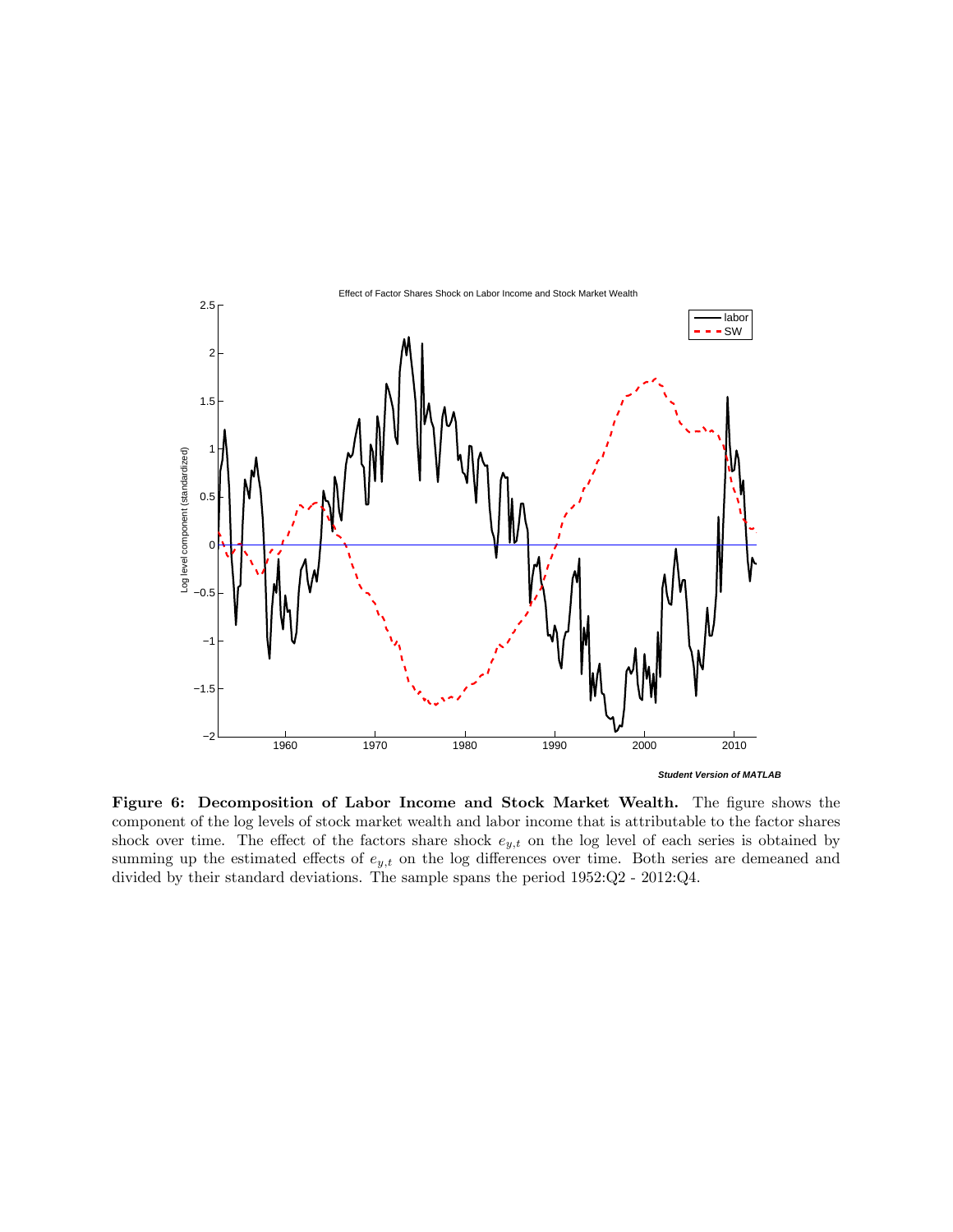# Appendix: For Online Publication

# Data Description

#### CONSUMPTION

Consumption is measured as either total personal consumption expenditure or expenditure on nondurables and services, excluding shoes and clothing. The quarterly data are seasonally adjusted at annual rates, in billions of chain-weighted 2005 dollars. The components are chain-weighted together, and this series is scaled up so that the sample mean matches the sample mean of total personal consumption expenditures. Our source is the U.S. Department of Commerce, Bureau of Economic Analysis.

#### LABOR INCOME

Labor income is defined as wages and salaries  $+$  transfer payments  $+$  employer contributions for employee pensions and insurance - employee contributions for social insurance taxes. Taxes are defined as  $\lceil$  wages and salaries/(wages and salaries  $+$  proprietors' income with IVA and  $CCADJ + \text{rental income} + \text{personal dividends} + \text{personal interest income})$ times personal current taxes, where IVA is inventory valuation and CCADJ is capital consumption adjustments. The quarterly data are in current dollars. Our source is the Bureau of Economic Analysis.

#### POPULATION

A measure of population is created by dividing real total disposable income by real per capita disposable income. Our source is the Bureau of Economic Analysis.

#### WEALTH

Total wealth is household net worth in billions of current dollars, measured at the end of the period. A break-down of net worth into its major components is given in the table below. Stock market wealth includes direct household holdings, mutual fund holdings, holdings of private and public pension plans, personal trusts, and insurance companies. Nonstock wealth includes tangible/real estate wealth, nonstock financial assets (all deposits, open market paper, U.S. Treasuries and Agency securities, municipal securities, corporate and foreign bonds and mortgages), and also includes ownership of privately traded companies in noncorporate equity, and other. Subtracted off are liabilities, including mortgage loans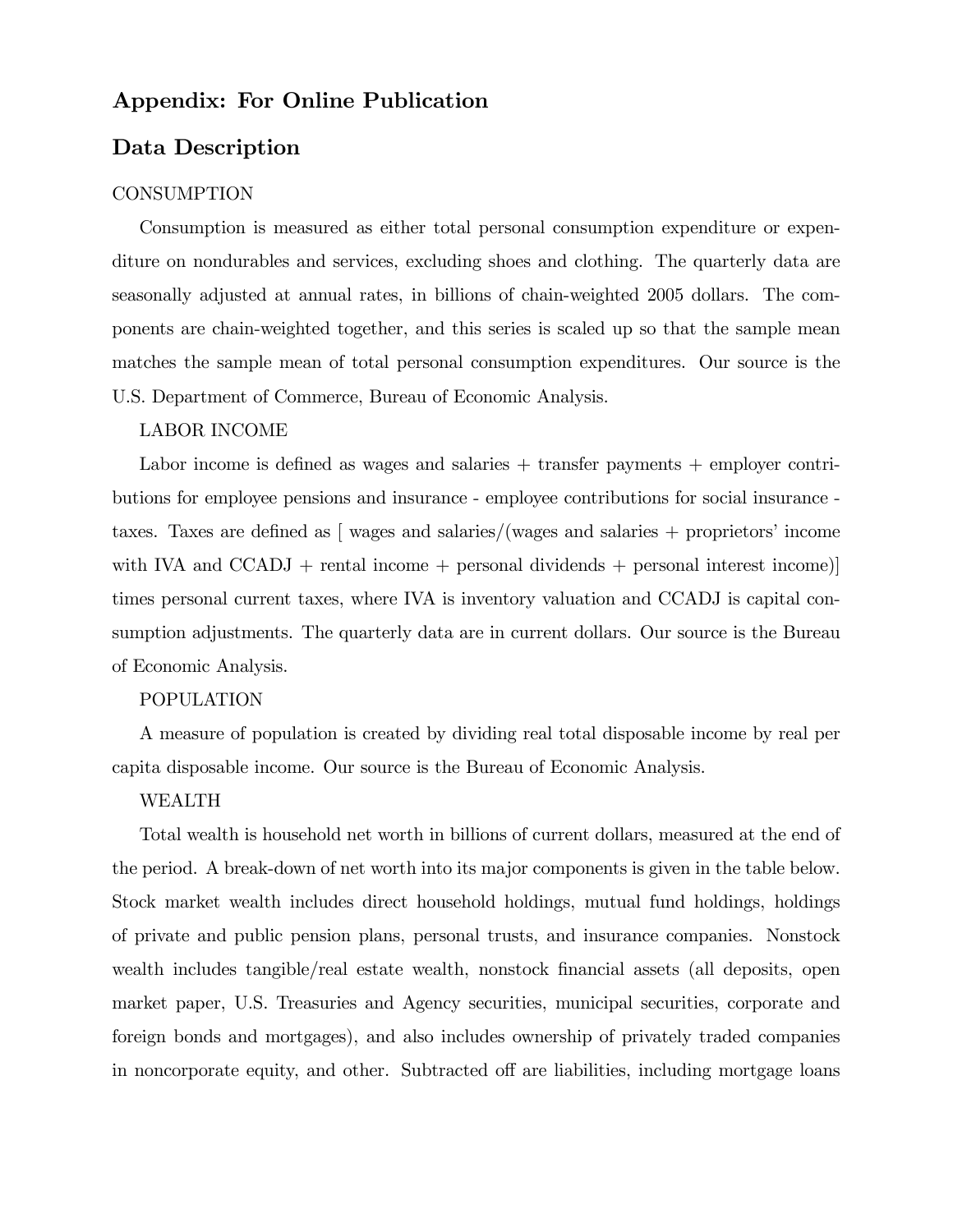and loans made under home equity lines of credit and secured by junior liens, installment consumer debt and other. Wealth is measured at the end of the period. A timing convention for wealth is needed because the level of consumption is a flow during the quarter rather than a point-in-time estimate as is wealth (consumption data are time-averaged). If we think of a given quarter's consumption data as measuring spending at the beginning of the quarter, then wealth for the quarter should be measured at the beginning of the period. If we think of the consumption data as measuring spending at the end of the quarter, then wealth for the quarter should be measured at the end of the period. None of our main Öndings discussed below (estimates of the cointegrating parameters, error-correction specification, or permanent-transitory decomposition) are sensitive to this timing convention. Given our finding that most of the variation in wealth is not associated with consumption, this timing convention is conservative in that the use of end-of-period wealth produces a higher contemporaneous correlation between consumption growth and wealth growth. Our source is the Board of Governors of the Federal Reserve System. A complete description of these data may be found at http://www.federalreserve.gov/releases/Z1/Current/.

#### STOCK PRICE, RETURN, DIVIDENDS

The stock price is measured using the Center for Research on Securities Pricing (CRSP) value-weighted stock market index covering stocks on the NASDAQ, AMEX, and NYSE. The data are monthly. The stock market price is the price of a portfolio that does not reinvest dividends. The CRSP dataset consists of  $v \text{wret}(t) = (P_t/P_{t-1}) - 1$ , the return on a portfolio that doesn't pay dividends, and  $vwret d_t = (P_t + D_t)/P_t - 1$ , the return on a portfolio that does pay dividends. The stock price index we use is the price  $P_t^x$  of a portfolio that does not reinvest dividends, which can be computed iteratively as

$$
P_{t+1}^x = P_t^x \left( 1 + v \mathbf{w} r e t x_{t+1} \right),
$$

where  $P_0^x = 1$ . Dividends on this portfolio that does not reinvest are computed as

D<sup>t</sup> = P x t1 (vwretd<sup>t</sup> vwretxt):

The above give monthly returns, dividends and prices. The annual log return is the sum of the 12 monthly log returns over the year. We create annual log dividend growth rates by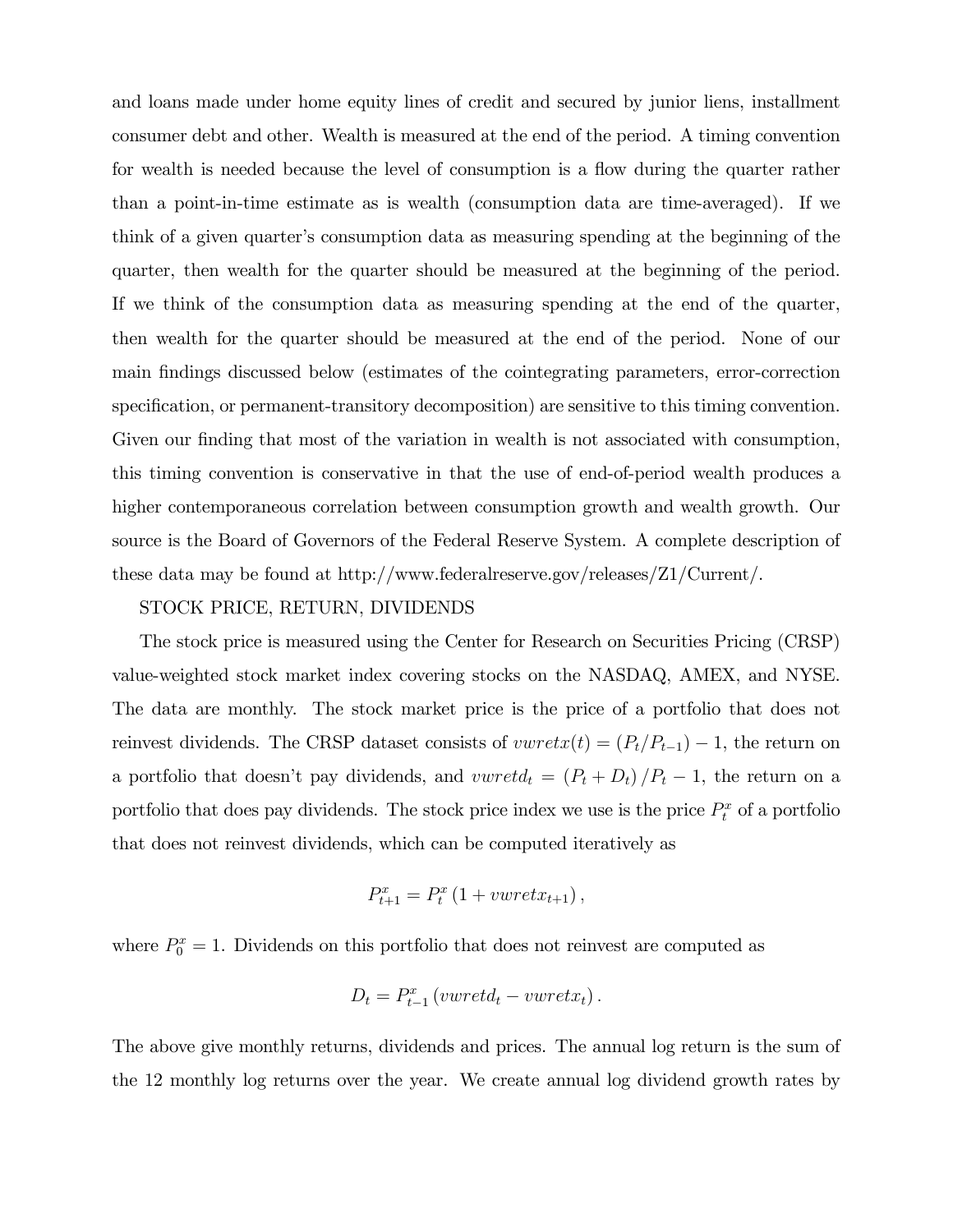summing the log differences over the 12 months in the year:  $d_{t+12} - d_t = d_{t+12} - d_{t+11} +$  $d_{t+11} - d_{t+10} + \cdots + d_{t+1} - d_t$ . The annual log price-dividend ratio is created by summing dividends in levels over the year to obtain an annual dividend in levels,  $D_t^A$ , where t denotes a year hear. The annual observation on  $P_t^x$  is taken to be the last monthly price observation of the year,  $P_t^{Ax}$ . The annual log price-dividend ratio is  $\ln (P_t^{Ax}/D_t^A)$ . The variables  $\Delta d_t$ ,  $r_t^f$  $t, r_t^e$ , and  $r_t^{ex}$  are adjusted for inflation by subtracting the log difference of realized CPI (all urban consumers) obtained from FRED.

#### PRICE DEFLATOR

The nominal after-tax labor income and wealth data are deflated by the personal consumption expenditure chain-type deflator (2005=100), seasonally adjusted. In principle, one would like a measure of the price deflator for total flow consumption here. Since this variable is unobservable, we use the total expenditure deáator as a proxy. Our source is the Bureau of Economic Analysis.

### ANNUALIZATION

For  $\Delta c_t$  and  $\Delta y_t$ , annual observations are created by summing log differences at quarterly frequency over the year. For  $\Delta d_t$ , annual observations are obtained by summing log differences at monthly frequency over the year. For  $r_t^e$ ,  $r_t^f$  $t_t^f$ , and  $r_t^{ex}$ , annual observations are obtained by summing log levels at monthly frequency over the year. For the ratio  $p_t - d_t$ , annual observations are created by first summing dividends in levels over the year to obtain an annual dividend in levels.  $d_t$  is then taken to be the log of the annual dividend.  $p_t$  is taken to be the last price observation of the year (at monthly frequency). Annual observations are defined over years ending in June so that the most recent data can be included.

# Risk Aversion Along a Balanced Growth Path

The budget constraint for the representative shareholder can be written

$$
A_t = \theta_t (P_t + D_t) + B_t \tag{19}
$$

$$
C_t^s + B_{t+1}q_t + \theta_{t+1}P_t \le A_t, \tag{20}
$$

where  $A_t$  are period t assets,  $\theta_t$  are shares held in equity,  $P_t$  is the ex-dividend price of these shares,  $B_t$  is the beginning of period value of bonds held, and  $q_t = 1/(1 + R_f)$  is the risk-free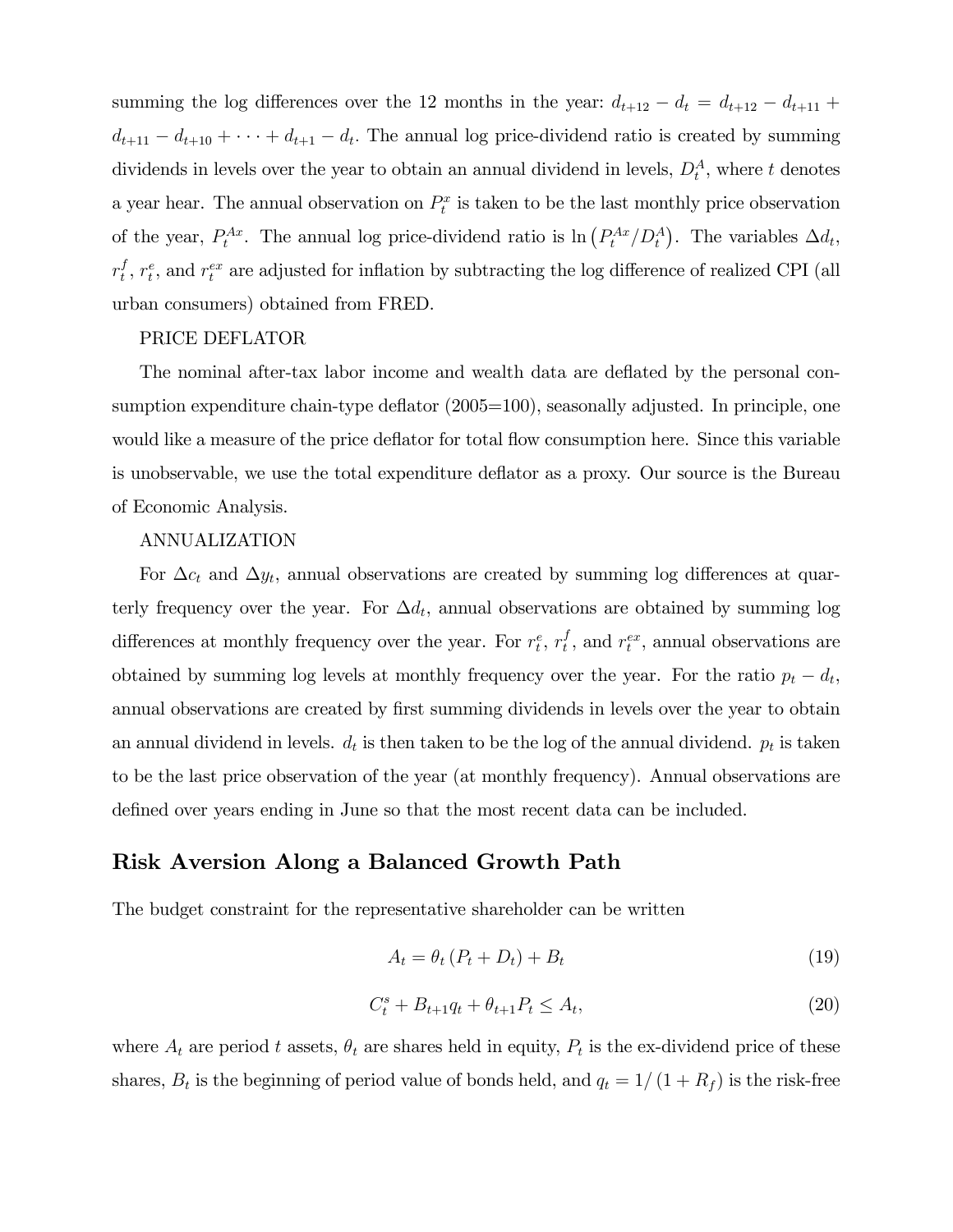rate paid on bonds. Along the non-stochastic balanced growth path, the equity return is equal to the risk-free bond rate. Rewrite (19) as

$$
A_{t+1} = P_t \theta_{t+1} \left( \frac{P_{t+1} + D_{t+1}}{P_t} \right) + B_{t+1}
$$
  
=  $P_t \theta_{t+1} R_{t+1} + B_{t+1} =>$   

$$
P_t \theta_{t+1} = \frac{A_{t+1}}{R_{t+1}} - \frac{B_{t+1}}{R_{t+1}}.
$$
 (21)

Plugging (21) into (20) and evaluating (20) at the equilibrium value of equality, we obtain

$$
A_t = C_t^s + B_{t+1}q_t + \frac{A_{t+1}}{R_{t+1}} - \frac{B_{t+1}}{R_{t+1}}
$$
  
=  $C_t^s + \frac{A_{t+1}}{R_{t+1}}$   
=  $C_t^s + \frac{A_{t+1}}{R_f}$ 

where the last equality follows because  $q_t = 1/R_f = 1/R_{t+1}$  along the equilibrium balanced growth path. Thus we have a beginning of period assets:

$$
A_{t+1} = R_f \left( A_t - C_t^s \right)
$$

or solving forward

$$
A_t = \sum_{i=0}^{\infty} \left(\frac{1}{R_f}\right)^i C_{t+i}^s.
$$
 (22)

The value function is defined

$$
V(A_t) = \max_{C_t^s} \{ u(C_t^s) + \beta_t E_t V(A_{t+1}) \}
$$

or using (20)

$$
V(A_t) = \max_{B_{t+1}, \theta_{t+1}} \left\{ u \left( A_t - B_{t+1} q_t + \theta_{t+1} P_t \right) + \beta_t E_t V \left( A_{t+1} \right) \right\}.
$$

Following the derivation in Swanson (2012), the coefficient of relative risk aversion  $RRA_t$  is

$$
RRA_t = \frac{-A_t E_t V''(A_{t+1})}{E_t V'(A_{t+1})}.
$$
\n(23)

It can be shown (see below) that

$$
V'(A_{t+1}) = u'(C_{t+1}^s) \Rightarrow \tag{24}
$$

$$
V''(A_{t+1}) = u''(C_{t+1}^s) \frac{\partial C_{t+1}^{s*}}{\partial A_{t+1}},
$$
\n(25)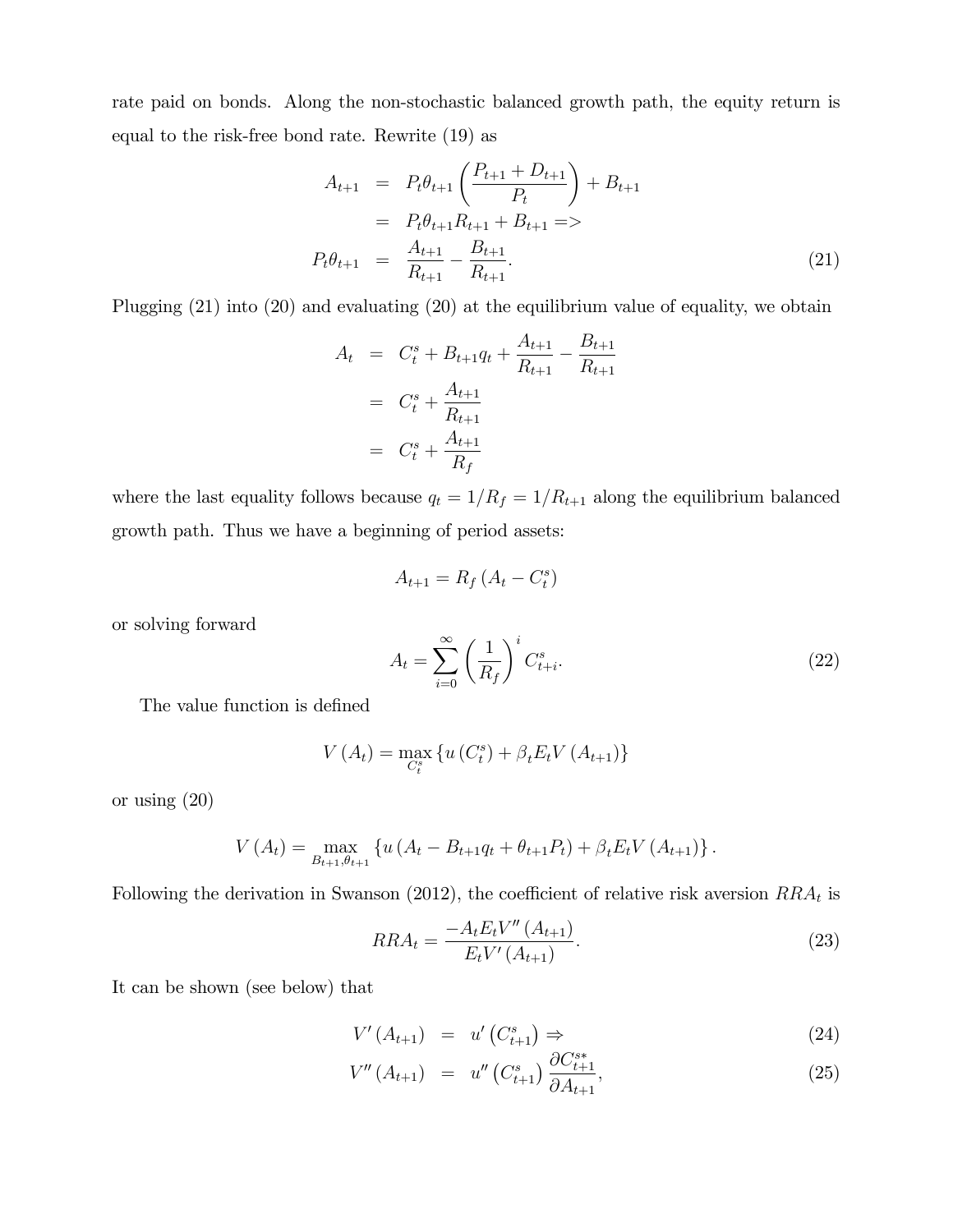where the notation "\*" denotes the shareholder's optimal choice of  $C_{t+1}^s$ .

Swanson (2012) derives a relative risk aversion coefficient for dynamic models at a nonstochastic steady state or along a balanced growth path. We use  $G = 1 + \mu_{\mathfrak{a}}$  to denote steady state growth. Along a balanced growth path where for  $z \in \{A, C^s, D, C, Y\}$  we have  $z_{t+k} = G^k z_t$ , where  $G \in (0, R_f)$  we have the following derivation in this setting. Note that the steady state value of  $\beta_t \equiv \frac{\exp(-r_f)}{\sqrt{\sum_{i=1}^{T} p_i^2}}$  $E_t$  $\left[ \begin{array}{c} D-t+1 \\ -L \end{array} \right]$  $\overline{D_t^{-x}t-1}$  $\frac{1}{1}$  is given by  $\beta = \frac{\exp(-r_f)}{C^{\pi}}$  $\frac{(y')}{G^{\overline{x}}}$ ,

where the mean of  $x_t$  is denoted  $\overline{x}$ . Using the first order condition for optimal consumption choice in steady state:

$$
u'(C_t^{s*}) = \beta R_f u''(C_{t+1}^{s*}) =>
$$
  
\n
$$
u''(C_t^{s*}) \frac{\partial C_t^s}{\partial A_t} = \beta R_f u''(C_{t+1}^{s*}) \frac{\partial C_{t+1}^{s*}}{\partial A_t} =>
$$
  
\n
$$
-\overline{x}(C_t^{s})^{-\overline{x}-1} \frac{\partial C_t^{s*}}{\partial A_t} = \frac{\exp(-r_f)}{G^{\overline{x}}} R_f \left[ -\overline{x}(GC_t^{s*})^{-\overline{x}-1} \right] \frac{\partial C_{t+1}^{s*}}{\partial A_t} =>
$$
  
\n
$$
\frac{\partial C_t^{s*}}{\partial A_t} = G^{-1} \frac{\partial C_{t+1}^{s*}}{\partial A_t}.
$$
 (26)

Applying the same transformation to the first order condition at time  $t + 1$  we have

$$
u''\left(C_{t+1}^{s*}\right) \frac{\partial C_{t+1}^s}{\partial A_t} = \beta R_f u''\left(C_{t+2}^{s*}\right) \frac{\partial C_{t+2}^{s*}}{\partial A_t} =>
$$
  

$$
\frac{\partial C_{t+1}^{s*}}{\partial A_t} = G^{-1} \frac{\partial C_{t+2}^{s*}}{\partial A_t}
$$
 (27)

and combining (26) and (27) we obtain

$$
\begin{array}{rcl}\n\frac{\partial C_t^{s*}}{\partial A_t} &=& G^{-2} \frac{\partial C_{t+2}^{s*}}{\partial A_t} = > \\
\frac{\partial C_{t+2}^{s*}}{\partial A_t} &=& G^2 \frac{\partial C_t^{s*}}{\partial A_t},\n\end{array}
$$

and iterating obtain

$$
\frac{\partial C_{t+i}^{s*}}{\partial A_t} = G^i \frac{\partial C_t^{s*}}{\partial A_t}.
$$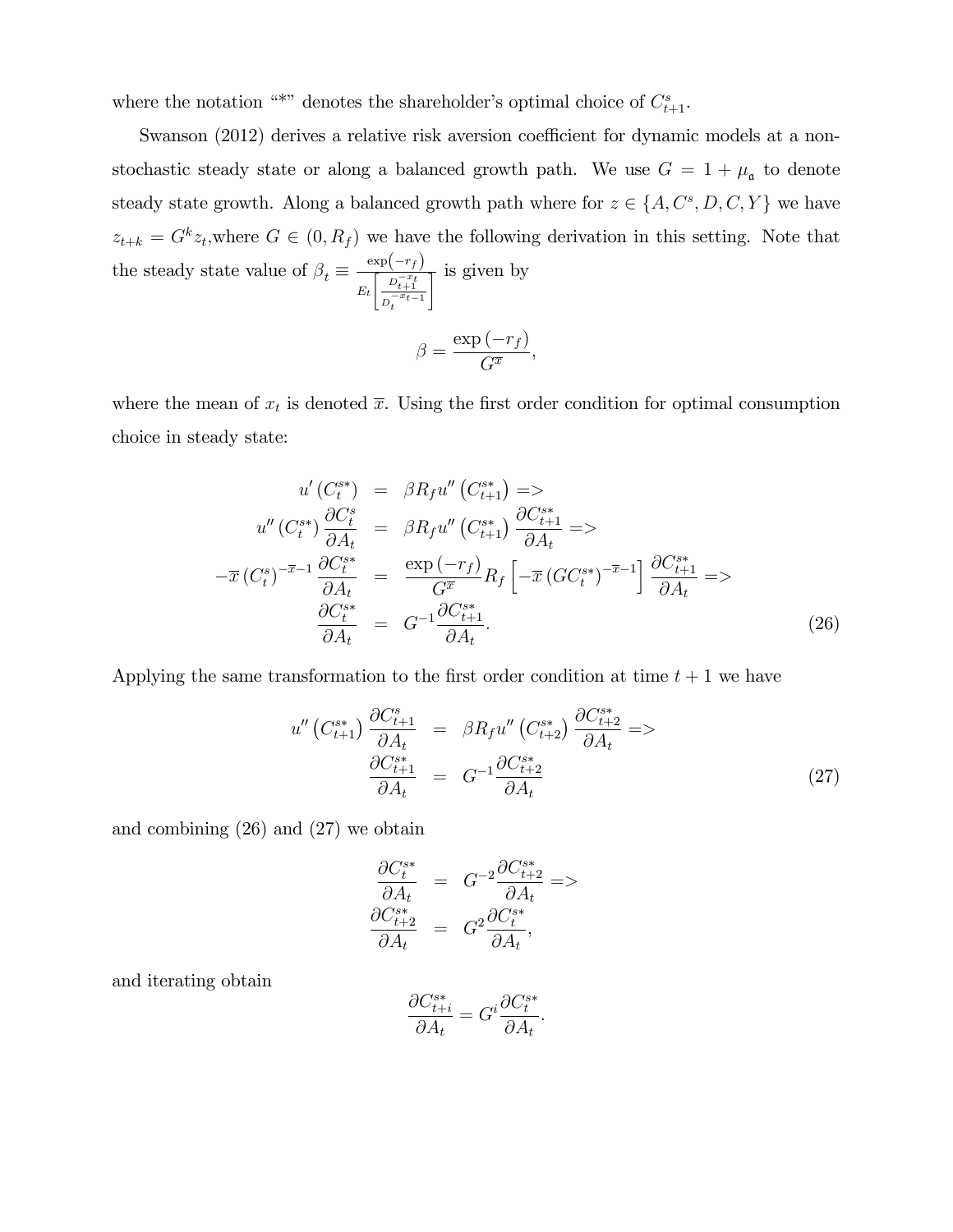Now differentiate (22) evaluated along the balanced growth path with respect to  $A_t$ :

$$
1 = \sum_{i=0}^{\infty} \left(\frac{1}{R_f}\right)^i \frac{\partial C_{t+i}^{s*}}{\partial A_t}
$$
  
\n
$$
1 = \frac{\partial C_t^{s*}}{\partial A_t} \left[1 + \frac{G}{R_f} + \left(\frac{G}{R_f}\right)^2 + \left(\frac{G}{R_f}\right)^3 + \cdots\right]
$$
  
\n
$$
= \frac{\partial C_t^{s*}}{\partial A_t} \left(\frac{R_f}{R_f - G}\right),
$$

implying

$$
\frac{\partial C_t^{s*}}{A_t} = \frac{R_f - G}{R_f}.\tag{28}
$$

Assets  $\mathcal{A}_t$  along a non-stochastic balanced growth path are

$$
A_t \equiv \sum_{i=0}^{\infty} \left(\frac{1}{R_f}\right)^i C_{t+i}^{s*}
$$
  

$$
= \sum_{i=0}^{\infty} \left(\frac{G}{R_f}\right)^i C_t^{s*}
$$
  

$$
= \frac{R_f C_t^{s*}}{(R_f - G)}.
$$
 (29)

Plugging (24), (25), (28), and (29) into (23), we obtain a value for risk aversion along a balanced growth path equal to

$$
RRA_t = \frac{-C_t^{s} u''(C_{t+1}^s)}{u'(C_{t+1}^s)} = \overline{x}/G.
$$

**Derivation of (24)**. First-order condition for  $B_{t+1}$ :

$$
-u'(C_t^s) q_t + \beta_t V'(A_{t+1}) \underbrace{\frac{\partial A_{t+1}}{\partial B_{t+1}}}_{=1 \text{ from (19)}} = 0. \tag{30}
$$

First-order condition for  $\theta_{t+1}$  :

$$
-u'(C_t^s) P_t + \beta_t V'(A_{t+1}) (P_{t+1} + D_{t+1}) = 0.
$$
\n(31)

Differentiate the value function

$$
V(A_t) = \max_{B_{t+1}, \theta_{t+1}} \left\{ u \left( A_t - B_{t+1} q_t + \theta_{t+1} P_t \right) + \beta_t E_t V \left( A_{t+1} \right) \right\}
$$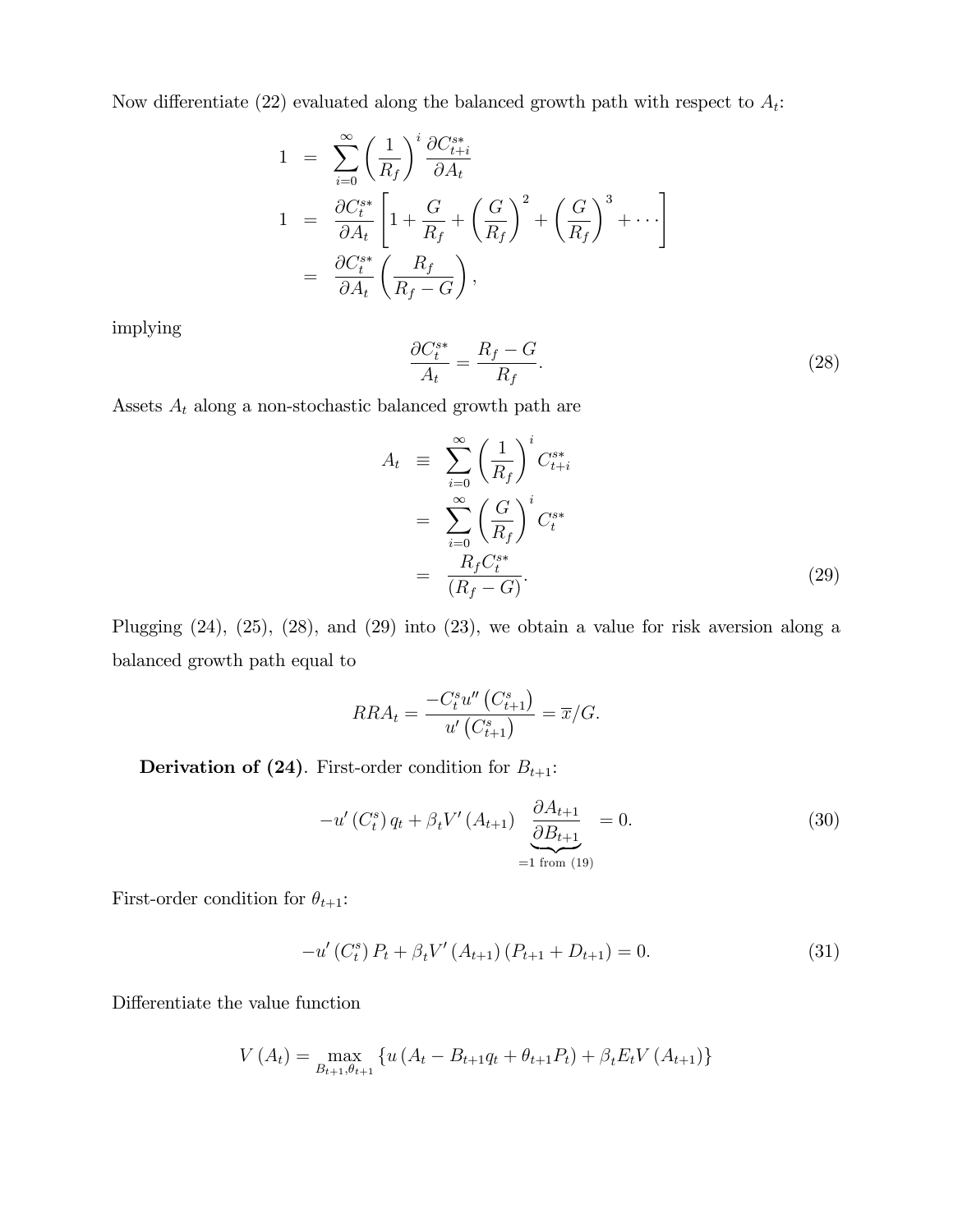with respect to  $A_t$ , keeping in mind

$$
C_t^s = A_t - B_{t+1}q_t + \theta_{t+1}P_t
$$

and

$$
A_{t+1} = \theta_{t+1} (P_{t+1} + D_{t+1}) + B_{t+1}.
$$

We have

$$
V'(A_t) = u'(C_t^s) + \left[ -u'(C_t^s) q_t + \beta_t V'(A_{t+1}) \underbrace{\frac{\partial A_{t+1}}{\partial B_{t+1}}}_{=1} \right] \underbrace{\frac{\partial B_{t+1}}{\partial A_t}}_{=1}
$$
  
+ 
$$
\left[ -u'(C_t^s) P_t + \beta_t V'(A_{t+1}) (P_{t+1} + D_{t+1}) \right] \underbrace{\frac{\partial \theta_{t+1}}{\partial A_t}}_{=1}.
$$

Evaluating at the optimum using (30) and (31), the terms in brackets are zero, leaving

$$
V'(A_t) = u'(C_t^s).
$$

# Economic Inequality

The causes and consequences of the upward trend in economic inequality over the last 30 years are hotly debated (see for example, Heathcote, Perri, and Violante (2010)). The model above has strong implications for this debate and indicates that fluctuations in economic inequality should be closely related to movements in the factors share shock. Figure A.4 provides suggestive evidence that the cumulative effects of the factors share shock since 1980 may be associated with the observed rise in consumption inequality over this period. Figure A.4 plots the consumption Gini coefficient from Heathcote, Perri, and Violante (2010), which uses data from the Consumer Expenditure Survey (CEX) over the period 1980 to 2006. Along with this series, we plot the cumulated factors share shock from the empirical VAR, and the model-implied consumption Gini obtained by feeding the observed sequence of factors share shocks from 1980 to 2006 into the model. (The Appendix gives the mapping between the consumption Gini and the cumulated factors share shocks in the model.) In the model, the consumption Gini is almost perfectly correlated with the cumulated factors share shocks, both of which rise over the 1980-2006 period as rewards shifted away from workers and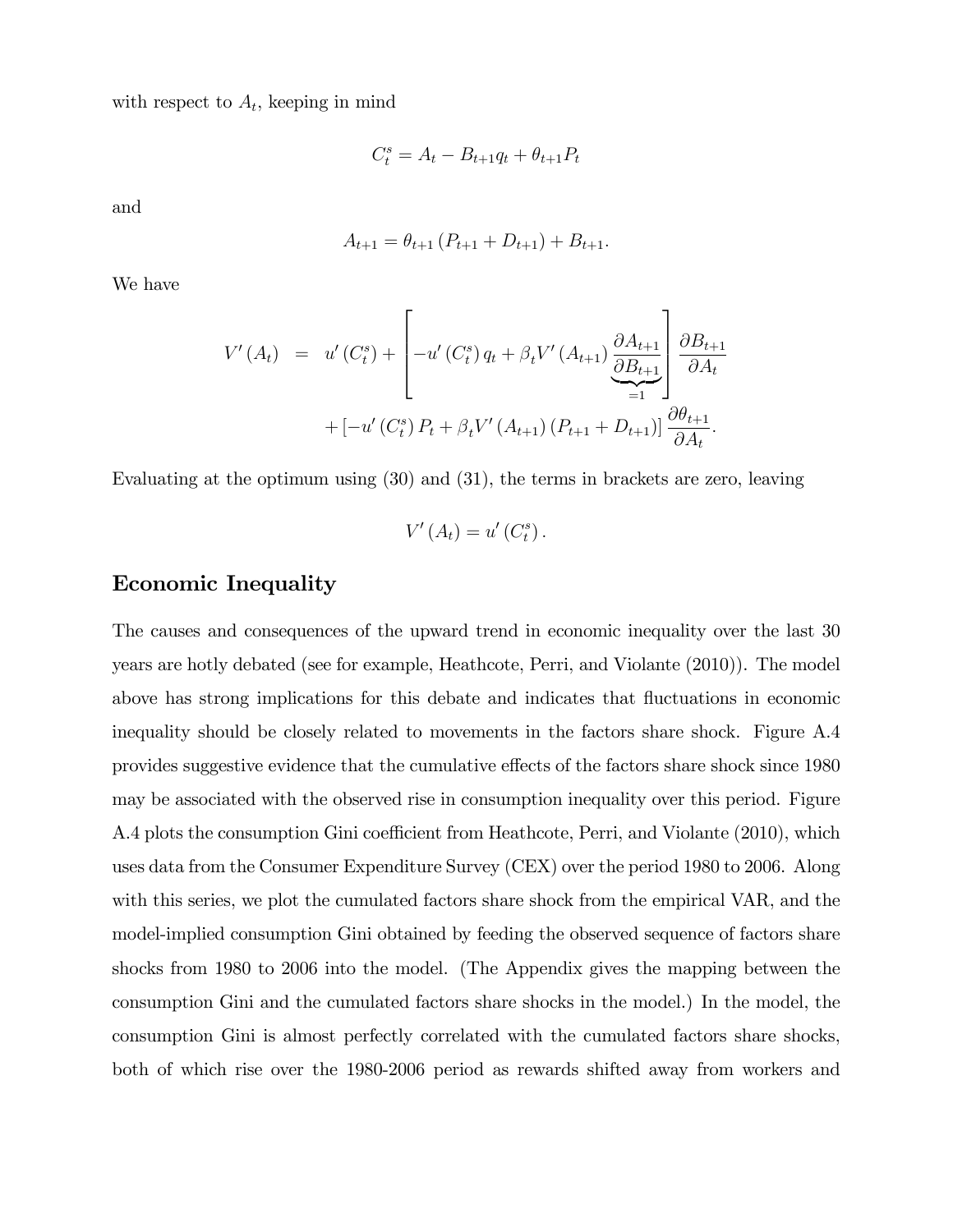toward shareholders.<sup>14</sup> This is not surprising since, in the model, all inequality is between group inequality across shareholders and workers, which is driven by the factors share shock. But there is also a striking low frequency correlation shown in Figure A.4 between the rise in consumption inequality in the CEX data and the observed cumulated factors share shock, suggesting that the shift in rewards away from workers and toward shareholders over the last thirty years could be a driving force behind the rise in consumption inequality.

# Numerical Solution

The price-dividend ratio satisfies

$$
\frac{P_t}{D_t}(s_t) = E_t \left[ M_{t+1} \left( \frac{P_{t+1}}{D_{t+1}} (\mathfrak{s}_{t+1}) + 1 \right) \frac{D_{t+1}}{D_t} \right]
$$
  
=  $E_t \exp \left( m_{t+1} + \Delta d_{t+1} + \ln \left( \frac{P_{t+1}}{D_{t+1}} (s_{t+1}) + 1 \right) \right),$ 

where  $\mathfrak{s}_t$  is a vector of state variables,  $\mathfrak{s}_t \equiv (\Delta \ln a_t, Z_t, x_t)'$ . We therefore solve the function numerically on an  $n \times n \times n$  dimensional grid of values for the state variables, replacing the continuous time processes with a discrete Markov approximation following the approach in Rouwenhorst (1995). The continuous function  $\frac{P_t}{D_t}(\mathfrak{s}_t)$  is then replaced by the  $n \times n \times n$ functions  $\frac{P_t}{D_t}(i,j,k), i,j,k = 1,...,N$ , each representing the price-dividend ratio in state  $\Delta \ln a_i$ ,  $Z_j$ , and  $x_k$ , where the functions are defined recursively by

$$
\frac{P}{D}(i,j,k) = \sum_{l=1}^{n} \sum_{m=1}^{n} \sum_{n=1}^{n} \pi_{i,l} \pi_{k,n} \pi_{j,m} \exp\left(m(l,m,n) + \Delta d(l,m,n) + \ln\left(\frac{P}{D}(l,m,n) + 1\right)\right),
$$

where  $m(l, m, n)$  refers to the values  $m_{t+1}$ can take on in each of the states, and analogously for the other terms. We set  $N = 35$ .

# Estimating Population Spectrum for the Level of Stock Market Wealth

Here we discuss the level decomposition of variance based on a spectral decomposition. The reference for this procedure is Hamilton (1994), chapter 6. The procedure may be summarized as follows. First, we estimate (4) and plug the estimated parameters into formulas

 $14$ This calculation makes the (empirically relevant) assumption that equity holders' share of aggregate consumption is greater than their share in the population so that a shift in rewards toward shareholders increases rather than decreases consumption inequality.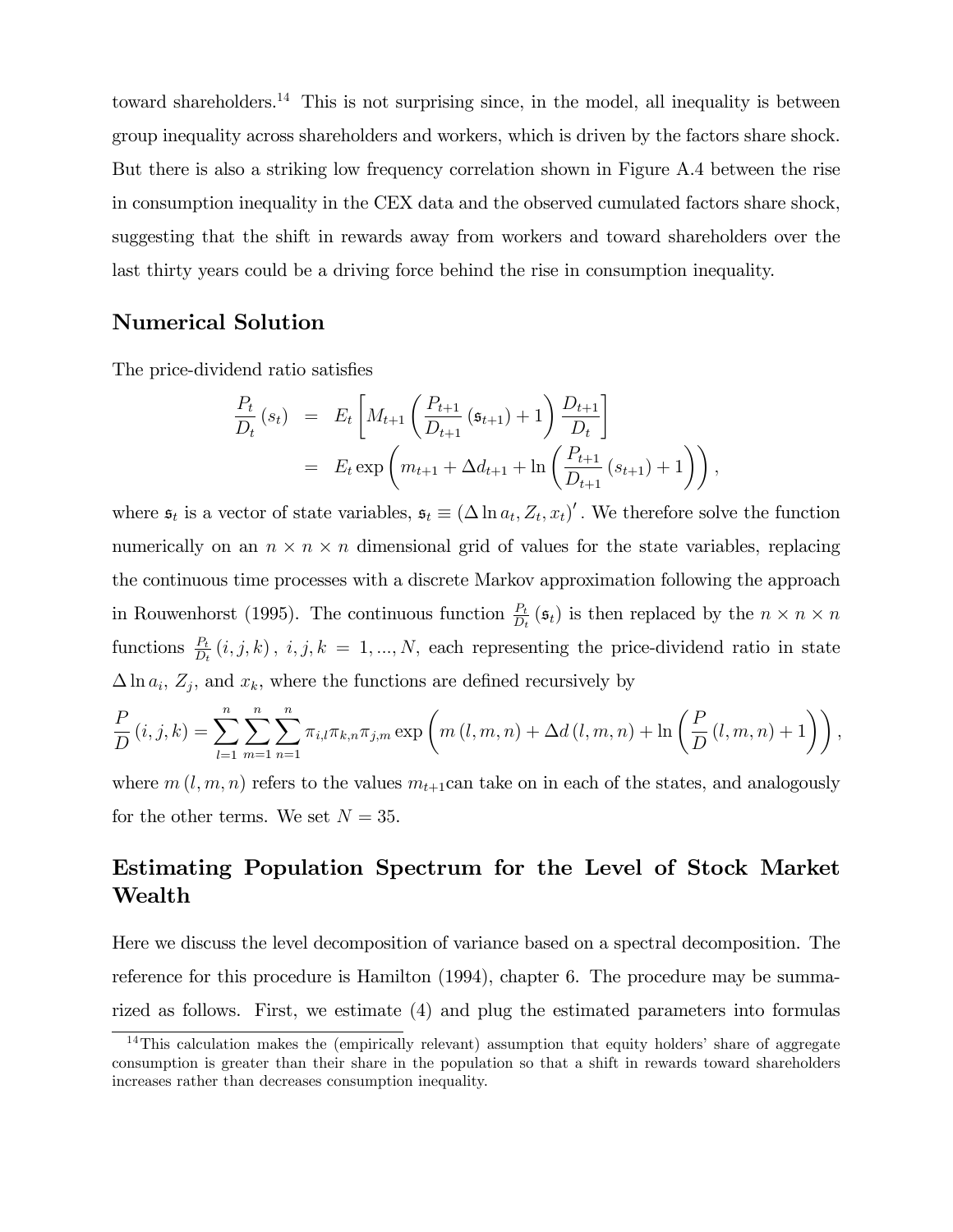for the population spectrum for each component in (5)  $\Delta s_t^c$ ,  $\Delta s_t^y$  $t^y$ ,  $\Delta s^a_t$ , and i.i.d. residual  $\eta_t$ . Since  $\Delta s_t - \kappa_0 = \Delta s_t^c + \Delta s_t^y + \Delta s_t^a + \eta_t$ , the sum of the estimated spectra for each component gives the estimated spectrum for  $\Delta s_t - \kappa_0$ , denoted  $S_{\Delta s}(\omega)$  as a function of cycles of frequency  $\omega$ . Notice that we remove the deterministic trend from the log level of stock market wealth by subtracting  $\kappa_0$  from  $\Delta s_t$  on the right-hand-side. Thus we have  $S_{\Delta s}(\omega) = S_{\Delta s^{c}}(\omega) + S_{\Delta s^{y}}(\omega) + S_{\Delta s^{a}}(\omega) + S_{\eta}(\omega)$ , where these right hand terms are the spectra for the individual components of  $\Delta s_t - \kappa_0$ . Roughly speaking, the proportion of sample variance in  $\Delta s_t - \kappa_0$  attributable to cycles with frequency near  $\omega$  is given by  $S_{\Delta s}(\omega) 4\pi/T$ , where T is the sample size. The fraction of the variance in the  $\Delta s_t - \kappa_0$  at cycles with frequency near  $\omega$  that is attributable to the consumption shock is

$$
\frac{S_{\Delta s^{c}}(\omega)}{S_{\Delta s}(\omega)},\tag{32}
$$

and fraction of the variance in the  $\Delta s_t - \kappa_0$  at cycles with frequency  $\omega$  that is attributable to the other components are defined analogously. Recalling that, if the frequency of the cycle is  $\omega$ , the period of the cycle is  $2\pi/\omega$ . Thus we plot (32), which is a function of frequencies  $\omega_j=2\pi j/T$ , against periods  $2\pi/\omega_j=T/j$  (here in units of quarters), where T is the sample size.

### Bootstrap Procedure for Error Bands

Confidence intervals for parameters of interest are generated from a bootstrap following Gonzalo and Ng (2001). The procedure is as follows. First, the cointegrating vector is estimated, and conditional on this estimate, the remaining parameters of the VECM and subsequent regressions are estimated. The fitted residuals from the system

$$
\Delta \mathbf{x}_t = \hat{\nu} + \hat{\gamma} \hat{\alpha}' \mathbf{x}_{t-1} + \hat{\Gamma}(L) \Delta \mathbf{x}_{t-1} + \hat{H} e_t
$$
  
\n
$$
\Delta s_t = \hat{\kappa}_0 + \hat{\kappa}_c(L) e_{c,t} + \hat{\kappa}_y(L) e_{y,t} + \hat{\kappa}_a(L) e_{a,t} + \eta_t,
$$
\n(33)

denoted  $(\hat{e}_{c,t}, \hat{e}_{y,t}, \hat{e}_{a,t}, \hat{\eta}_t)$  are obtained and a new sample of data is constructed (conditional on our initial observations  $x_{-1}$ ,  $x_0$  and  $s_0$ , using the initial VECM and stock wealth OLS parameter estimates by random sampling of  $(\hat{e}_{c,t}, \hat{e}_{y,t}, \hat{e}_{a,t}, \hat{\eta}_t)$  with replacement. Denote the new randomly sampled (via block bootstrap) values for the residuals  $(\tilde{e}_{c,t}, \tilde{e}_{y,t}, \tilde{e}_{a,t}, \tilde{\eta}_t)$  for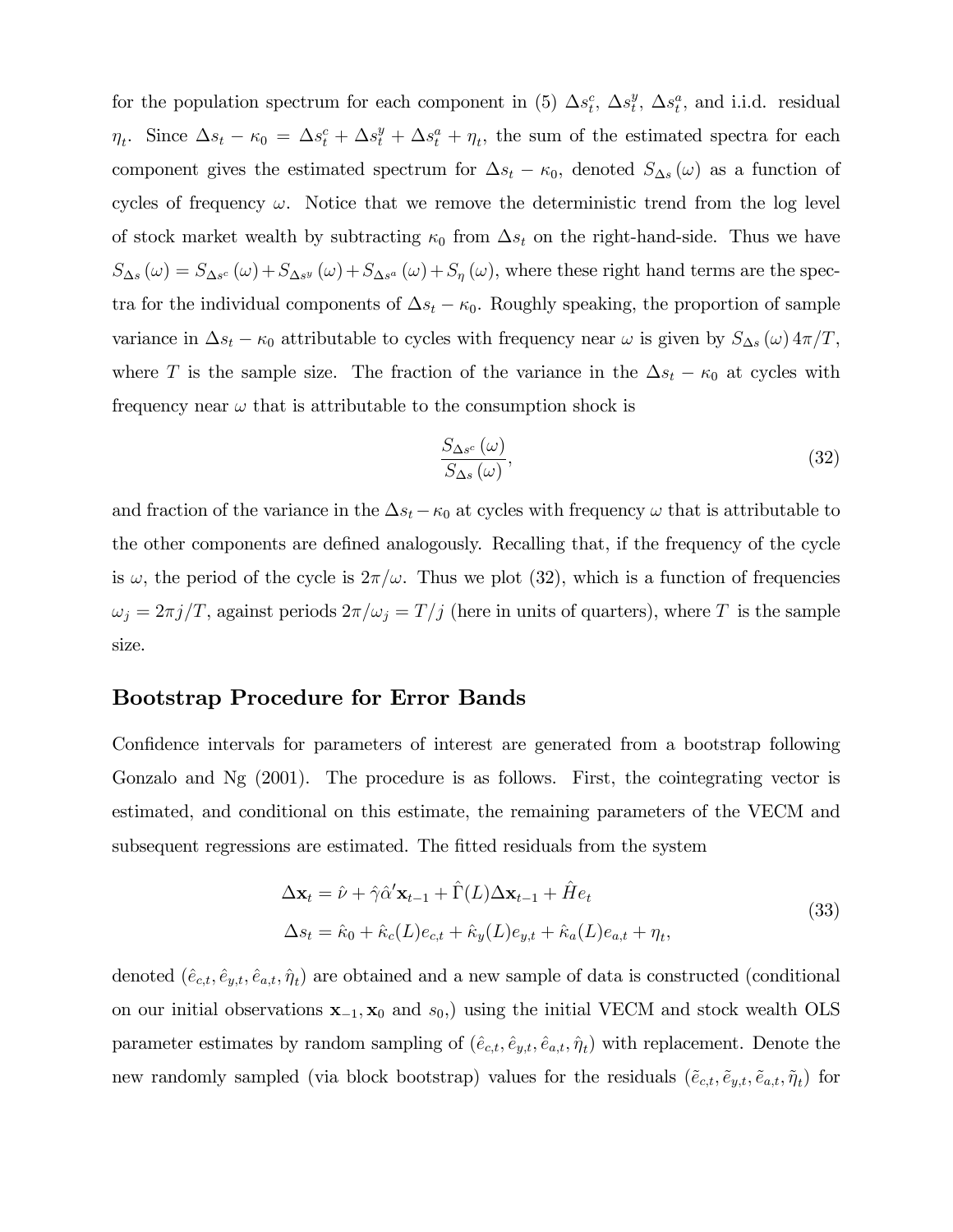$t = 1, \ldots, T$ . The new bootstrapped sample of observable data,  $(\tilde{\mathbf{x}}_t, \tilde{s}_t)$ , is constructed from

$$
\Delta \tilde{\mathbf{x}}_t = \hat{\nu} + \hat{\gamma} \hat{\alpha}' \mathbf{x}_{t-1} + \hat{\Gamma}(L) \Delta \mathbf{x}_{t-1} + \hat{H} \tilde{e}_t
$$
  

$$
\Delta \tilde{s}_t = \hat{\kappa}_0 + \hat{\kappa}_c(L) \tilde{e}_{c,t} + \hat{\kappa}_y(L) \tilde{e}_{y,t} + \hat{\kappa}_a(L) \tilde{e}_{a,t} + \tilde{\eta}_t.
$$

Given this new sample of data, all parameters in  $(33)$  (as well as the cointegrating coefficients) are re-estimated, and the impulse responses, variance decompositions, and other statistics of interest stored. This is repeated  $5,000$  times. The empirical  $90\%$  confidence intervals are evaluated from these 5,000 samples of the bootstrapped parameters. The bands for the impulse responses in Figure 2 are reported in Figure A.2. The bands are reasonably tight for most responses except for the response of  $a_t$  to a labor income shock  $e_{y,t}$ . However, Figure 2 shows that the response of stock wealth  $s_t$  (rather than net worth) to an  $e_{y,t}$  shock is estimated much more precisely, reflecting the fact that the factors share shock affects the stock wealth component of net worth almost exclusively, but shows little relation to other forms of wealth included in net worth.

# Consumption Gini

We explain how the model-implied consumption Gini coefficient is computed over the same sample period as in the empirical consumption Gini series of Heathcote, Perri, and Violante (2010). In the model, inequality is entirely attributable to the division of consumption between shareholders and workers (agents in each group are identical, so there is no withingroup inequality). The level of inequality in the model is measured, as in the data, using the Gini coefficient for consumption. To calculate inequality in the model, we assume that the fraction of shareholders is smaller than their share of aggregate consumption, so that shareholders consume a disproportionately large fraction of aggregate consumption. This assumption ensures that a shift of income away from workers toward shareholders (i.e., a negative  $\varepsilon_z$  shock) has the effect of *increasing* consumption inequality. The share of aggregate consumption that accrues to workers is  $\alpha f(Z_t)$ . If we denote q to be the fraction of the population in the shareholder group, then we assume  $q < 1 - \alpha f(z)$  for all z.

Under these assumptions, the Gini coefficient takes the simple form

$$
G = 1 - q - \alpha f(z). \tag{34}
$$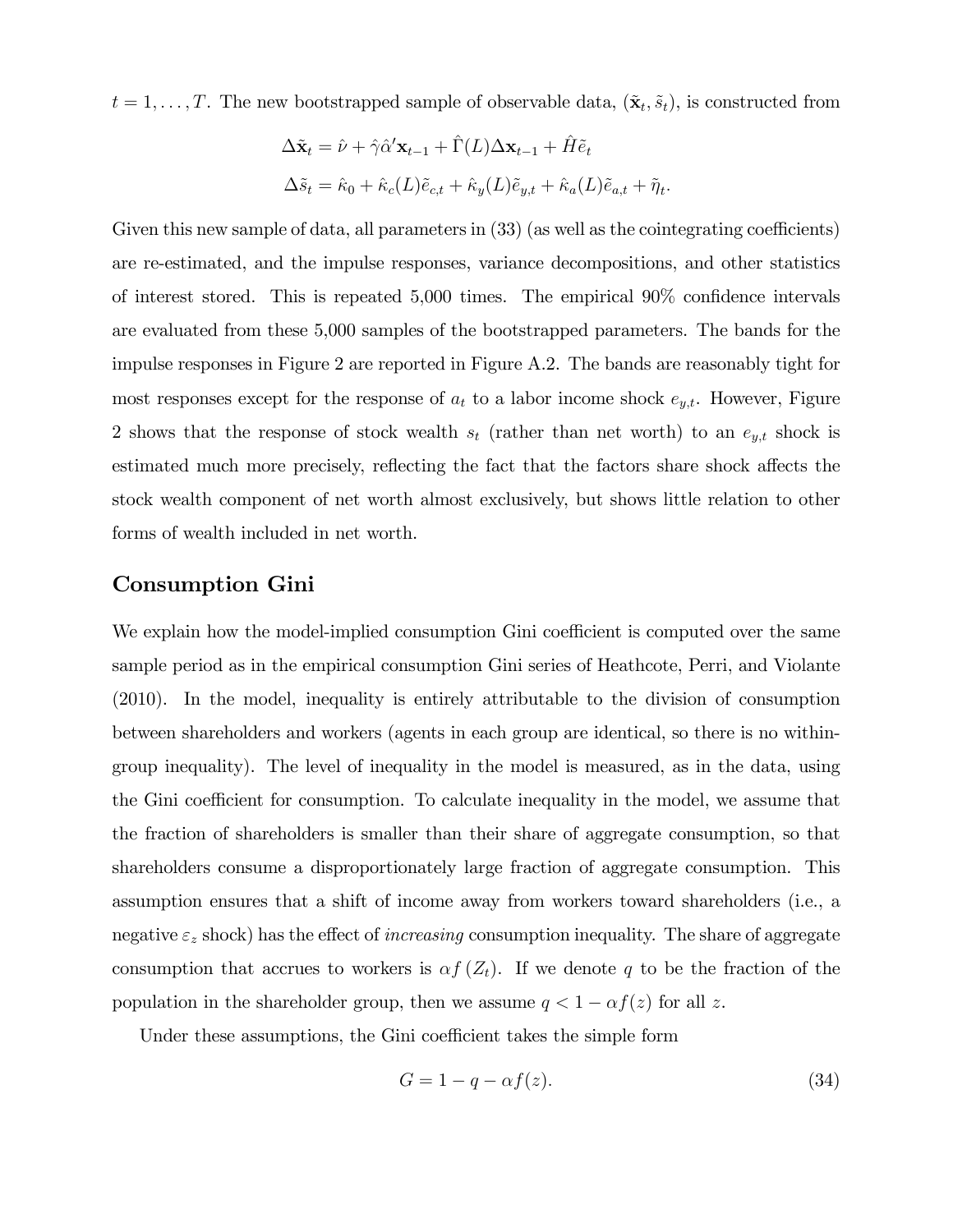To see this, it is helpful to consider Figure A.4, which shows the consumption distribution in the model. The Gini coefficient is defined to be the ratio  $A/(A + B)$ , where A and B are the areas of the relevant labeled areas in Figure A.4. The area  $B$  is the sum of the areas of a triangle with base  $1 - q$  and height  $\alpha f(z)$ , a rectangle with base q and height  $\alpha f(z)$ , and a triangle with base q and height  $1 - \alpha f(z)$ . Basic geometry then implies that

$$
B = \frac{1}{2}(q + \alpha f(z)).
$$

 $A + B$  is a triangle with base 1 and height 1, so  $A + B = 1/2$ . Combining results, we obtain that

$$
A = \frac{1}{2}(1 - q - \alpha f(z)).
$$

Since  $G = A/(A + B)$ , this completes the derivation of (34).

Given this form for the Gini coefficient, it is clear that in the model, the Gini coefficient can be determined up to the constant q given values for  $f(z)$ . In the model, the  $e_y$  shock is nearly perfectly correlated with  $\Delta \ln f(Z_t)$ , so that

$$
\Delta \ln f(Z_t) \simeq b_1 e_{y,t} \tag{35}
$$

for some constant  $b_1$ . The constant is estimated by running the relevant regression using long time series simulated from the model.

Using our estimates  $\hat{e}_{y,t}$  from the empirical VAR, we can now construct an implied series for the Gini coefficient in the model. Note from  $(35)$ , we have

$$
\ln f\left(Z_t\right) = \ln f\left(Z_0\right) + b_1 \sum_{i=1}^t e_{y,i}.\tag{36}
$$

The consumption Gini data from Heathcote, Perri, and Violante (2010) are annual and run from 1980 to 2006. We therefore set  $t = 1$  to 1980 and normalize  $\ln f(Z_0)$  to zero. We take the average quarterly value of  $e_{y,t}$  within a year as the annual observation for  $e_{y,t}$ . Iterating forward on (36) and applying the exponential function to the left-hand-side yields an implied series for  $f(z_t)$ . Finally, plugging this value into (34) yields a model-implied series for G. Because we normalize the Gini series in the plot to have zero mean, the parameter  $q$  doesn't play a role in the plotted series.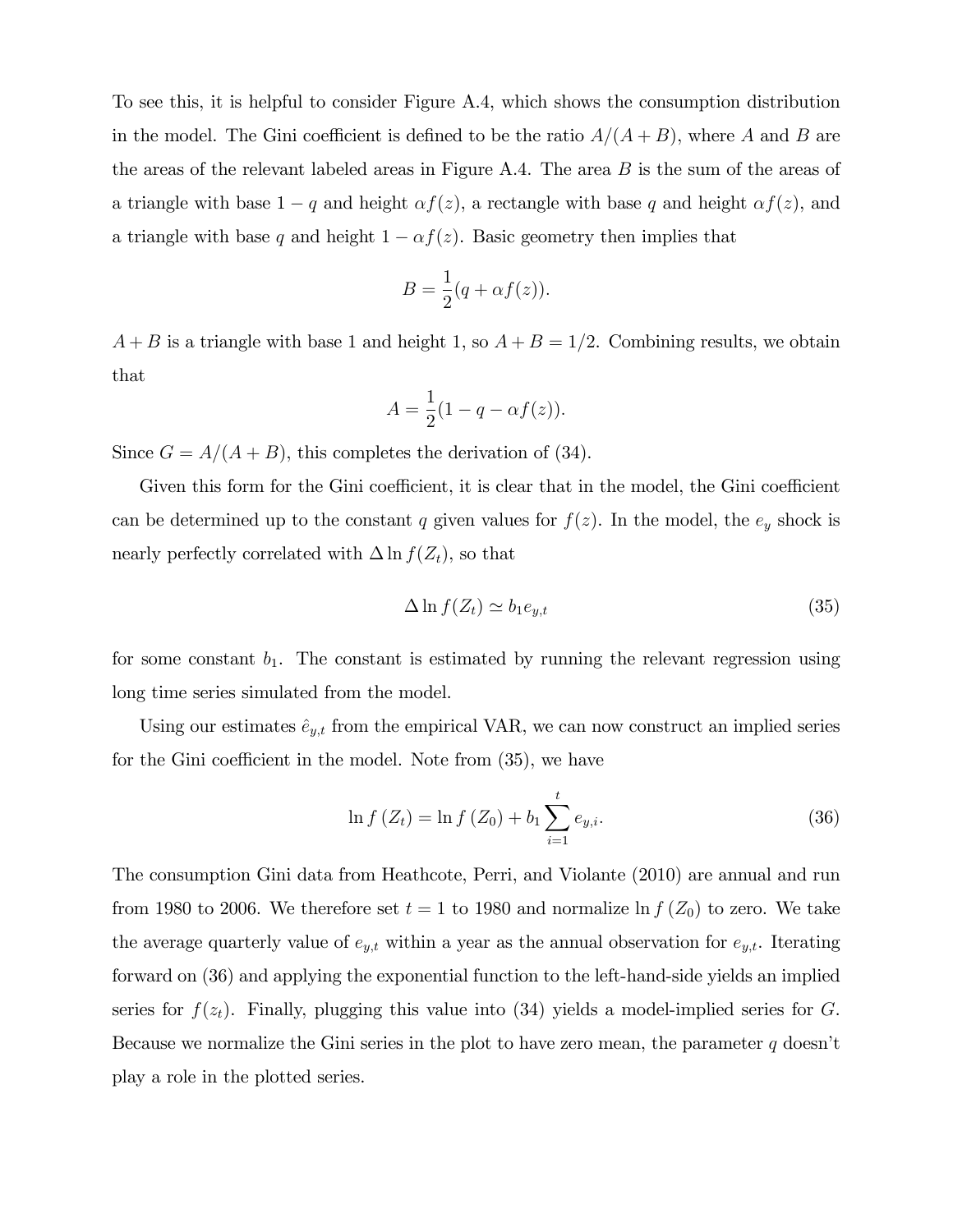# Decomposition of cay

This section describes how to decompose the  $cay_t$  series obtained from a VECM regression into components attributable to each of the three orthogonalized shocks. The cay series is defined by

$$
cay_t \equiv \alpha'x_t - \kappa
$$

where  $x_t = (c_t, a_t, y_t)'$ ,  $\alpha = (1, -\alpha_a, -\alpha_y)'$  is the cointegrating vector, and  $\kappa$  is a constant.

Assume that the stochastic process for  $x_t$  has a VECM representation

$$
\Delta x_t = \nu + \gamma \alpha' x_{t-1} + \Gamma \Delta x_{t-1} + He_t \tag{37}
$$

where  $e_t = (e_{c,t}, e_{a,t}, e_{y,t})'$  are the orthogonalized shocks. Inverting the VECM, we obtain the Wold decomposition

$$
\Delta x_t = \delta + D(L)e_t \tag{38}
$$

where  $D(L)$  is an infinite-order lag polynomial.

#### Theoretical Decomposition

If we let  $D_c(L)$  be the column of  $D(L)$  relating to the  $e_c$  shock, then we obtain the decomposition

$$
\Delta x_t = \delta + D_c(L)e_{c,t} + D_a(L)e_{a,t} + D_y(L)e_{y,t}.
$$
\n(39)

If we define

$$
\Delta x_{c,t} \equiv D_c(L)e_{c,t}
$$
  
\n
$$
\Delta x_{a,t} \equiv D_a(L)e_{a,t}
$$
  
\n
$$
\Delta x_{y,t} \equiv D_y(L)e_{y,t}
$$
\n(40)

then, cumulating up, we obtain an additive decomposition for  $x_t$ 

$$
x_t = \delta t + x_{c,t} + x_{a,t} + x_{y,t}.\tag{41}
$$

Premultiplying (41) by  $\alpha'$ , and subtracting  $\kappa$ , we obtain a decomposition for  $cay_t$ :

$$
cay_t = \alpha'x_t - \kappa = \alpha'\delta t + \alpha'x_{c,t} + \alpha'x_{a,t} + \alpha'x_{y,t} - \kappa
$$
\n<sup>(42)</sup>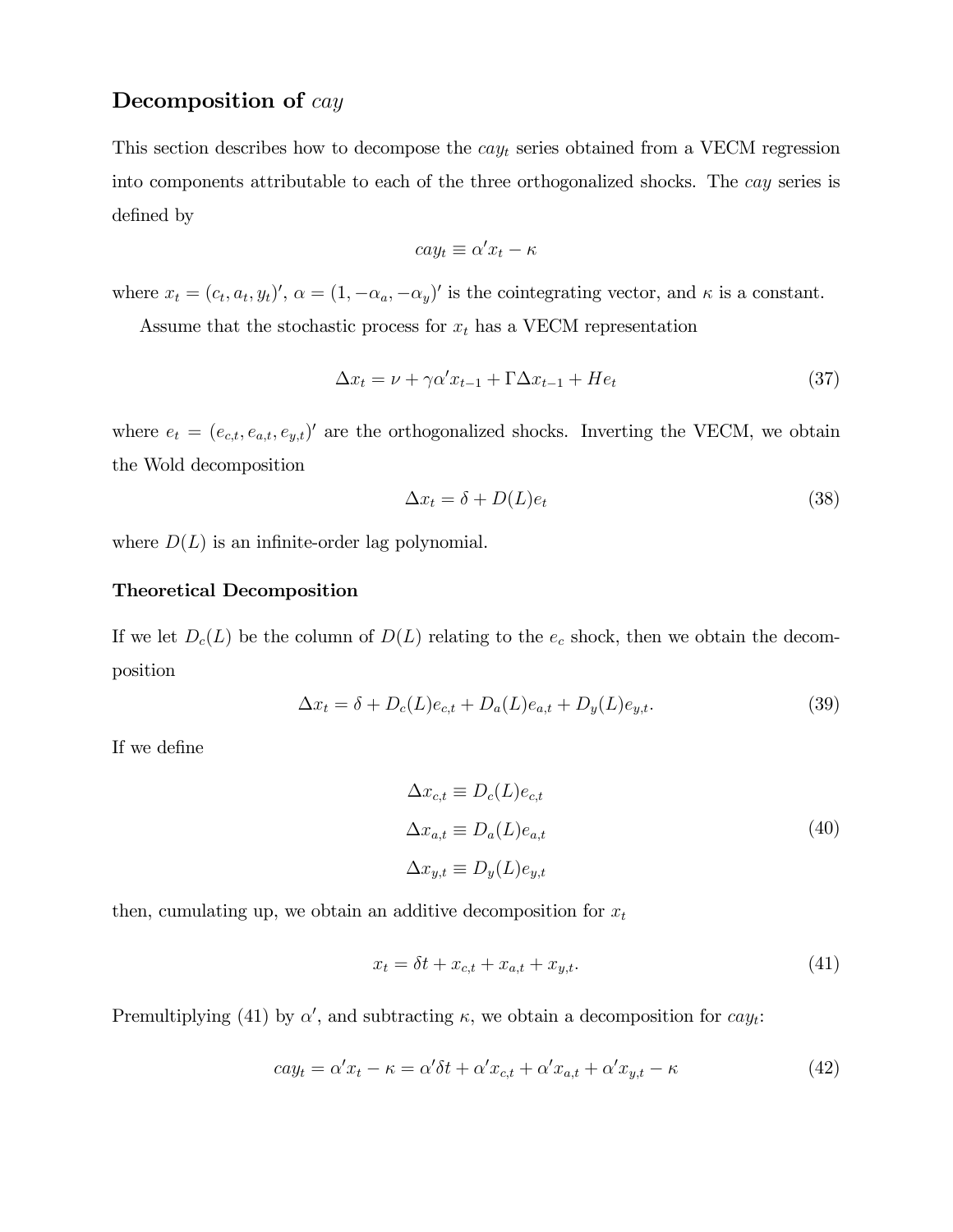If we define

$$
cay_{c,t} \equiv \alpha' x_{c,t}
$$

$$
cay_{a,t} \equiv \alpha' x_{a,t}
$$

$$
cay_{y,t} \equiv \alpha' x_{y,t}
$$

then (42) becomes

$$
cay_t = \alpha' \delta t + cay_{c,t} + cay_{a,t} + cay_{y,t} - \kappa.
$$
\n
$$
(43)
$$

Note that unlike  $cay_t$ , the components (e.g.,  $cay_{c,t}$ ) are detrended and demeaned.

#### Practical Decomposition

Unfortunately, we cannot fully implement (43) in practice. From our estimation procedure, we obtain estimates  $\hat{\alpha}$ , and  $\hat{D}$ . We also obtain estimates  $\hat{e}_t$ , but only for  $t = 1, \ldots, T$ . If we had estimates of all  $\hat{e}_t$  for  $t = T, T - 1, \ldots, -\infty$ , then we could evaluate estimates of each  $x_c, x_a$  and  $x_y$  term using (40) and form an additive decomposition. However, we do not, so if we estimate these terms using only the shocks from  $1, \ldots, T$ , then the decomposition will no longer hold exactly, as we cannot decompose what shocks were responsible for the initial conditions  $\Delta x_0$  and  $x_0$ , which will have a persistent effect on the series  $x_t$  through (37). However, since the effect of initial conditions becomes smaller as time goes on, the approximate decomposition using only shocks from  $t = 1$  forward may still be of interest.

Our approximate decomposition begins with the quantities

$$
\Delta \tilde{x}_{c,t} \equiv \sum_{j=0}^{t-1} D_{c,j} \hat{e}_{c,t-j}
$$

$$
\Delta \tilde{x}_{a,t} \equiv \sum_{j=0}^{t-1} D_{a,j} \hat{e}_{a,t-j}
$$

$$
\Delta \tilde{x}_{y,t} \equiv \sum_{j=0}^{t-1} D_{y,j} \hat{e}_{y,t-j}
$$

where  $\hat{e}_t$  represents the estimates of the orthogonalized shocks. This decomposes the influence of the orthogonalized shocks from  $t = 1$  on the various states. Cumulating these series leads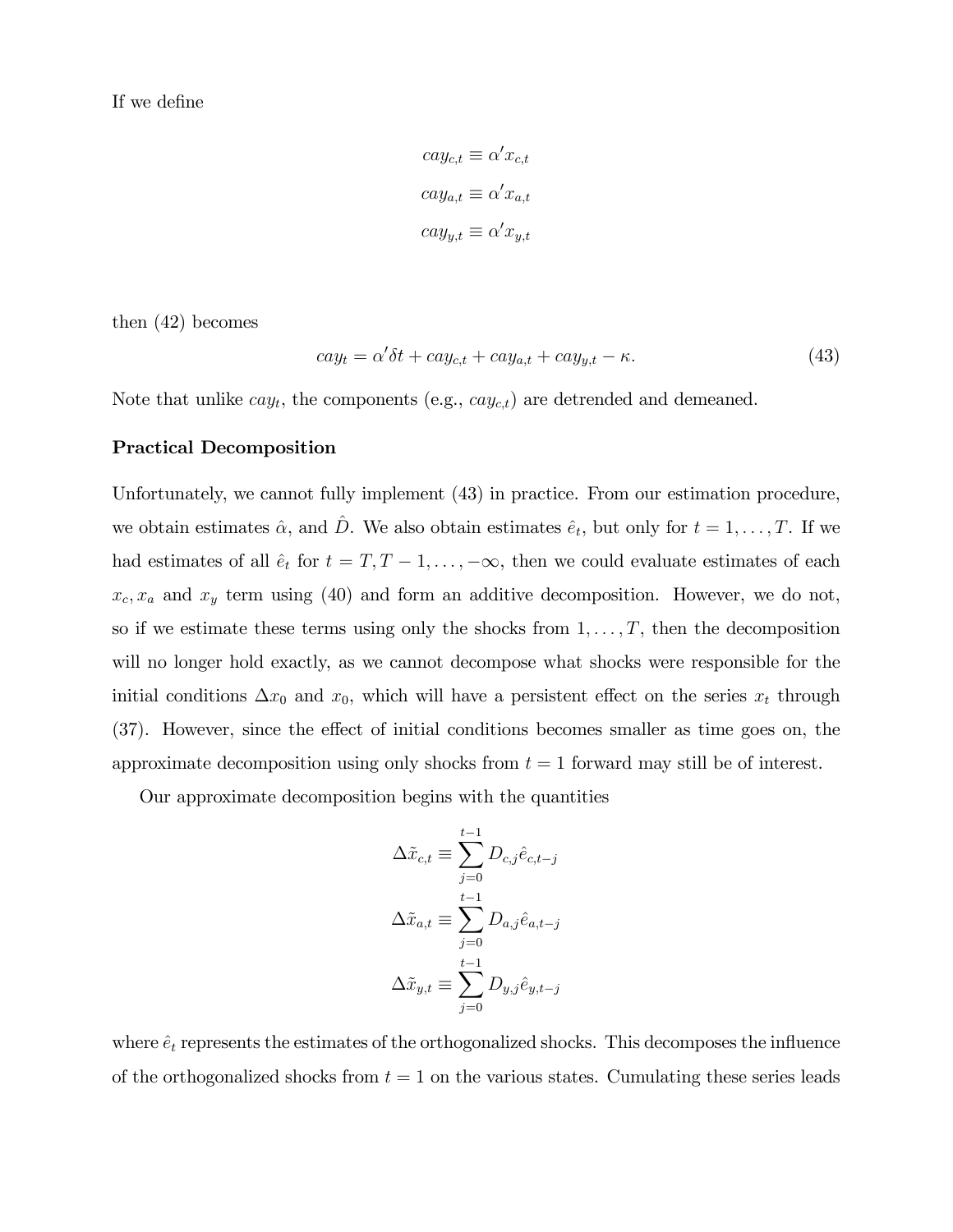to the series  $\tilde{x}_c, \tilde{x}_a, \tilde{x}_y$ . In practice, these series can be calculated by running the VECM (37) forward (without the constant term) starting from initial condition  $\Delta x_0 = x_0 = (0, 0, 0)$  and applying shocks that include only the relevant entry of the estimated shocks.

An example will clarify these instructions. To evaluate  $\Delta \tilde{x}_{c,t}$ , begin by setting  $\Delta \tilde{x}_{c,0} =$  $\tilde{x}_{c,0} = (0,0,0)'$ . Given  $\Delta \tilde{x}_{t-1}$  and  $\tilde{x}_{t-1}$  for  $t \geq 0$ , we can obtain  $\Delta \tilde{x}_{c,t}$  by applying (37) without the constant term  $\nu$ , and allowing only the  $e_{c,t}$  shock to be nonzero, so that we obtain

$$
\Delta \tilde{x}_{c,t} = \hat{\gamma} \hat{\alpha}' \tilde{x}_{c,t-1} + \hat{\Gamma} \Delta \tilde{x}_{c,t-1} + H \begin{bmatrix} e_{c,t} \\ 0 \\ 0 \end{bmatrix} . \tag{44}
$$

Proceeding in this fashion, we can compute the entire series for  $\tilde{x}_{c,t}$ .

To decompose the effect of the shocks on  $cay_t$ , we can simply apply the cointegrating vector to the cumulated  $\tilde{x}$  series to obtain

$$
\widetilde{cay}_{c,t} \equiv \alpha' \tilde{x}_{c,t}
$$

$$
\widetilde{cay}_{a,t} \equiv \alpha' \tilde{x}_{a,t}
$$

$$
\widetilde{cay}_{y,t} \equiv \alpha' \tilde{x}_{y,t}
$$

Because this decomposition cannot account for shocks prior to  $t = 1$ , (42) will not hold, and we will instead end up with a "residual" term  $cay_t^*$ , such that

$$
cay_t = \widetilde{cay}_{c,t} + \widetilde{cay}_{a,t} + \widetilde{cay}_{y,t} + cay_t^* \tag{45}
$$

This completes the instructions for generating the decomposition. A full derivation of the decomposition, including instructions for calculating the residual term, can be found below.

#### Full Derivation

In order to derive (45), an additive decomposition without estimates of  $e_0, e_{-1}, \ldots$ , we can take advantage of the fact that the influence of  $e_0, e_{-1}, \ldots$  is contained in the initial conditions  $\Delta x_0$  and  $x_0$ . The first step is to define a series that represents only the effects of these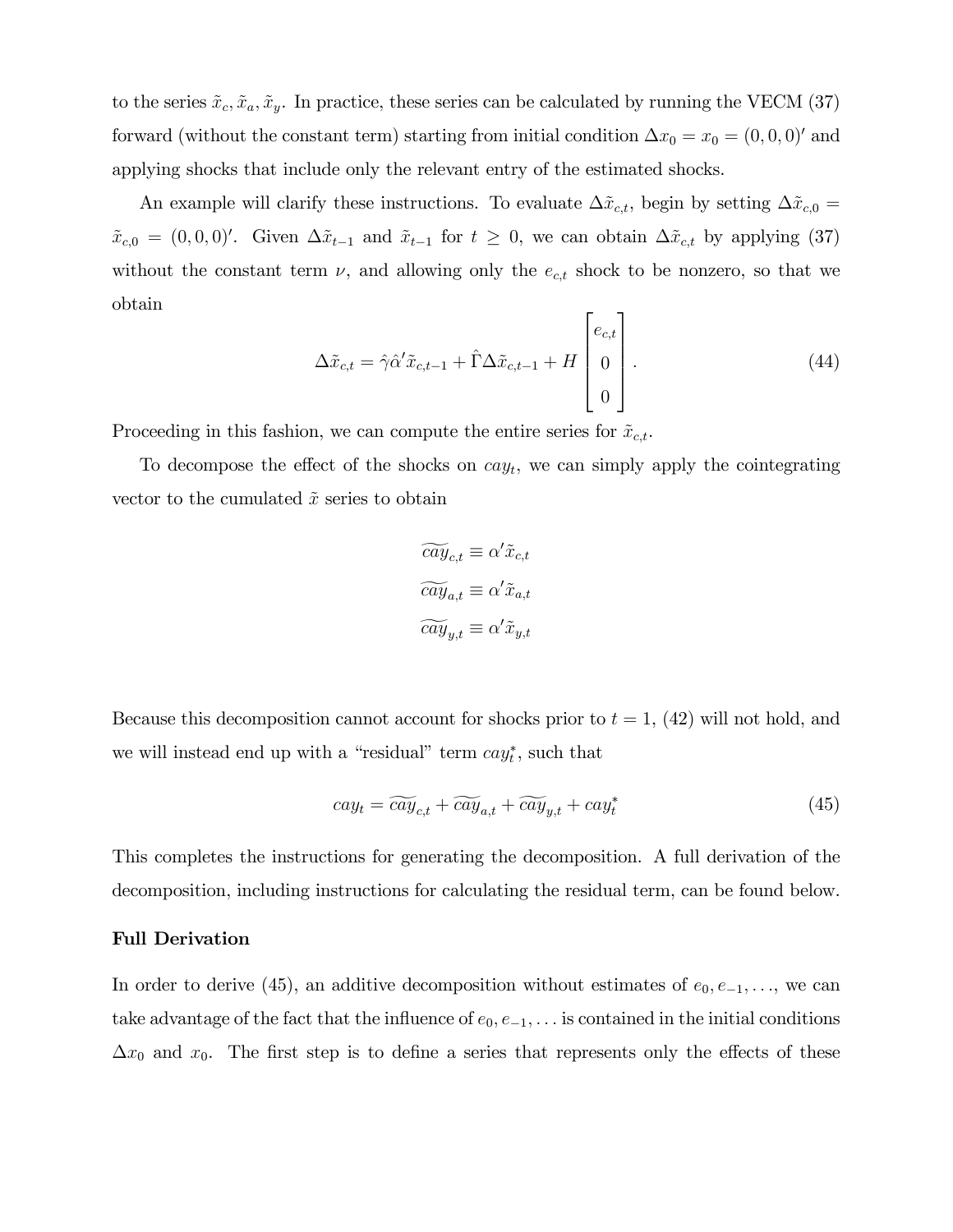unobserved shocks. To this end, define

$$
e_t^* \equiv \begin{cases} e_t & \text{for } t \le 0 \\ 0 & \text{for } t > 0 \end{cases}
$$

so that  $e_t^*$  is equivalent to  $e_t$  for  $t \leq 0$ , but is zero for  $t > 0$ . Next, define

$$
\Delta x_t^* \equiv \delta + D(L)e_t^* = \delta + \sum_{j=t}^{\infty} D_j e_{t-j}.
$$

In other words,  $\Delta x_t^*$  is what  $\Delta x_t$  would be had all shocks from time  $t = 1$  on been equal to zero. For examples, we have

$$
\Delta x_1^* = \delta + D_1 e_0 + D_2 e_1 + \dots
$$
  

$$
\Delta x_2^* = \delta + D_2 e_0 + D_3 e_1 + \dots
$$

To compute these series, we can easily obtain this series by running the VECM forward with all shocks from  $t = 1$  onward set to zero. Specifically, use the initial conditions  $\Delta x_0^* = \Delta x_0$ and  $x_0^* = x_0$ , as in the standard VECM. Then, given  $\Delta x_{t-1}^*$  and  $x_{t-1}^*$ , we can compute  $\Delta x_t^*$ using

$$
\Delta x_t^* = \nu + \gamma \alpha' x_{t-1}^* + \Gamma \Delta x_{t-1}^*
$$

which is just the standard VECM (including the constant term  $nu$ ) but with the shocks  $e_t$ set to zero. In practice of course the coefficients of the VECM will be the estimated "hat" versions.

Next, define

$$
\Delta \tilde{x}_{c,t} \equiv \sum_{j=0}^{t-1} D_{c,j} e_{c,t-j}
$$

$$
\Delta \tilde{x}_{a,t} \equiv \sum_{j=0}^{t-1} D_{a,j} e_{a,t-j}
$$

$$
\Delta \tilde{x}_{y,t} \equiv \sum_{j=0}^{t-1} D_{y,j} e_{y,t-j}
$$

so that each series corresponds to the cumulated effects of the different shocks from time  $t = 1$  onward. Note that these series can be obtained by running the VECM forward (without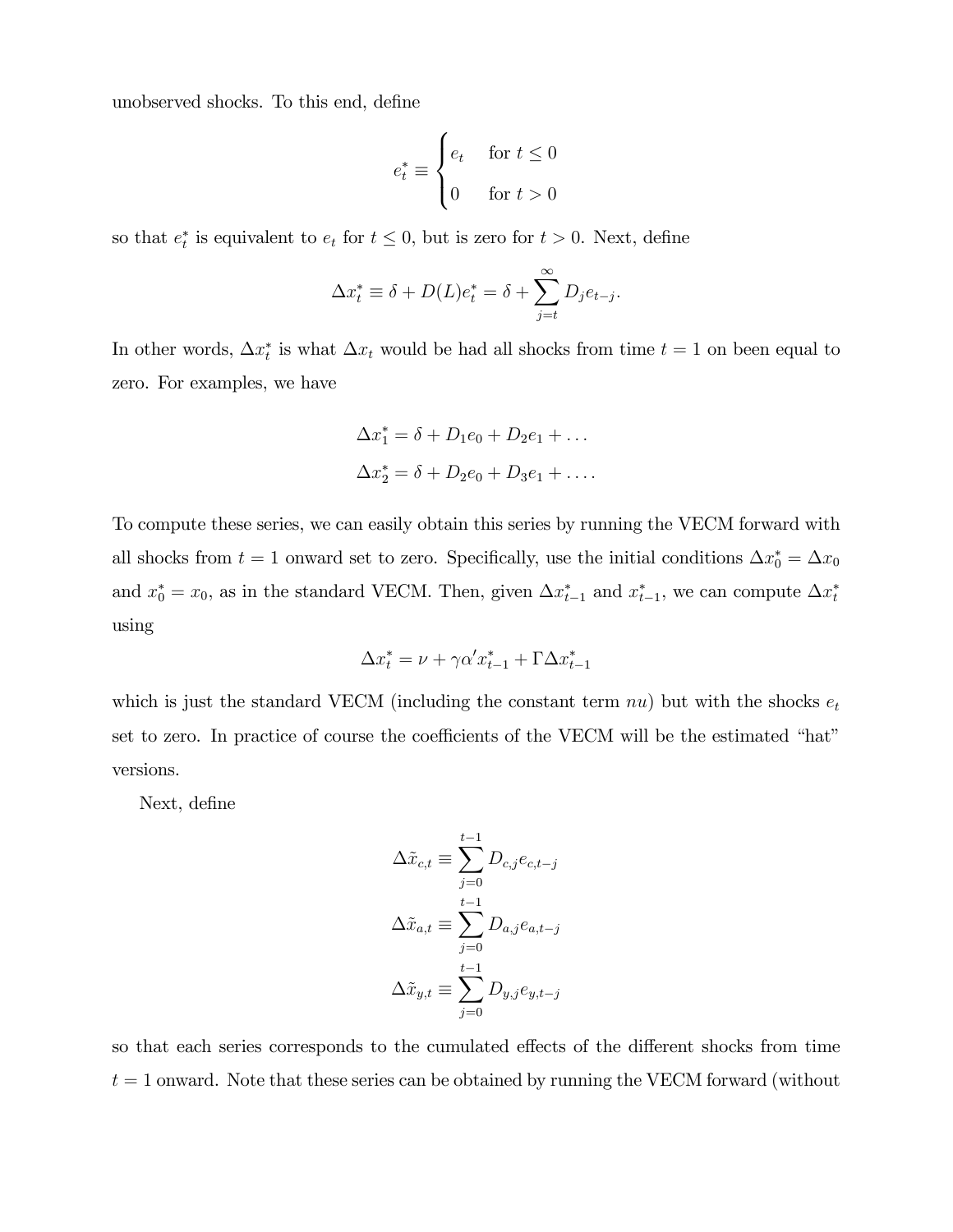adding the constant  $\delta$ ) starting from initial condition  $\tilde{x}_0 = \Delta \tilde{x}_0 = (0, 0, 0)$  and applying the relevant shock components one at a time, as in (44) of the previous section.

Under this definition, we have

$$
\Delta \tilde{x}_{c,t} + \Delta \tilde{x}_{a,t} + \Delta \tilde{x}_{y,t} = \sum_{j=0}^{t-1} D_j e_{t-j}
$$

and since

$$
\Delta x_t^* = \delta + \sum_{j=t}^{\infty} D_j e_{t-j}
$$

we obtain

$$
\Delta \tilde{x}_{c,t} + \Delta \tilde{x}_{a,t} + \Delta \tilde{x}_{y,t} + \Delta x_t^* = \delta + \sum_{j=0}^{\infty} D_j e_{t-j} = x_t.
$$

Since all of these components depend only on the estimated coefficients, the initial condition  $x_0$ , and the estimated shocks  $\hat{e}_1, \ldots, \hat{e}_T$ , we can calculate this decomposition using only the output from the VECM regression.

Cumulating, and applying the  $\alpha$  vector, we obtain

$$
cay_t = \delta t\alpha' + \alpha'\tilde{x}_{c,t} + \alpha'\tilde{x}_{a,t} + \alpha'\tilde{x}_{y,t} + \alpha'x_t^* - \kappa
$$

$$
= \widetilde{cay}_{c,t} + \widetilde{cay}_{a,t} + \widetilde{cay}_{y,t} + \alpha y_t^*
$$

for

$$
\widetilde{cay}_{c,t} \equiv \alpha' \tilde{x}_{c,t}
$$

$$
\widetilde{cay}_{a,t} \equiv \alpha' \tilde{x}_{a,t}
$$

$$
\widetilde{cay}_{y,t} \equiv \alpha' \tilde{x}_{y,t}
$$

$$
cay_t^* \equiv \alpha' x_t^* - \kappa
$$

which is the desired additive decomposition.

A few Önal notes are in order. First, since we want an additive decomposition, it is important not to triple-count various constants. This means not including the  $\delta$  constant when calculating the various  $\tilde{x}$  series, as well as not normalizing the various  $\tilde{cay}$  series by  $\kappa$ (although these constant terms should be used when calculating  $cay_t^*$ ).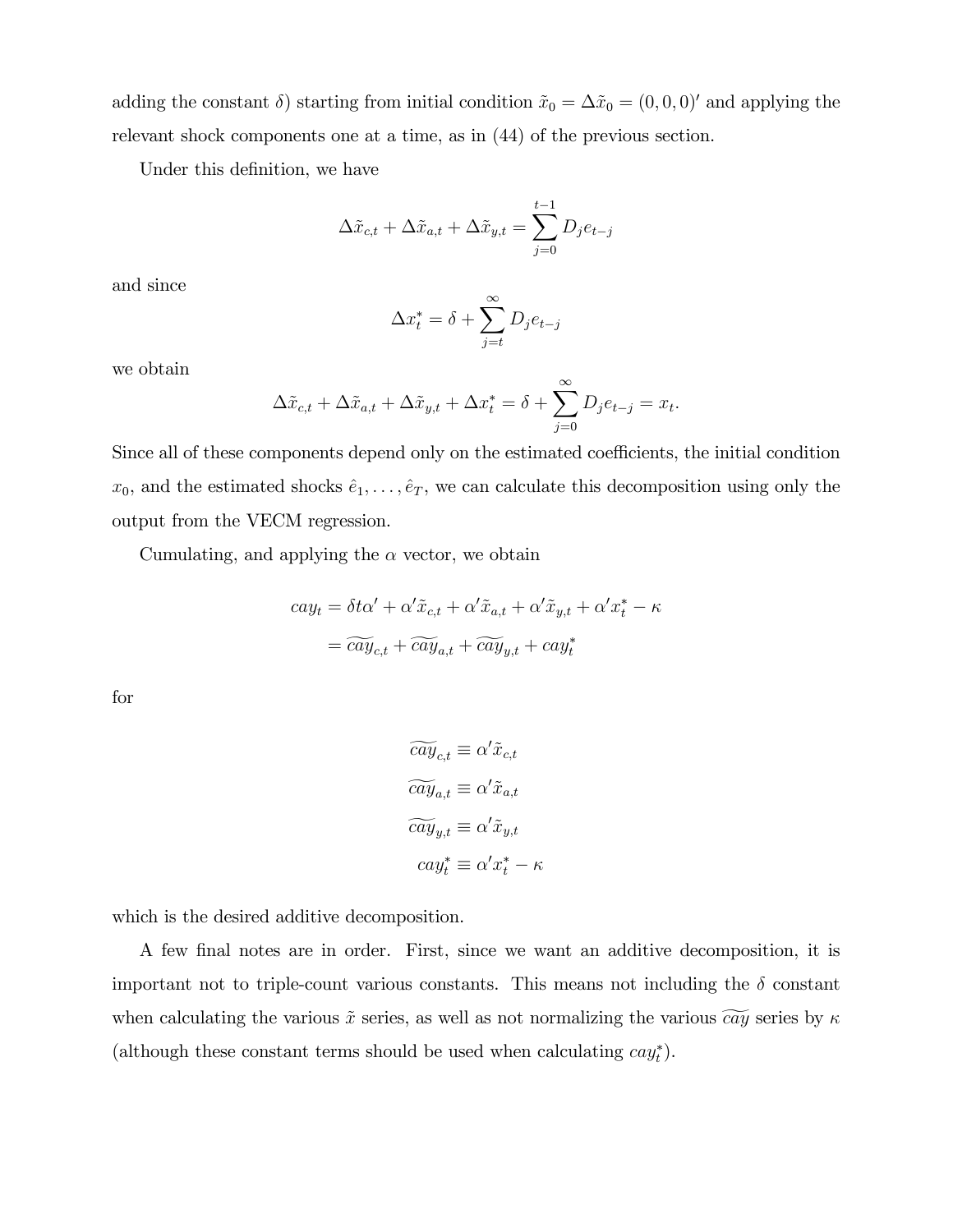# Additional Figures and Tables

|     |                               | тагашесег шы ашт сапы асюп                        |                  |
|-----|-------------------------------|---------------------------------------------------|------------------|
| No. | Parameter                     | Description                                       | Calibration      |
|     | $\alpha$                      | exponent on labor in production function          | 0.667            |
| 2   | $\psi$                        | constant term in $f(Z_t)$                         | 0.5              |
| 3   | $r^f$                         | log risk-free rate                                | 0.0038           |
| 3   | $\frac{\theta}{\bar{\theta}}$ | minimum value $x_t$                               |                  |
| 4   |                               | maximum value $x_t$                               | 455              |
| 5   | $\bar{a}$                     | mean (quarterly) $\Delta a_t$                     | 0.0057           |
| 6   |                               | mean $f(Z_t)$                                     |                  |
|     | $\phi_{\mathfrak{a}}$         | autocorrelation $\Delta a_t$                      | $\left( \right)$ |
| 8   | $\phi_z$                      | autocorrelation $Z_t$                             | 0.995            |
| 9   | $\phi_{\widetilde{x}}$        | autocorrelation $\widetilde{x}_t$                 | 0.85             |
| 10  | $\sigma_{\mathfrak{a}}$       | standard deviation $\varepsilon_{\mathfrak{a},t}$ | 0.0091           |
| 11  | $\sigma_z$                    | standard deviation $\varepsilon_{z,t}$            | 0.12             |
| 12  | $\sigma_{\widetilde{x}}$      | standard deviation $\varepsilon_{\tilde{x},t}$    | 6.01             |

Parameter List and Calibration

Table A.1: Parameter List and Calibration. This table lists the parameters of the model and their baseline calibrated values.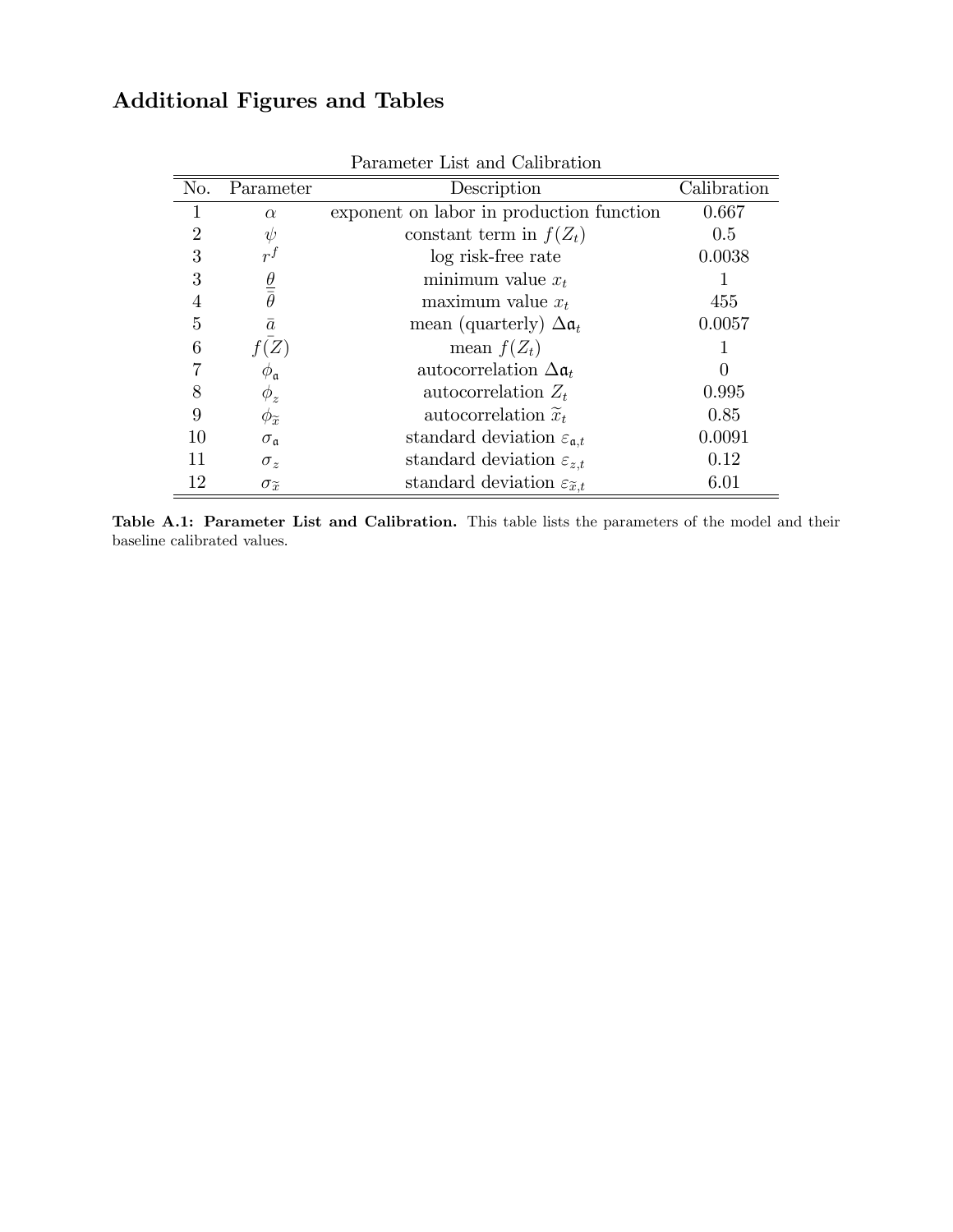

Figure A.1: Consumption Shocks and TFP. The TFP shock series is differenced Business Sector TFP (source: Fernald). The consumption shock series is taken from the VECM. The sample spans the period 1947:Q2 - 2013:Q3.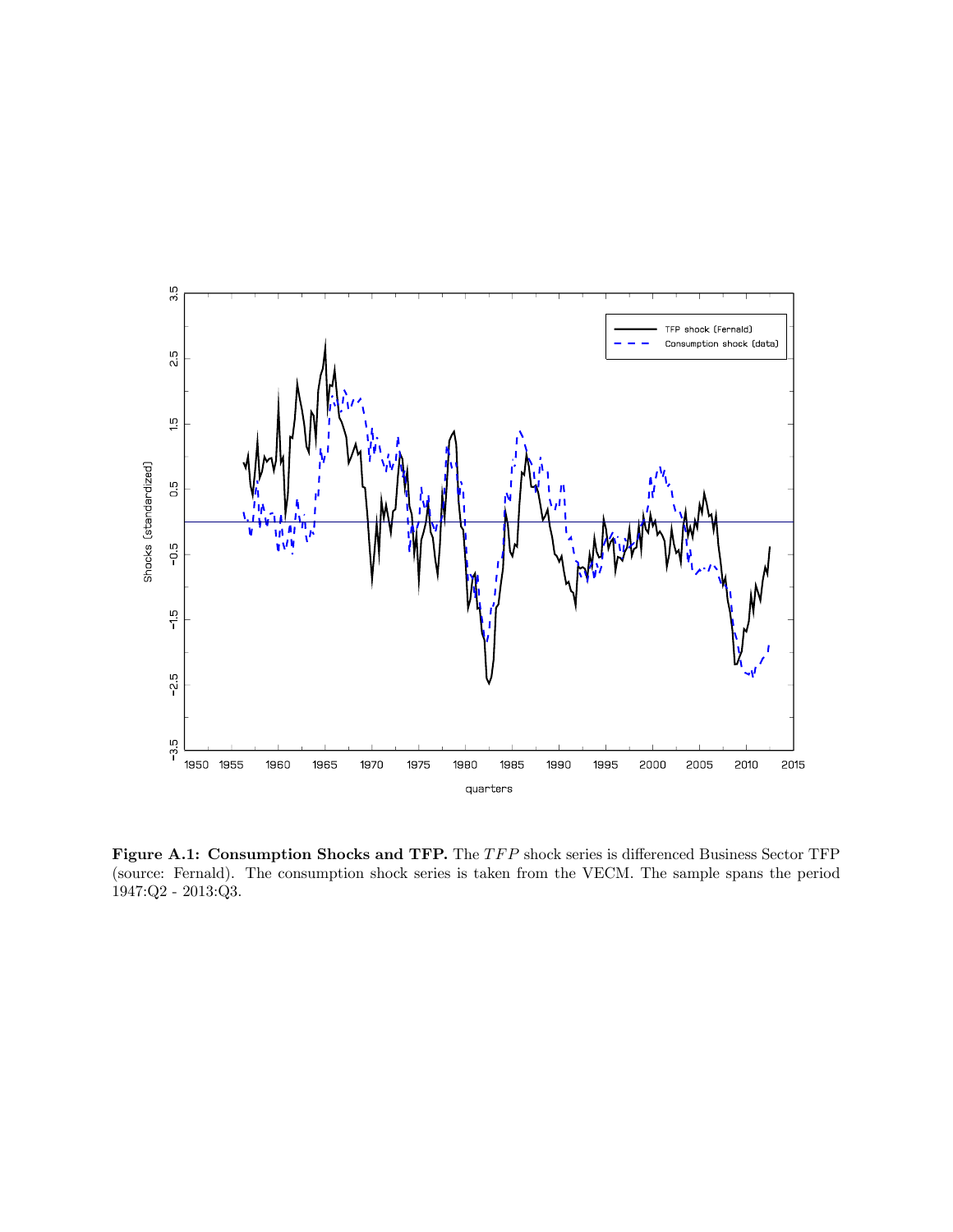

Figure A.2: 16Q Moving Averages of Labor Share and TFP. The series are 16Q moving averages of each series in log differences.  $TFP$  is Business Sector TFP (source: Fernald).  $LS$  is Nonfarm Business Sector Labor Share (source: BLS). The sample spans the period 1947:Q2 - 2013:Q3.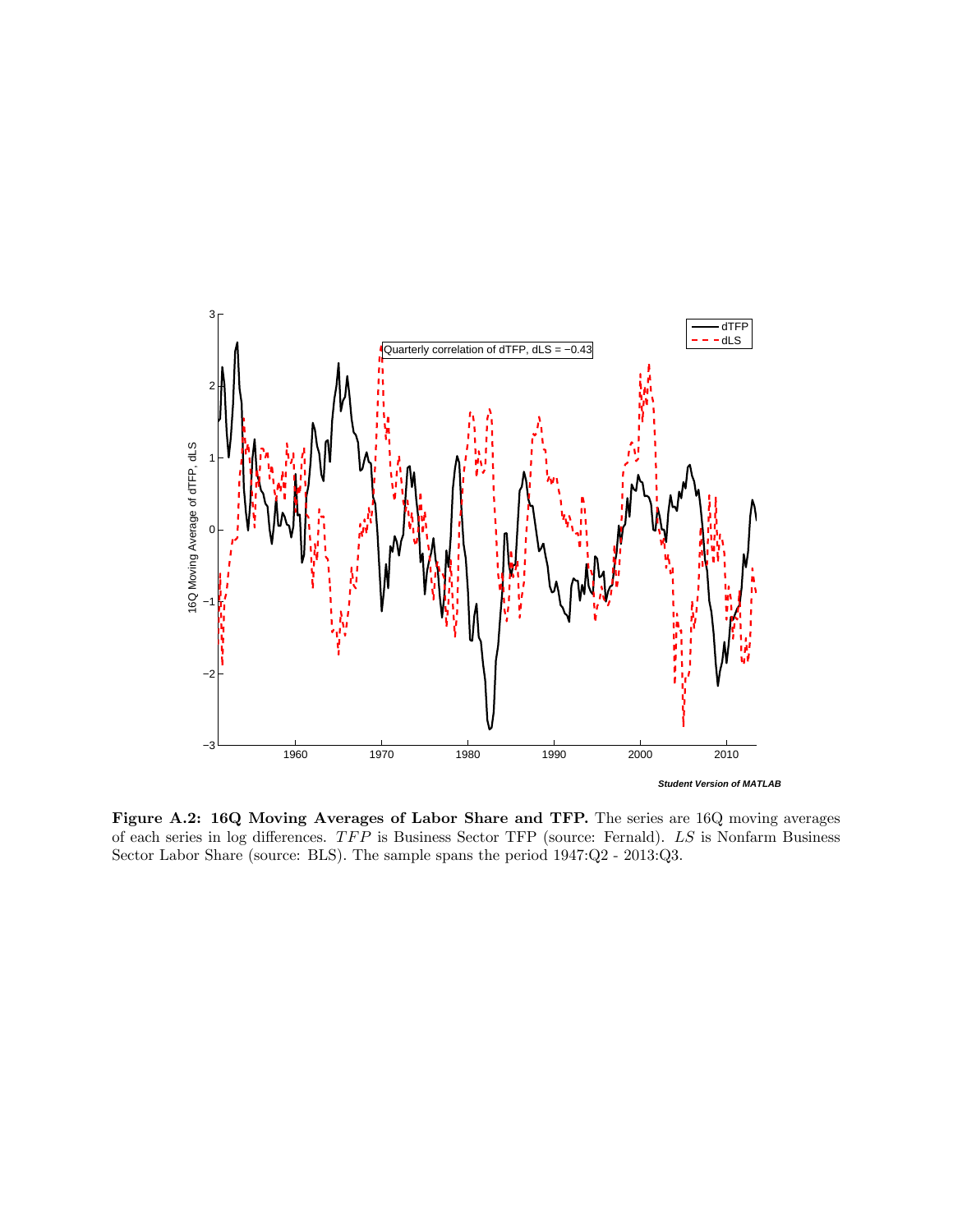

**Figure A.3: VAR Impulse Responses with Error Bands.** The figure plots impulse response functions  $\mathbf{S}^{\text{t}}$ to the VAR shocks obtained from the VECM regression using data. Impulse responses are obtained by estimating a cointegrated VAR, inverting to Wold representation and computing the responses to orthogonalized c, y, and a shocks with that ordering in the VAR. The dotted lines are  $90\%$  error bands obtained using the bootstrap procedure described in the Appendix. The historical sample spans the period 1952:Q2 - 2012:Q4.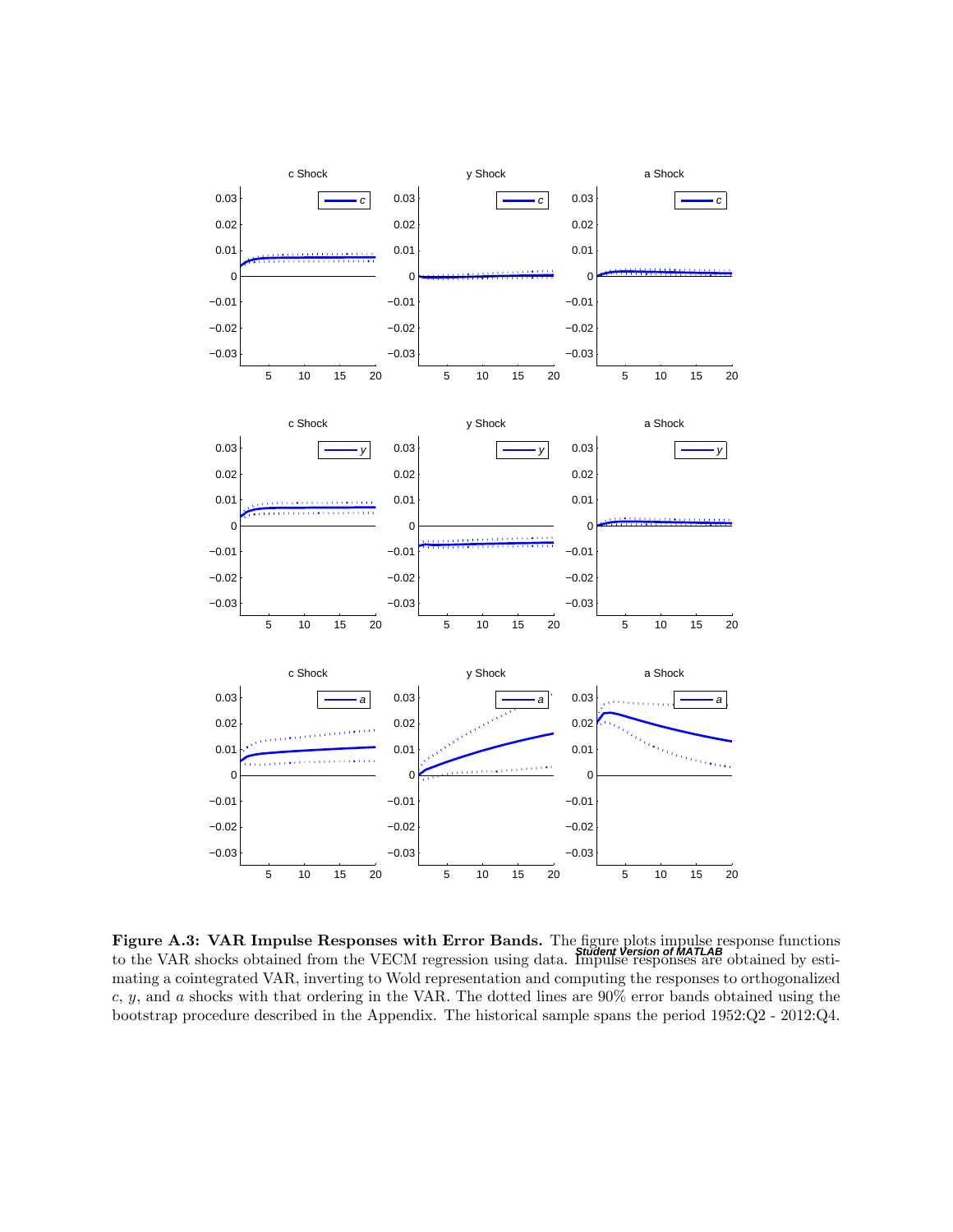

Figure A.4: Gini Coefficient and Cumulated  $e_y$  Shock. The consumption Gini (data) series is the Gini coefficient of inequality for nondurable consumption (source: Heathcote, Perri and Violante (2010)). The cumulated y shock series is the running total of all the  $e_y$  shocks to date:  $\sum_{j=1}^t e_j$ . The implied consumption Gini (model) series uses the model to calculate the implied Gini coefficient for consumption based on the observed sequence of y shocks (see appendix for details). All series are presented at annual frequency. For the cumulated y shock and model-implied Gini series, annual observations are averages over the calendar year. All three series are normalized to have zero mean and unit standard deviation in the sample.